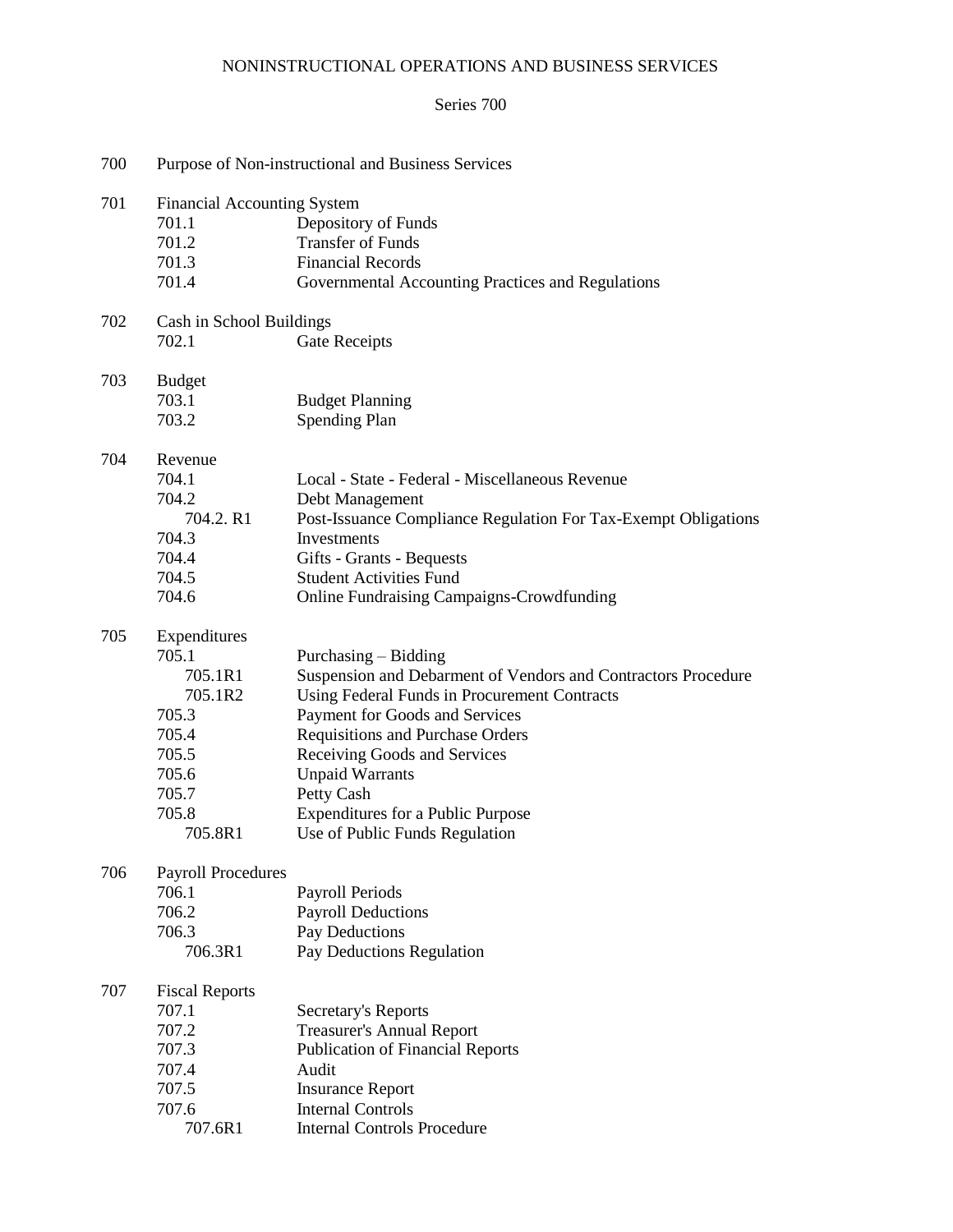708 Care, Maintenance and Disposal of School District Records

| 709 | <b>Insurance Program</b> |
|-----|--------------------------|
|-----|--------------------------|

710 School Food Services

 $711$ 

| 710.1          | <b>School Nutrition Program</b>                              |
|----------------|--------------------------------------------------------------|
| 710.1E1        | School Nutrition Program Notices of Nondiscrimination        |
| 710.1E2        | Child Nutrition Programs Civil Rights Complaint Form         |
| 710.R1         | School Nutrition Program Civil Rights Complaints Procedure   |
| 710.2          | Free or Reduced Price Meals Eligibility                      |
| 710.3          | <b>Vending Machines</b>                                      |
| 710.4          | Records and Reports                                          |
| 710.5          | <b>Meal Charges</b>                                          |
| Transportation |                                                              |
| 711.1          | <b>Student School Transportation Eligibility</b>             |
| 711.2          | <b>Student Conduct On School Transportation</b>              |
| 711.2R1        | <b>Student Conduct on School Transportation Regulation</b>   |
| 711.3          | <b>Student Transportation for Extracurricular Activities</b> |
| 711.4          | <b>Summer School Program Transportation Service</b>          |
| 711.5          | Transportation of Nonresident and Nonpublic School Students  |
| 711.6          | Transportation of Non-school Groups (I & II)                 |
| 711.7          | School Bus Safety Instruction                                |
| 711.8          | Transportation in Inclement Weather                          |
| 711.9          | <b>Transportation Equipment</b>                              |
| 711.10         | <b>School Vehicle Routes</b>                                 |
| 711.11         | Discretionary Stops by School Vehicles                       |
| 711.12         | District Vehicle Idling                                      |
| 711.12R1       | District Vehicle Idling Regulation                           |
| 711.13         | <b>School Bus Passenger Restraints</b>                       |

712 Technology and Data Security<br>712R1 Security R

Security Requirements of Third- Party Vendors Regulation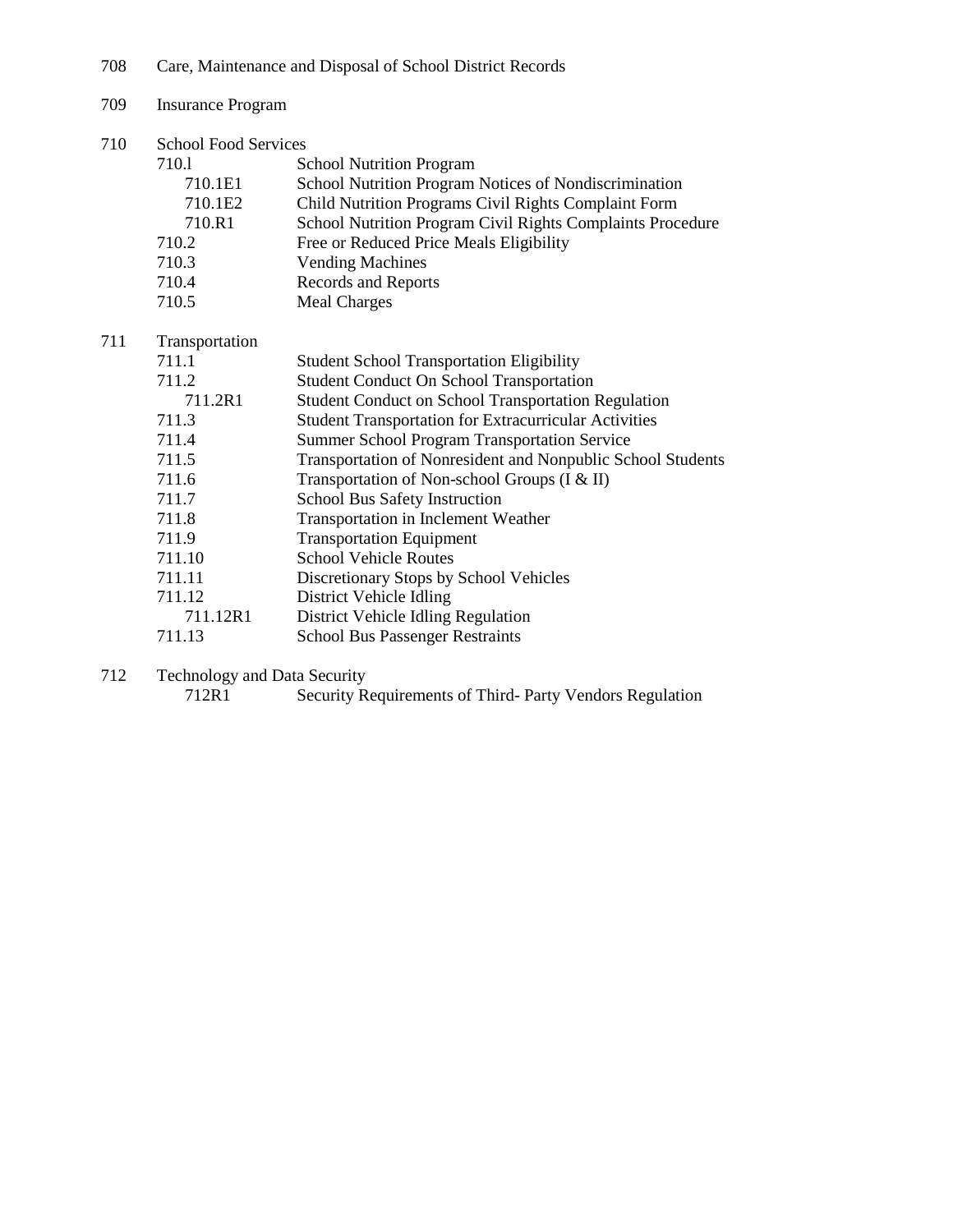# PURPOSE OF NONINSTRUCTIONAL AND BUSINESS SERVICES

This series of the board policy manual is devoted to the goals and objectives for the school district's noninstructional services and business operations that assist in the delivery of the education program. These non-instructional services include, but are not limited to, transportation, the school lunch program and child care. The board, as it deems necessary, will provide additional non-instructional services to support the education program. To the extent a group of employees has a recognized collective bargaining unit, the provisions of the master contract regarding such topics shall prevail.

It is the goal of the board to provide non-instructional services and to conduct its business operations in an efficient manner.

Approved <u>June 12, 1995</u> Reviewed <u>May 17, 2021</u> Revised <u>June 6, 2017</u>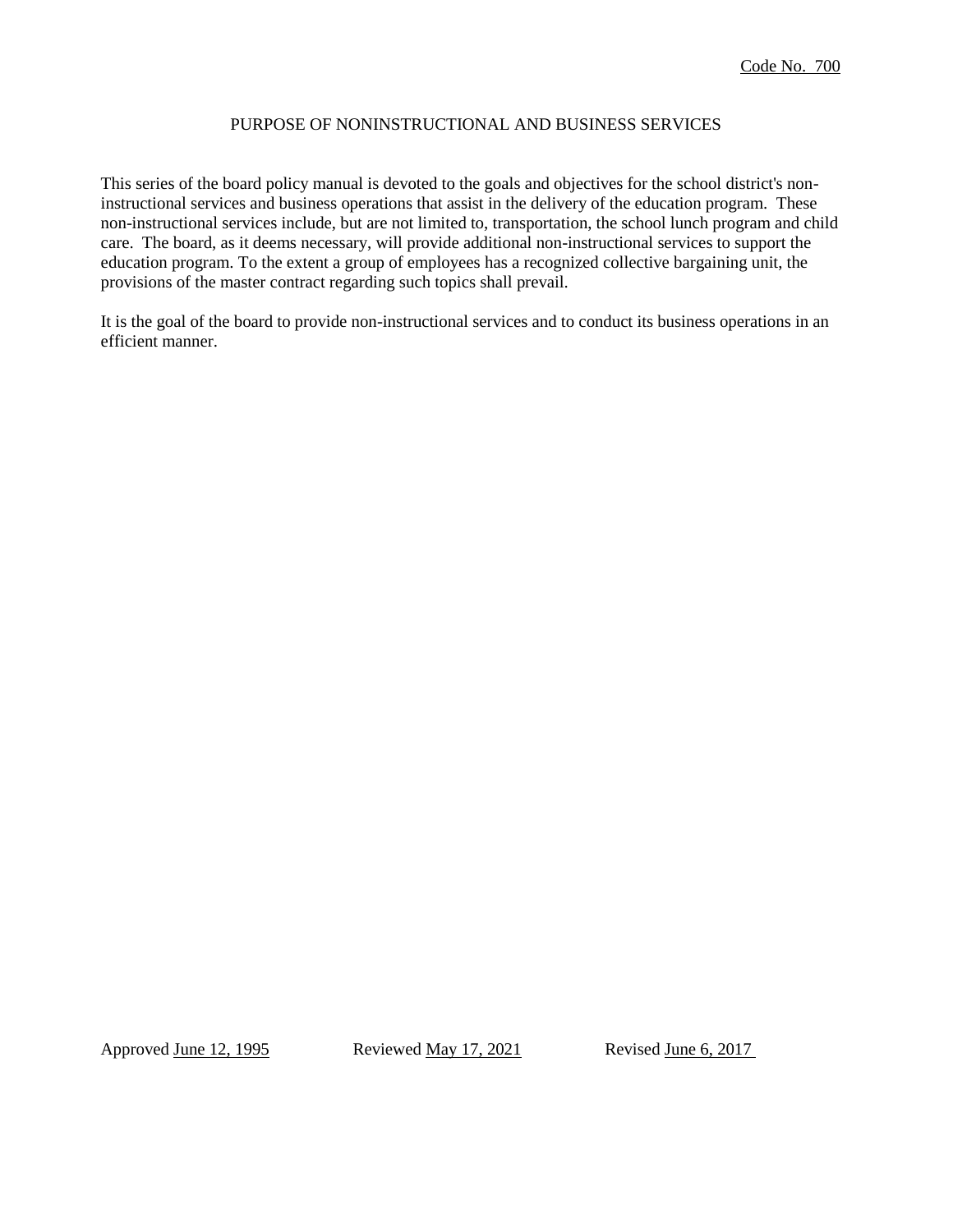# DEPOSITORY OF FUNDS

Each year at its annual meeting, the board will designate by resolution the name and location of the Iowa located financial depository institution or institutions to serve as the official school district depository or depositories. The maximum deposit amount to be kept in the depository will be stated in the resolution. The amount stated in the resolution must be for all depositories and include all of the school district's funds.

It is the responsibility of the board secretary to include the resolution in the minutes of the meeting.

Legal Reference: Iowa Code §§ 12C.2; 279.33

Cross Reference: 210.1 Annual Meeting 206.4 Treasurer [*or 206.3, Secretary-Treasurer*] 704.1 Local - State - Federal - Miscellaneous Revenue

Approved <u>June 12, 1995</u> Reviewed <u>May 17, 2021</u> Revised <u>May 17, 2021</u>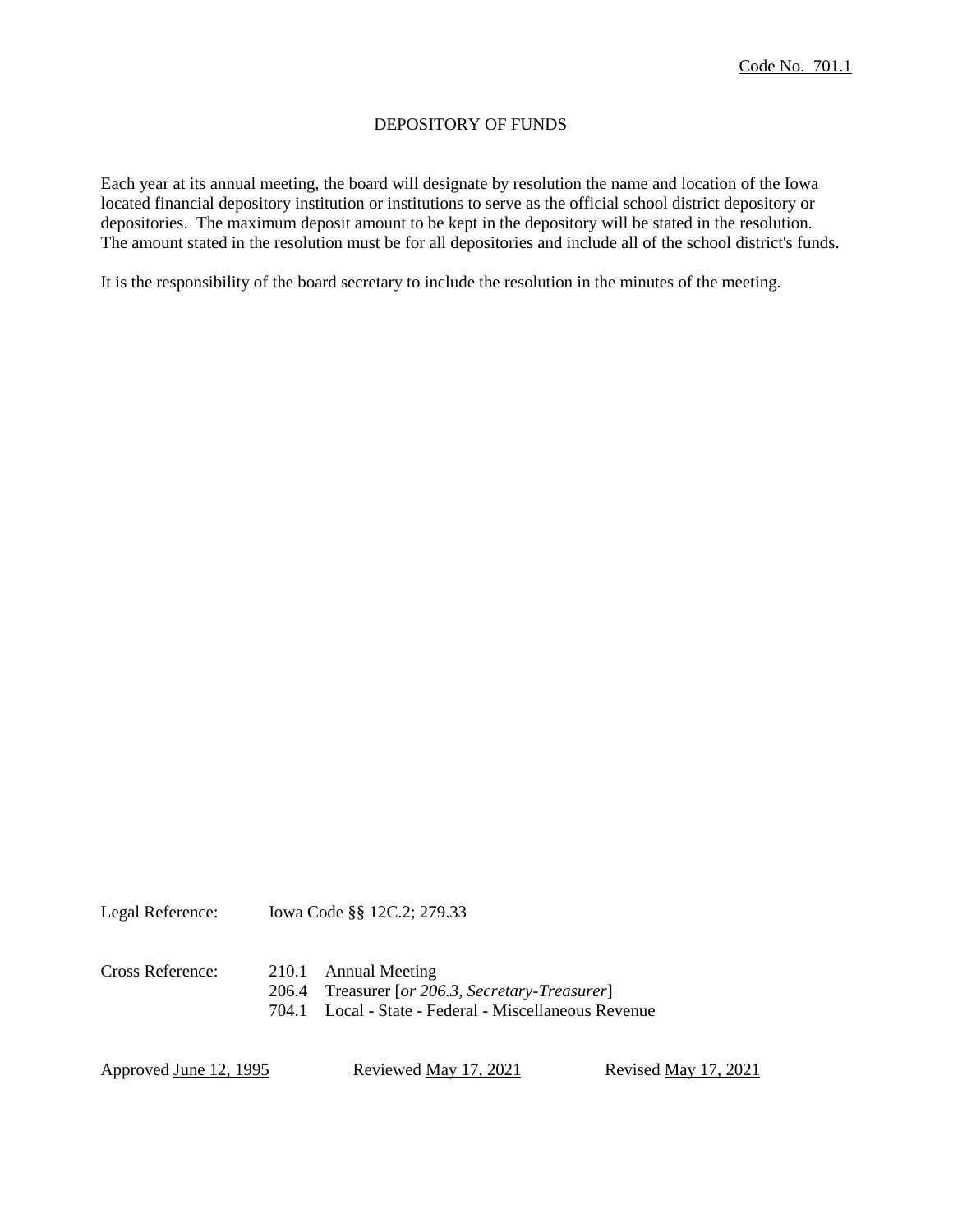# TRANSFER OF FUNDS

When the necessity for a fund has ceased to exist, the balance may be transferred to another fund or account by board resolution. School district monies received without a designated purpose may be transferred in this manner. School district monies received for a specific purpose or upon vote of the people may only be transferred, by board resolution when the purpose for which the monies were received has been completed. Voter approval is required to transfer monies to the general fund from the capital projects fund and debt service fund.

If all requirements for district use of funds calculated under the teacher leadership supplement are met and funds remain unexpended and unobligated at the end of the fiscal year, the district may transfer all or a portion of remaining funds into the district's flexibility account in accordance with law.

The district may choose to request approval from the School Budget Review Committee to transfer funds to make a program whole, prior to its elimination.

Temporary transfers (loans) of funds are permitted between funds but must be repaid to the originating fund, with interest, by October 1 following the end of the fiscal year.

It is the responsibility of the board secretary to make recommendations to the board regarding transfers and to provide the documentation justifying the transfer.

Legal Reference: Iowa Code §§ 24.21-.22; 257.10; 279.8;279.42; 298A.  $289 I A C. 6$ Cross Reference: 701.3 Financial Records 703 Budget 704.2 Sale of Bonds

Approved June 12, 1995 Reviewed August 16, 2021 Revised August 16, 2021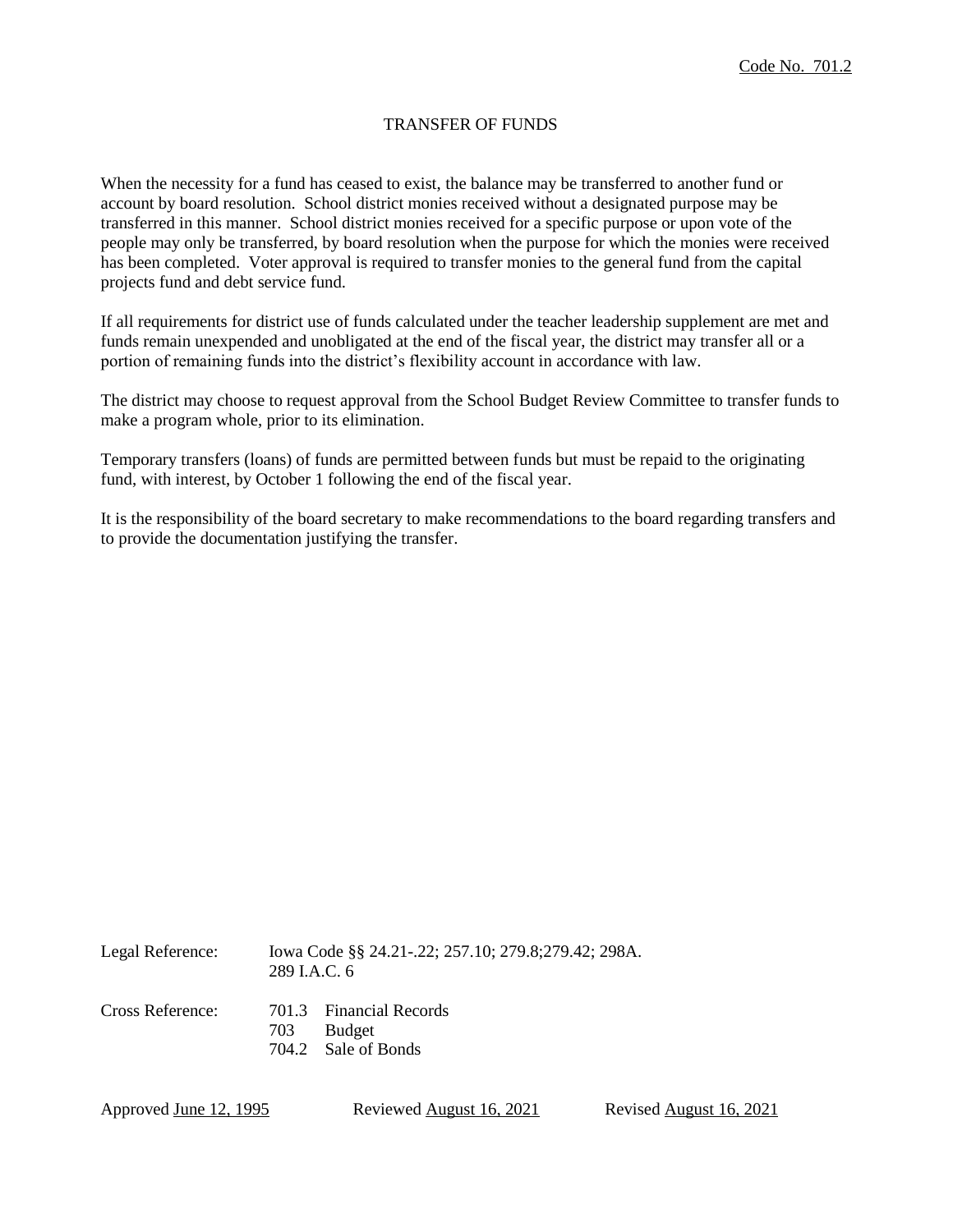# FINANCIAL RECORDS

Financial records of the school district are maintained in accordance with generally accepted accounting principles (GAAP) as required or modified by law. School district monies are received and expended from the appropriate fund and/or account. The funds and accounts of the school district will include, but not be limited to:

## **Governmental fund type:**

- General fund
- Special revenue fund
	- Management levy fund
	- Public education and recreation levy fund
	- Student activity fund
- Capital projects fund
	- Physical plant and equipment levy fund (PPEL)
	- Secure an Advanced Vision for Education (SAVE)
- Debt service fund

## **Proprietary fund type:**

- Enterprise fund
	- School nutrition fund
	- Child care fund
- Internal service fund

## **Fiduciary funds:**

- Trust
	- Expendable trust funds
	- Nonexpendable trust funds
	- Pension trust funds
- Custodial funds

## **Account groups:**

- General capital assets account group
- General long-term debt account group

The general fund is used primarily for the education program. Special revenue funds are used to account for monies restricted to a specific use by law. Capital projects funds are used to account for financial resources to acquire or construct major capital facilities (other than those of proprietary funds and trust funds) and to account for revenues from SAVE. A debt service fund is used to account for the accumulation of resources for, and the payment of, general long-term debt principal and interest. Proprietary funds account for operations of the school district operated similar to private business, or they account for the costs of providing goods and services provided by one department to other departments on a cost reimbursement basis. Fiduciary funds are used to account for monies or assets held by the school district on behalf of, or in trust for, another entity. The account groups are the accounting records for fixed assets and long-term debt.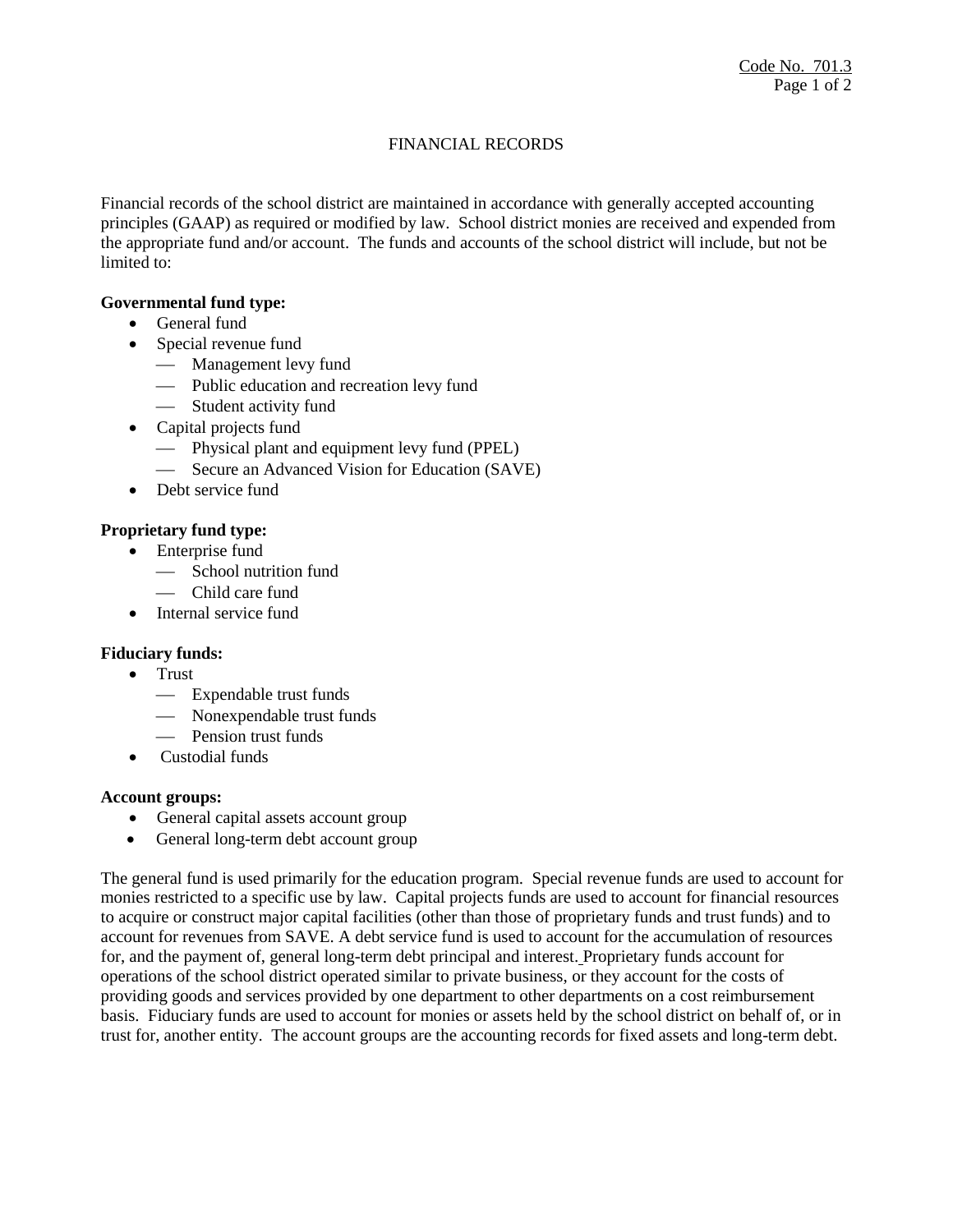The board may establish other funds in accordance with generally accepted accounting principles and may certify other taxes to be levied for the funds as provided by state law. The status of each fund must be included in the annual report.

It is the responsibility of the superintendent in conjunction with the school business official to implement this policy and bring necessary changes in the maintenance of the school district's financial records to the attention of the board.

Legal Reference: Iowa Code §§ 11.23; 298A (2015).

Cross Reference: 704 Revenue

705 Expenditures

Approved <u>June 12, 1995</u> Reviewed <u>May 17, 2021</u> Revised May 17, 2021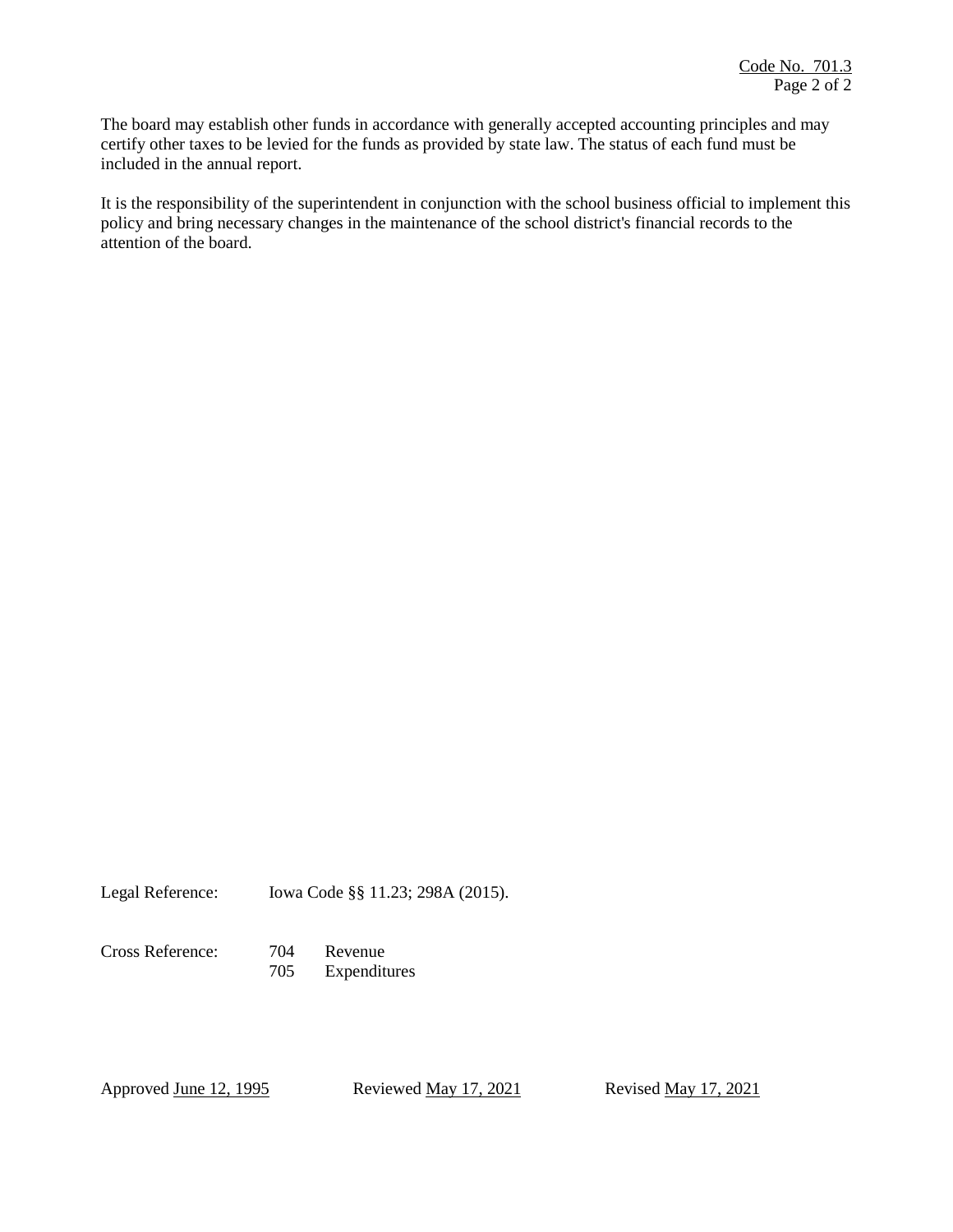#### GOVERNMENTAL ACCOUNTING PRACTICES AND REGULATIONS

School district accounting practices will follow state and federal laws and regulations, generally accepted accounting principles (GAAP) and the uniform financial accounting system provided by the Iowa Department of Education. As advised by the school district's auditor, determination of liabilities and assets, prioritization of expenditures of governmental funds and provisions for accounting disclosures shall be made in accordance with governmental accounting standards.

In Governmental Accounting Standards Board (GASB) Statement No. 54, the board identifies the order of spending unrestricted resources applying the highest level of classification of fund balance - restricted, committed, assigned, and unassigned - while honoring constraints on the specific purposes for which amounts in those fund balances can be spent. A formal board action is required to establish, modify and or rescind a committed fund balance. The resolution will state the exact dollar amount. In the event, the board chooses to make changes or rescind the committed fund balance, formal board action is required.

The Board authorizes the board secretary to assign amounts to a specific purpose in compliance with GASB 54. An 'assigned fund balance' should also be reported in the order of spending unrestricted resources, but is not restricted or committed.

It is the responsibility of the superintendent to develop administrative regulations implementing this policy. It is also the responsibility of the superintendent to make recommendations to the board regarding fund balance designations.

Legal Reference: Iowa Code §§ 257.31(4); 279.8; 297.22-.25; 298A (2011).

Cross Reference: 701.3 Financial Records 703 Budget 704 Revenue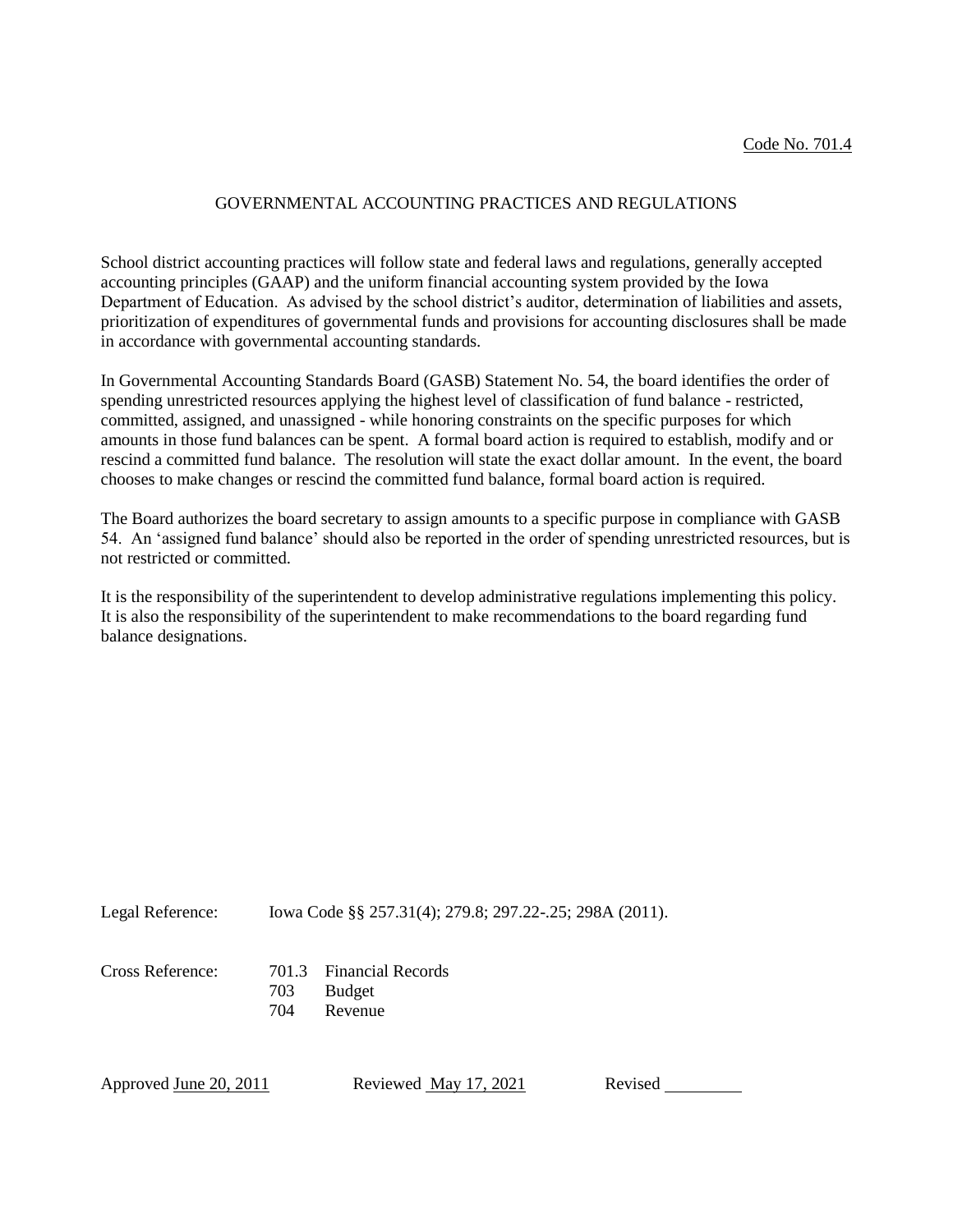# CASH IN SCHOOL BUILDINGS

The amount of cash that may be kept in the school building for any one day is sufficient for that day's operations. Funds raised by students are kept in the vault.

A minimal amount of cash, not to exceed \$500, is kept in the central administration office at the close of the day. Excess cash is deposited in the authorized depository of the school district.

It is the responsibility of the superintendent or the superintendent's designee to develop administrative regulations to determine the amount of cash necessary for each day's operations, to establish any necessary petty cash accounts, to determine how often deposits must be made and to comply with this policy.

Legal Reference: Iowa Code § 279.8 (2015).

Cross Reference: 701.1 Depository of Funds 704 Revenue

Approved <u>June 12, 1995</u> Reviewed <u>May 17, 2021</u> Revised May 17, 2021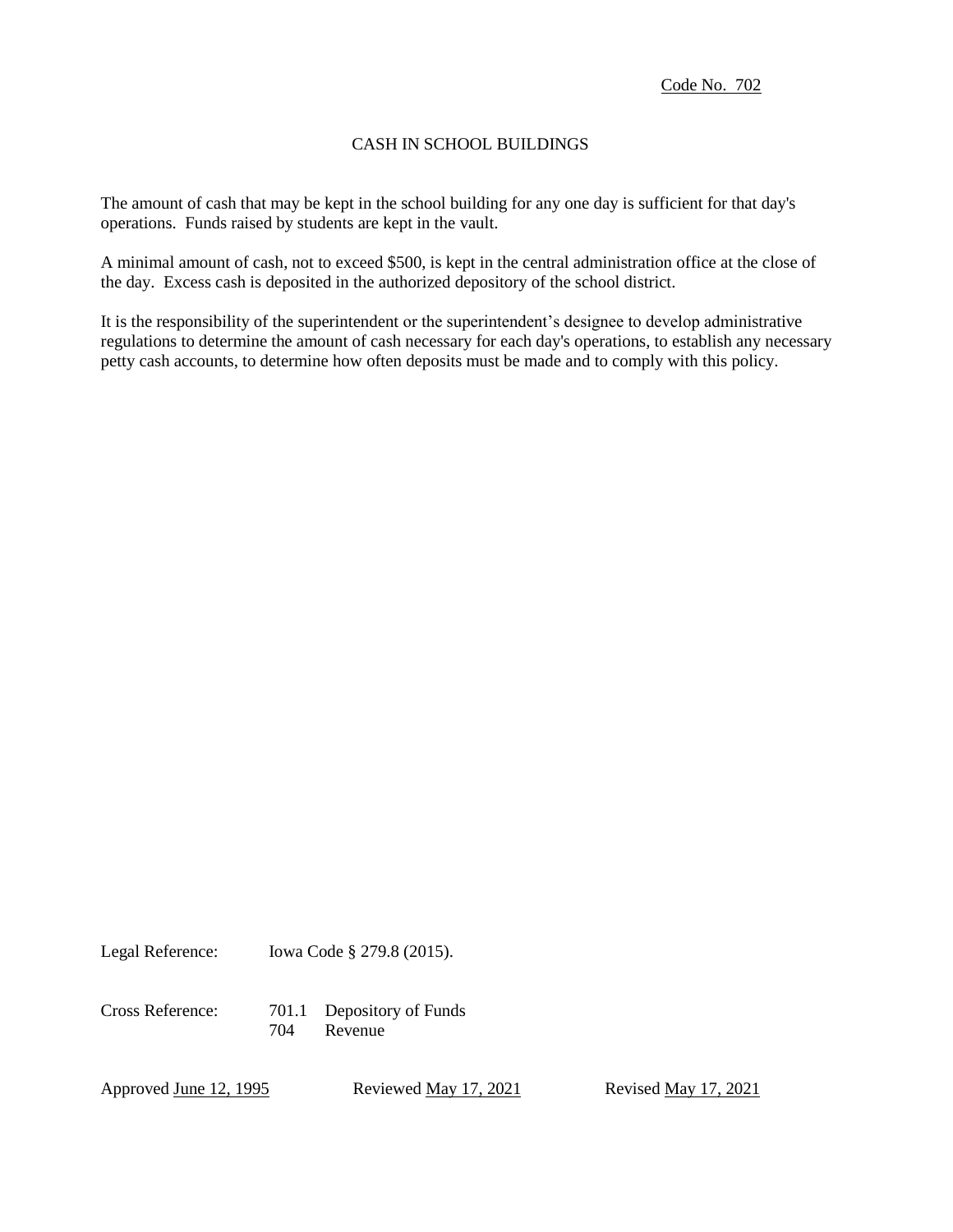# GATE RECEIPTS

Gate receipts from any given school event have the potential to amount to a substantial sum of cash. In consideration of the board policy to limit cash in the vault to \$500 at the close of the school day, cash receipts should be removed and deposited on the same day of the event whenever possible.

In those instances when same day deposits are impossible, gate receipts are to be locked in the building's vault until the first business day when a deposit can be made. The board discourages the individual in charge of collection of the gate receipts from personally holding the receipts except in special circumstances approved by the superintendent.

The superintendent shall be responsible for designating the individual(s) who shall be in charge of collecting, counting, and depositing the gate receipts. The superintendent shall provide guidelines to be followed by those chosen to handle the receipts.

Legal Reference: Iowa Code § 279.8 (2015).

| Cross Reference: |     | 701.1 Depository of Funds |
|------------------|-----|---------------------------|
|                  | 702 | Cash in School Buildings  |
|                  | 704 | Revenue                   |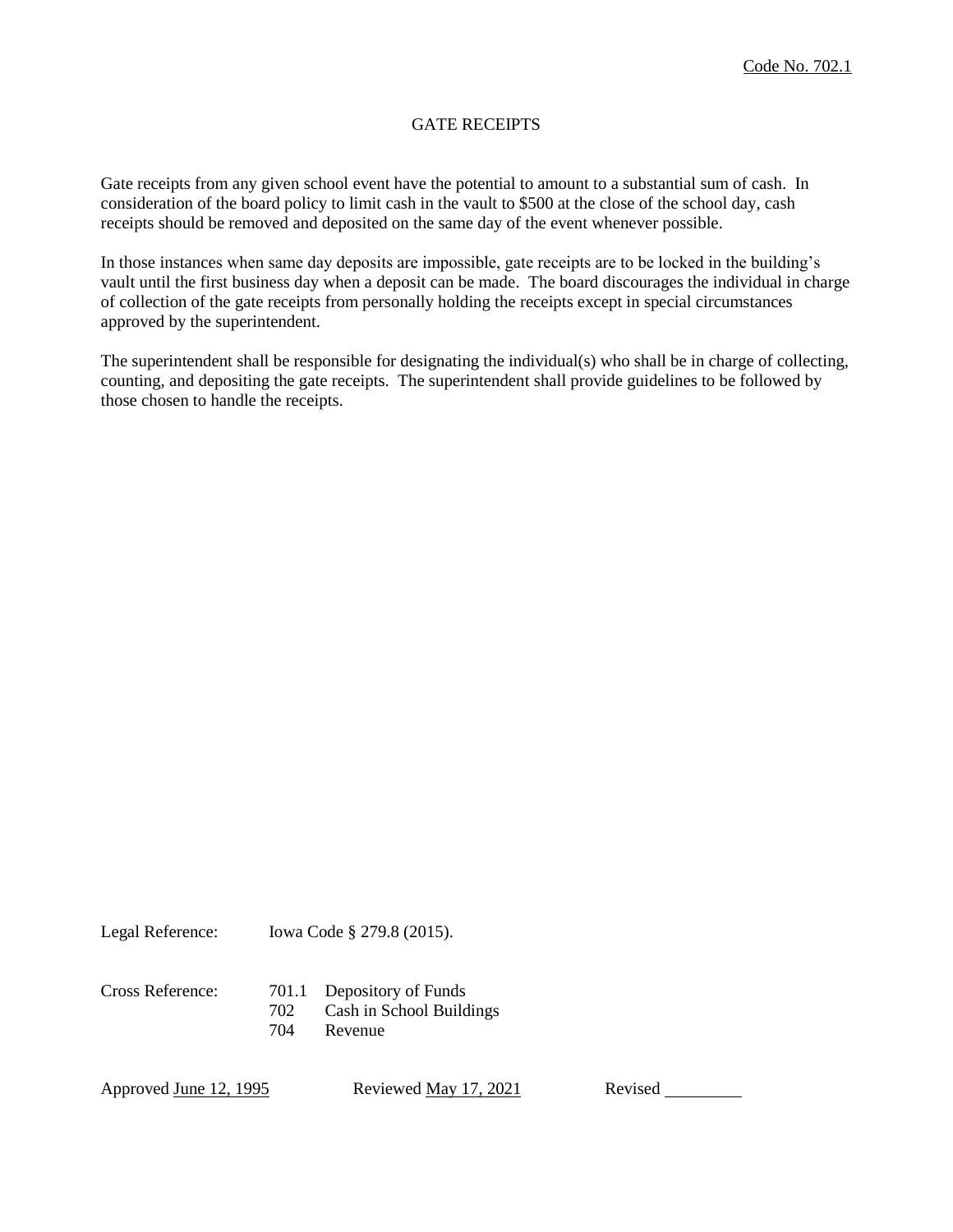# BUDGET PLANNING

Prior to certification of the budget, the board will review the projected revenues and expenditures for the school district and make adjustments where necessary to carry out the education program within the revenues projected.

A budget for the school district is prepared annually for the board's review. The budget will include the following:

- the amount of revenues to be raised by taxation;
- the amount of revenues from sources other than taxation;
- an itemization of the amount to be spent in each fund; and,
- a comparison of the amount spent and revenue received in each fund for like purposes in the two prior fiscal years.

It is the responsibility of the Superintendent and the board secretary to prepare the budget for review by the board prior to the April 15 deadline each year.

Prior to the adoption of the proposed budget by the board, the public is apprised of the proposed budget for the school district. Prior to the adoption of the proposed budget by the board, members of the school district community will have an opportunity to review and comment on the proposed budget. A public hearing for the proposed budget of the board is held each year in sufficient time to file the adopted budget no later than April 15.

The proposed budget filed by the board with the board secretary and the time and place for the public hearing on the proposed budget is published in a newspaper designated for official publication in the school district. It is the responsibility of the board secretary to publish the proposed budget and public hearing information at least 10 but no more than 20 days prior to the public hearing.

The board will adopt and certify a budget for the operation of the school district to the county auditor by April 15. It is the responsibility of the board secretary to file the adopted and certified budget with the county auditor and the Iowa Department of Management.

The board may amend the budget for the fiscal year in the event of unforeseen circumstances. The amendment procedures will follow the procedures for public review and adoption of the original budget by the board outlined in these policies.

It is the responsibility of the superintendent and the board secretary to bring any budget amendments necessary to the attention of the board to allow sufficient time to file the amendment with the county auditor no later than May 31 of each year.

| Legal Reference: | Iowa Code §§ 24; 257; 279.8; 297; 298; 618 |                     |  |
|------------------|--------------------------------------------|---------------------|--|
| Cross Reference: |                                            | 214 Public Hearings |  |
|                  | 703                                        | Budget              |  |
|                  | 704                                        | Revenue             |  |
|                  | 705                                        | Expenditures        |  |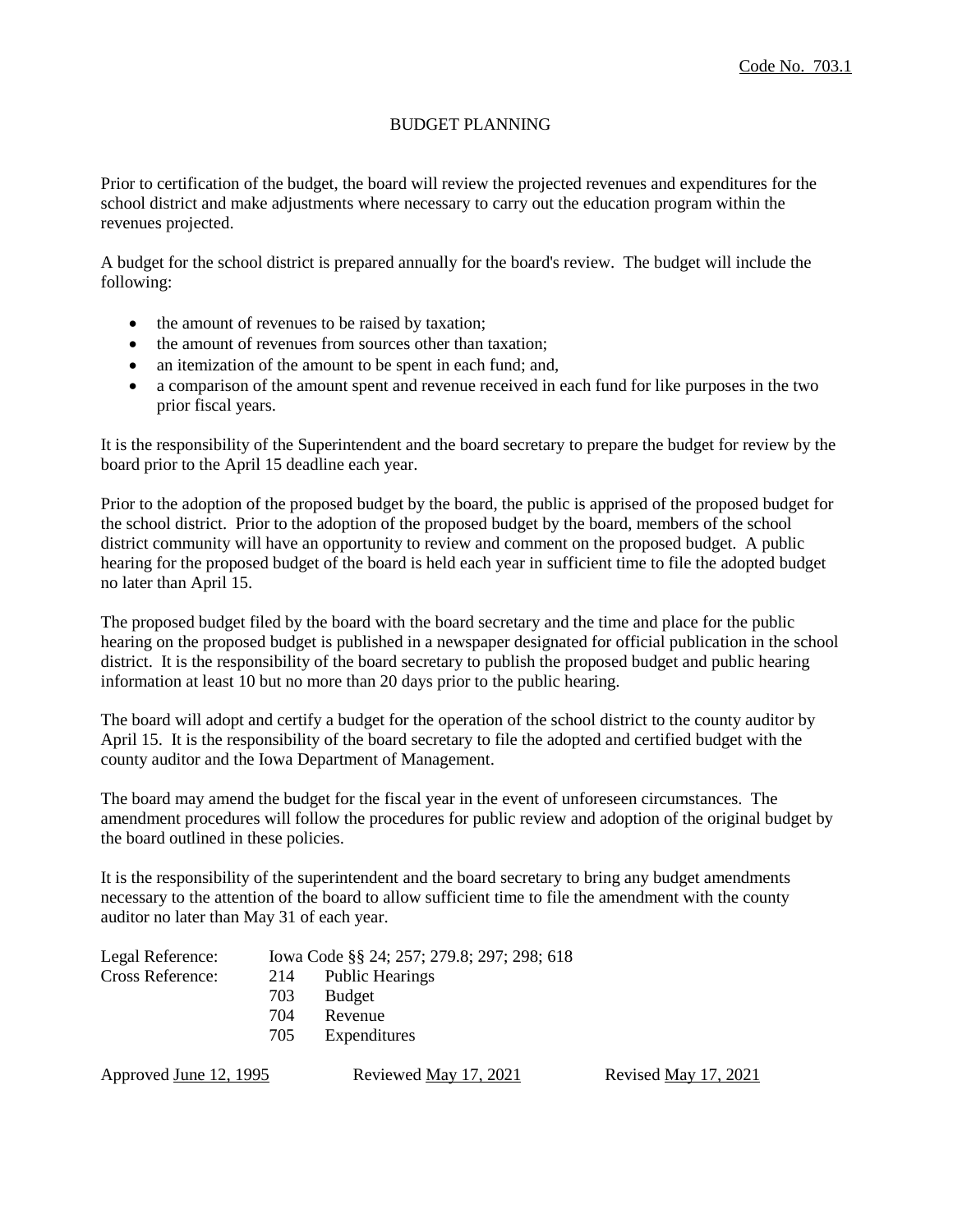### SPENDING PLAN

The budget of the school district is the authority for the expenditures of the school district for the fiscal year for which the budget was adopted and certified. It is the responsibility of the superintendent to operate the school district within the budget.

Legal Reference: Iowa Code § 24.9 (2015).

Cross Reference: 703 Budget

704 Revenue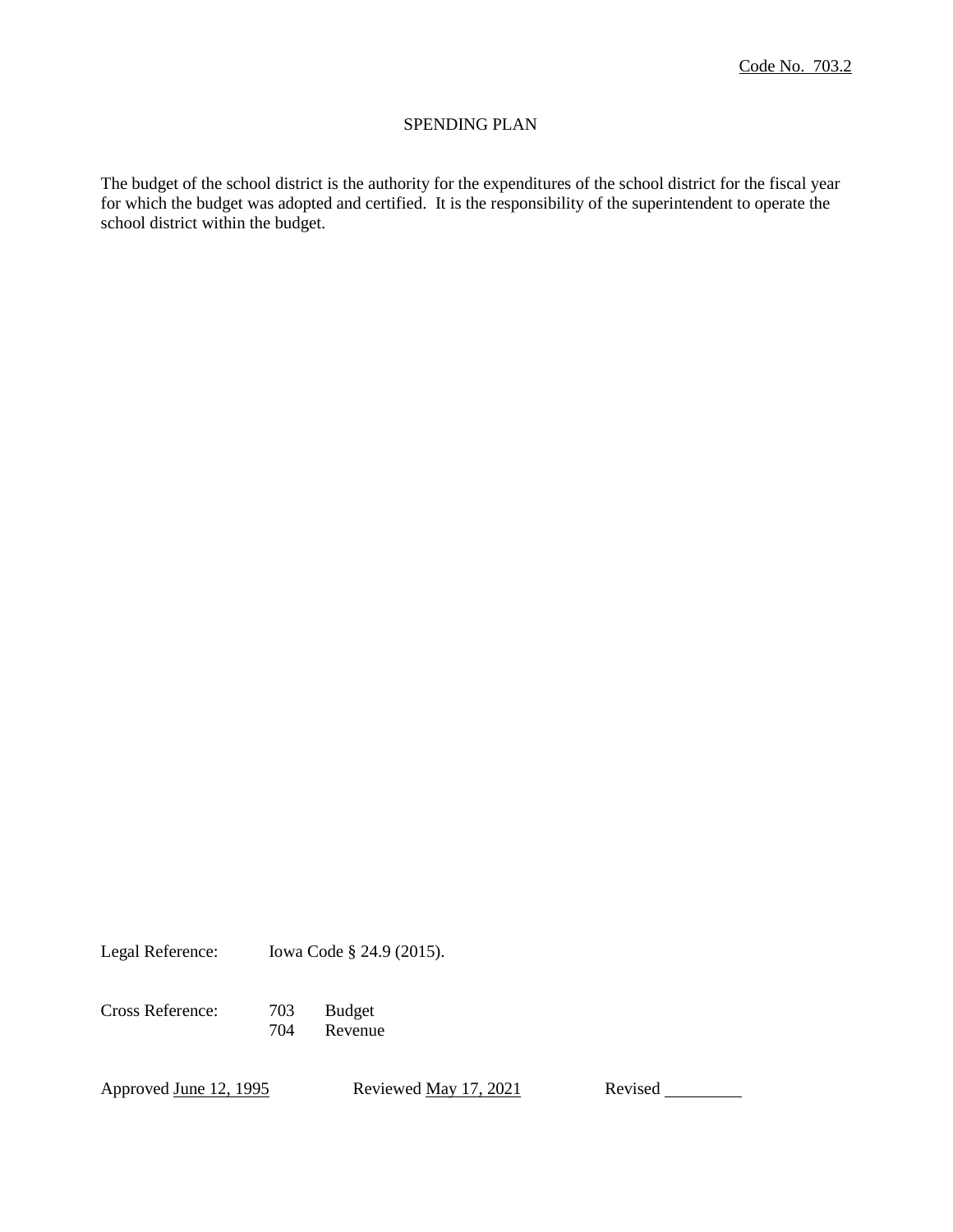## LOCAL - STATE - FEDERAL - MISCELLANEOUS REVENUE

Revenues of the school district are received by the board treasurer. Other persons receiving revenues on behalf of the school district will promptly turn them over to the board treasurer.

Revenue, from whatever source, is accounted for and classified under the official accounting system of the school district. It is the responsibility of the board treasurer to deposit the revenues received by the school district in a timely manner. School district funds from all sources will not be used for private gain or political purposes.

Tuition fees received by the school district are deposited in the general fund. The tuition fees for kindergarten through twelfth grade during the regular academic school year are set by the board based upon the superintendent's recommendation in compliance with current law. Tuition fees for summer school, driver's education and adult education are set by the board prior to the offering of the programs.

The board may charge materials fees for the use or purchase of educational materials. Materials fees received by the school district are deposited in the general fund. It is the responsibility of the superintendent to recommend to the board when materials fees will be charged and the amount of the materials fees.

Rental fees received by the school district for the rental of school district equipment or facilities are deposited in the general fund. It is the responsibility of the superintendent to recommend to the board a fee schedule for renting school district property.

Proceeds from the sale of real property are placed in the physical plant and equipment levy (PPEL) fund. However, following a properly noticed public hearing, the board of directors may elect to deposit proceeds from the sale of real property or buildings into any fund under the control of the school corporation. Notice for the public hearing must be published in a newspaper of general circulation within the district not less than ten and no more than twenty days prior to the proposed public hearing. Notice of the public hearing must include the date, time and location of the public hearing, and a description of the proposed action. The proceeds from the sale of other school district property are placed in the general fund.

The board may claim exemption from the law prohibiting competition with private enterprise for the following activities:

- Goods and services directly and reasonably related to the educational mission;
- Goods and services offered only to students, employees or guests which cannot be provided by private enterprise at the same or lower cost;
- Use of vehicles for charter trips offered to the public, full- or part-time, or temporary students;
- Goods and services which are not otherwise available in the quantity or quality required by the school district;
- Telecommunications other than radio or television stations;
- Sponsoring or providing facilities for fitness and recreation;
- Food service and sales; and,
- Sale of books, records, tapes, software, educational equipment, and supplies.

It is the responsibility of the superintendent to bring to the board's attention additional sources of revenue for the school district.

| Legal Reference: | lowa Code §§ 12C; 23A; 257.2; 279.8; 282.2, .6, .24; 291.12, .13; 297.9-.12, .22;<br>$301.1(2015)$ . |                                                                                                              |  |
|------------------|------------------------------------------------------------------------------------------------------|--------------------------------------------------------------------------------------------------------------|--|
| Cross Reference: | 701.1<br>703<br>803<br>905                                                                           | Depository of Funds<br><b>Budget</b><br>Selling and Leasing<br>Use of School District Facilities & Equipment |  |

| Approved June 12, 1995 | Reviewed May 17, 2021 | Revised May 17, 2021 |
|------------------------|-----------------------|----------------------|
|                        |                       |                      |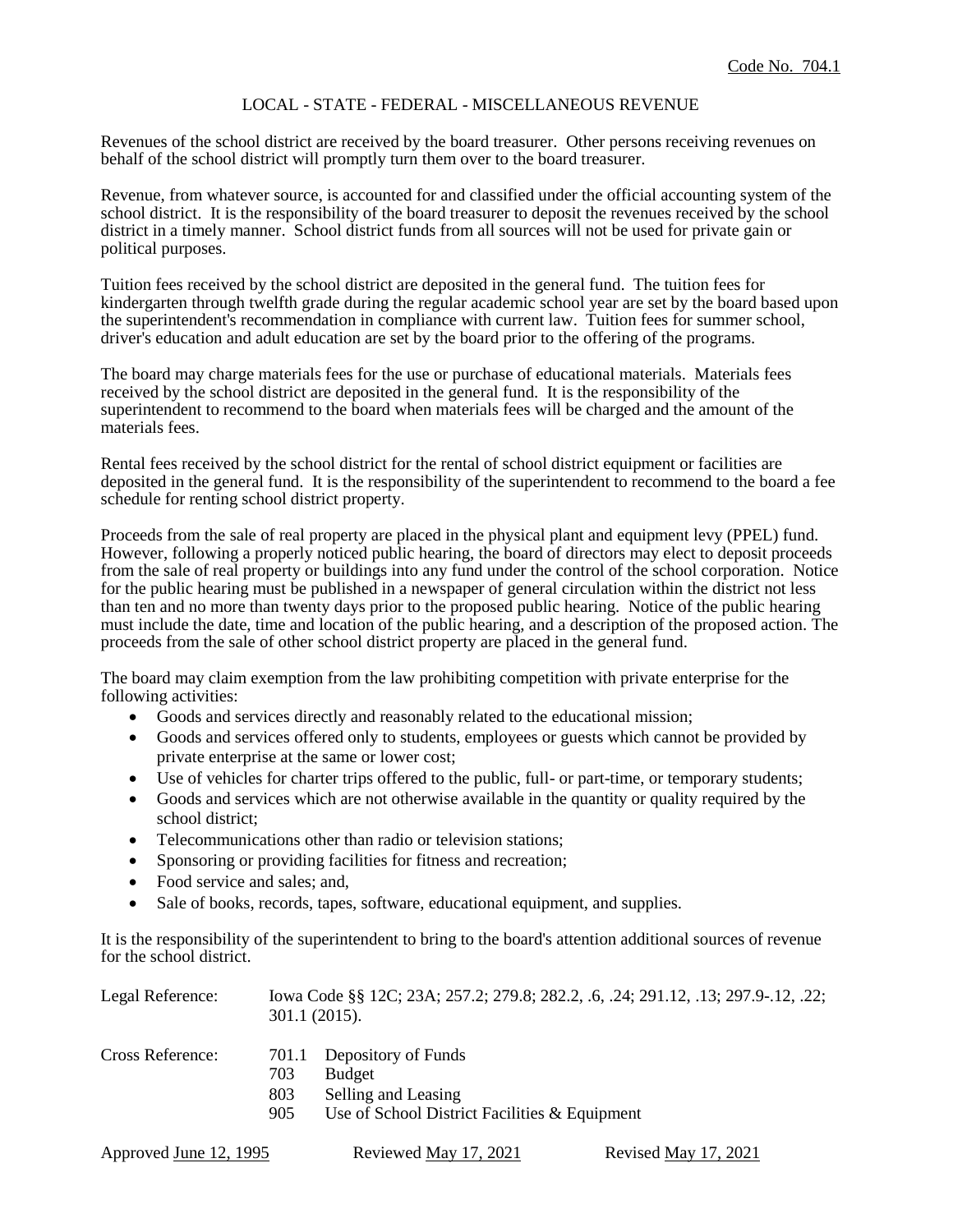# DEBT LIMITS

# Credit Ratings

The school district seeks to maintain the highest possible credit ratings for all categories of short- and longterm debt that can be achieved without compromising the delivery of services and the achievement of adopted objectives. The school district recognizes that external economic, natural, or other events may from time to time affect the creditworthiness of its debt. Nevertheless, the school district is committed to ensuring that actions within their control are prudent.

## Debt Limits

For general obligation debt, the school district's outstanding debt limit shall be no more than five percent (5%) of the actual value of property within the school district's boundaries, as prescribed the Iowa constitution and statutory restrictions.

For revenue debt, the school district's goal is to provide adequate debt service coverage of at least 1.20 times the annual debt service costs.

In accordance with Iowa law, the school district may not act as a conduit issuer or issue municipal securities to raise capital for revenue-generating projects where the funds generated are used by a third party ("conduit borrower") to make payments to investors.

#### PURPOSES AND USES OF DEBT

#### Capital Planning

To enhance creditworthiness and prudent financial management, the school district is committed to systematic capital planning, intergovernmental cooperation and coordination and long-term financial planning.

## Capital Financing

The school district may issue long-term debt for capital projects as authorized by Iowa law, which include, but are not limited to, the costs of planning, design, land acquisition, buildings, permanent structures, attached fixtures or equipment, and movable pieces of equipment. Capitalized interest may be included in sizing any capital project debt issue. The types of debt instruments to be used by the school district include:

- General Obligation Bonds
- General Obligation Capital Loan Notes
- Bond Anticipation Notes
- Revenue Anticipation Notes
- School Infrastructure Sales, Services and Use Tax Revenue Bonds
- Lease Purchase Agreements, including Certificates of Participation

## Working Capital Financing

The school district may issue debt for working capital for operations after cash flow analysis has determined that there is a mismatch between available cash and cash outflows. The school district shall strive to repay working capital debt by the end of the fiscal year in which the debt was incurred. A Working Capital Reserve may be included in sizing any working capital debt issue.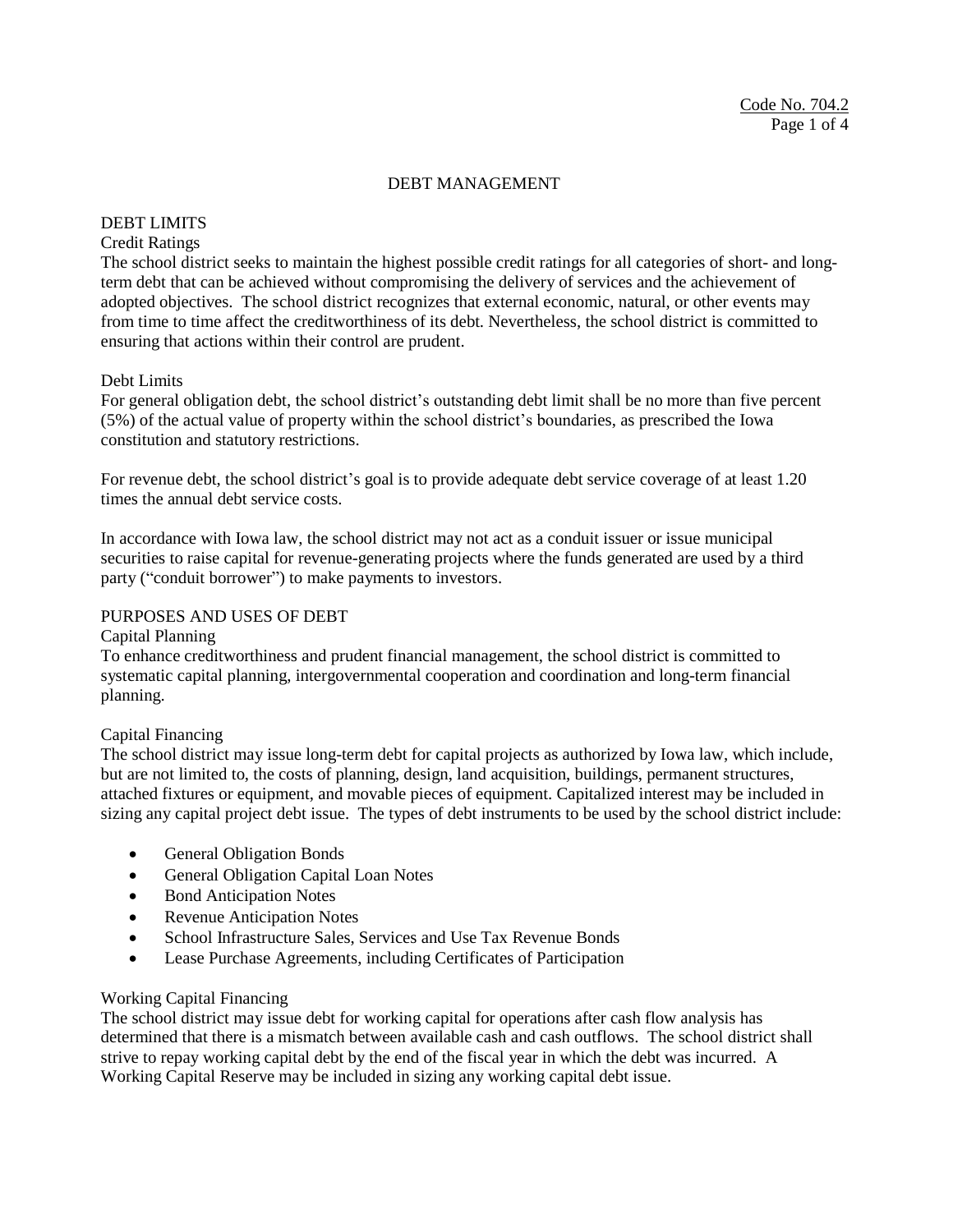#### Refundings

Periodic reviews of all outstanding debt will be undertaken to determine if refunding opportunities exist. Refunding will be considered (within federal tax law restraints) if and when there is a net economic benefit of the refunding or if the refunding is otherwise in the best interests of the school district, such as to release restrictive bond covenants which affect the operations and management of the school district.

In general, advance refundings for economic savings will be undertaken when a net present value savings exceeds three percent of the refunded debt can be achieved. Current refundings, which produce a new present value savings of less than three percent will be considered on a case by case basis taking into consideration bond covenants and general conditions. Refundings with negative savings will not be considered unless there is a compelling public policy objective for doing so.

#### DEBT STANDARDS AND STRUCTURE

#### Length of Debt

Debt will be structured for the shortest period consistent with a fair allocation of costs to current and future beneficiaries or users. Long-term debt will not be issued for periods exceeding the useful life or average useful lives of the project or projects to be financed. All debt issued will adhere to state and federal law regarding the length of time the debt may be outstanding.

#### Debt Structure

Debt will be structured to achieve the lowest possible net cost to the school district given market conditions, the urgency of the capital project, the type of debt being issued, and the nature and type of repayment source. To the extent possible, the school district will design the repayment of its overall debt to rapidly recapture its credit capacity for future use.

Generally, the school district will only issue fixed-rate debt. In very limited circumstances, the school district may issue variable rate debt, consistent with the limitations of Iowa law and upon a finding of the board that the use of fixed rate debt is not in the best interest of the school district and a statement of the reasons for the use of variable rate debt.

All debt may be structured using discount, par or premium coupons, and as serial or term bonds or notes, or any combination thereof, consistent with Iowa law. The school district should utilize the coupon structure that produces the lowest True Interest Cost (TIC) taking into consideration the call option value of any callable maturities.

The school district will strive to structure their debt in sinking fund installments for each debt issue that achieves, as nearly as practicable, level debt service within an issue or overall debt service within a particular classification of debt.

Derivatives (including, but not limited to, interest rate swaps, caps, collars, corridors, ceiling and floor agreements, forward agreements, float agreements, or other similar financing arrangements), zero-coupon or capital appreciation bonds are not allowed to be issued consistent with State law.

#### Decision Analysis to Issue Debt

Whenever the school district is contemplating the issuance of debt, information will be developed concerning the following four categories commonly used by rating agencies assessing the school district's credit worthiness, listed below.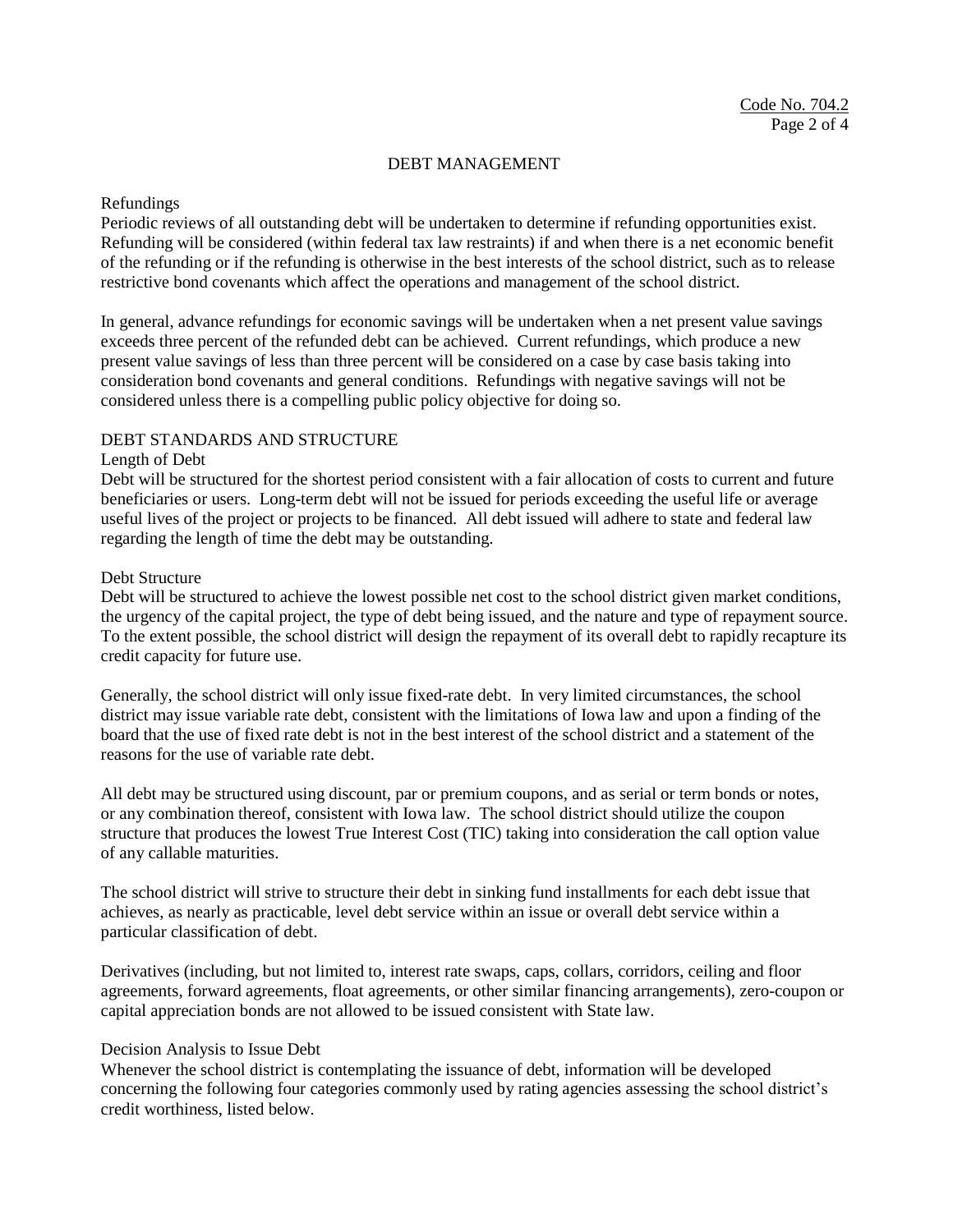Debt Analysis – Debt capacity analysis; purpose for which debt is proposed to be issued; debt structure; debt burden; debt history and trends; and adequacy of debt and capital planning.

Financial Analysis – Stability, diversity, and growth rates of tax or other revenue sources; trend in assessed valuation and collections; current budget trends; appraisal of past revenue and expenditure trends; history and long-term trends of revenues and expenditures; evidences of financial planning; adherence to GAAP; audit results; fund balance status and trends in operating and debt funds; financial monitoring systems and capabilities; and cash flow projections.

Governmental and Administrative Analysis – Government organization structure; location of financial responsibilities and degree of control; adequacy of basic service provision; intergovernmental cooperation/conflict and extent of duplication; and overall planning efforts.

Economic Analysis – Geographic and location advantages; population and demographic characteristics; wealth indicators; types of employment, industry and occupation; housing characteristics; new construction; evidences of industrial decline; and trend of the economy.

## DEBT ISSUANCE

#### Credit Enhancement

Credit enhancements (.i.e., bond insurance, etc.) may be used but only when the net debt service on the debt is reduced by more than the costs of the credit enhancement.

#### Costs and Fees

All costs and fees related to issuing the debt will be paid out of debt proceeds and allocated across all projects receiving proceeds of the debt issue.

#### Method of Sale

Generally, all school district debt will be sold through a competitive bidding process. Bids will be awarded on a TIC basis providing other bidding requirements are satisfied.

The school district may sell debt using a negotiated process in extraordinary circumstances when the complexity of the issue requires specialized expertise, when the negotiated sale would result in substantial savings in time or money, or when market conditions of school district credit are unusually volatile or uncertain.

#### Professional Service Providers

The school district will retain external bond counsel for all debt issues. All debt issued by the school district will include a written opinion by bond counsel affirming that the school district is authorized to issue the debt, stating that the school district has met all Iowa constitutional and statutory requirements necessary for issuance and determining the debt's federal income tax status. The bond counsel retained must have comprehensive municipal debt experience and a thorough understanding of Iowa law as it relates to the issuance of the particular debt.

The school district will retain an independent financial advisor. The financial advisor will be responsible for structuring and preparing all offering documents for each debt issue. The financial advisor retained will have comprehensive municipal debt experience, experience with diverse financial structuring and pricing of municipal securities.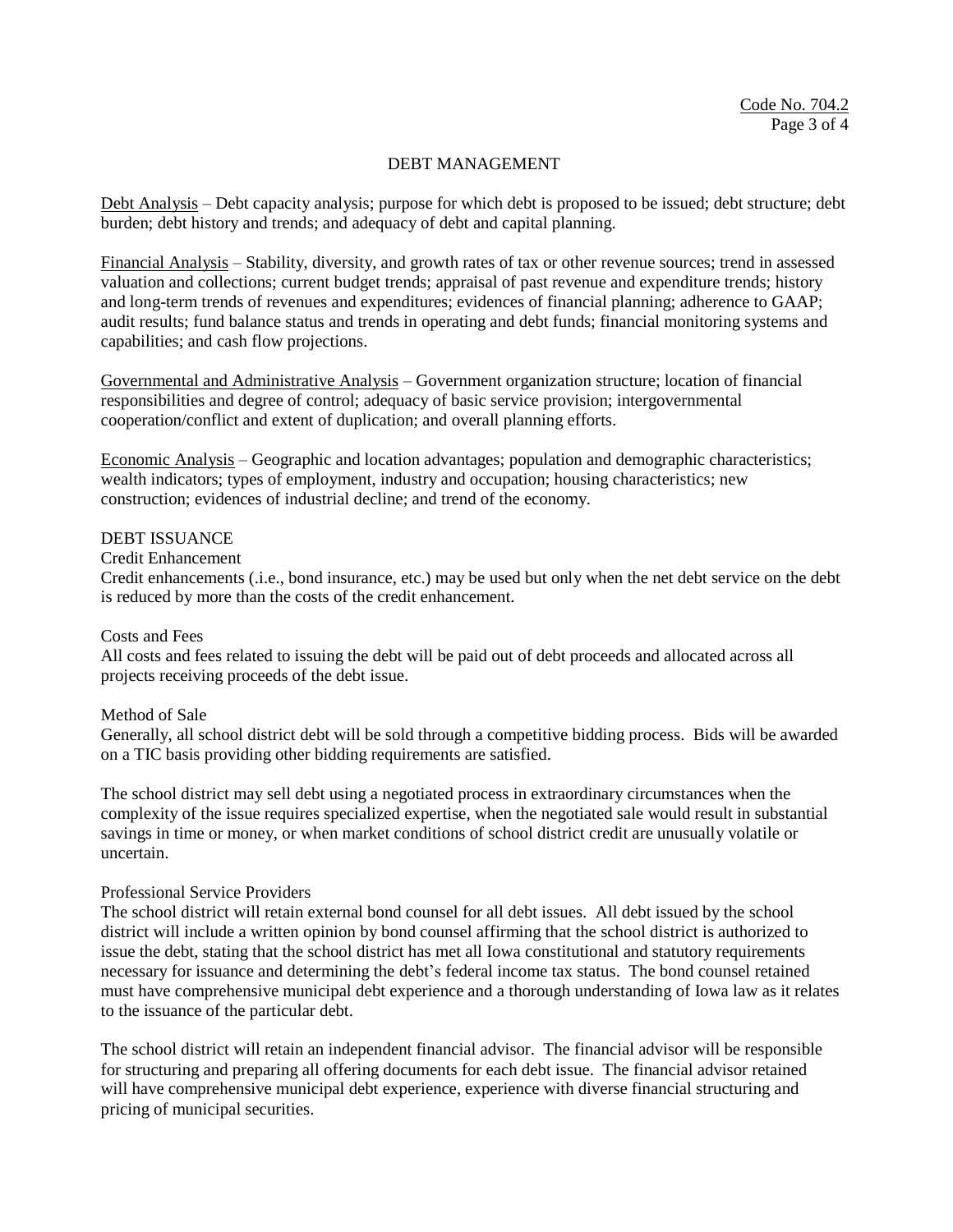The treasurer shall have the authority to periodically select other service providers (e.g., escrow agents, verification agents, trustees, arbitrage consultants, rebate specialist, etc.) as necessary to meet legal requirements and minimize net debt costs. These services can include debt restructuring services and security or escrow purchases.

Compensation for bond counsel, financial advisor and other service providers will be as economical as possible and consistent with industry standards for the desired qualification levels.

#### DEBT MANAGEMENT

#### Investment of Debt Proceeds

The school district shall invest all proceeds received from the issuance of debt separate from the school district's consolidated cash pool unless otherwise specified by the authorizing bond resolution or trust indenture. Investments will be consistent with those authorized by Iowa law and the school district's Investment Policy to maintain safety of principal and liquidity of the funds.

#### Arbitrage and Record Keeping Compliance

The treasurer shall maintain a system of record-keeping, reporting and compliance procedures with respect to all federal tax requirements which are currently, or may become applicable through the lifetime of all tax-exempt or tax credit bonds.

Federal tax compliance, record-keeping, reporting and compliance procedures shall include not be limited to:

- 1) post-issuance compliance procedures (including proper use of proceeds, timely expenditure of proceeds, proper use of bond financed property, yield restriction and rebate, and timely return filing);
- 2) proper maintenance of records to support federal tax compliance;
- 3) investments and arbitrage compliance;
- 4) expenditures and assets;
- 5) private business use; and
- 6) designation of primary responsibilities for federal tax compliance of all bond financings.

#### Financial Disclosure

The school district is committed to full and complete financial disclosure, and to cooperating fully with rating agencies, institutional and individual investors, other levels of government, and the general public to share comprehensible and accurate financial information. The school district is dedicated to meeting secondary disclosure requirements on a timely and comprehensive basis, as promulgated by the Securities and Exchange Commission.

The Official Statements accompanying debt issues, Annual Audits, and Continuing Disclosure statements will meet the standards articulated by the Municipal Securities Rulemaking Board (MSRB), the Government Accounting Standards Board (GASB), the Securities and Exchange Commission (SEC), Generally Accepted Accounting Principles (GAAP) and the Internal Revenue Service (IRS). The treasurer shall be responsible for ongoing debt disclosure as required by any Continuing Disclosure Certificate for any debt issue and for maintain compliance with disclosure standards promulgated by state and federal regulatory bodies

| Legal Reference  |     | Iowa Code §§ 74-76; 278.1; 298; 298A (2013). |  |
|------------------|-----|----------------------------------------------|--|
| Cross Reference: | 701 | <b>Financial Accounting System</b>           |  |
|                  | 704 | Revenue                                      |  |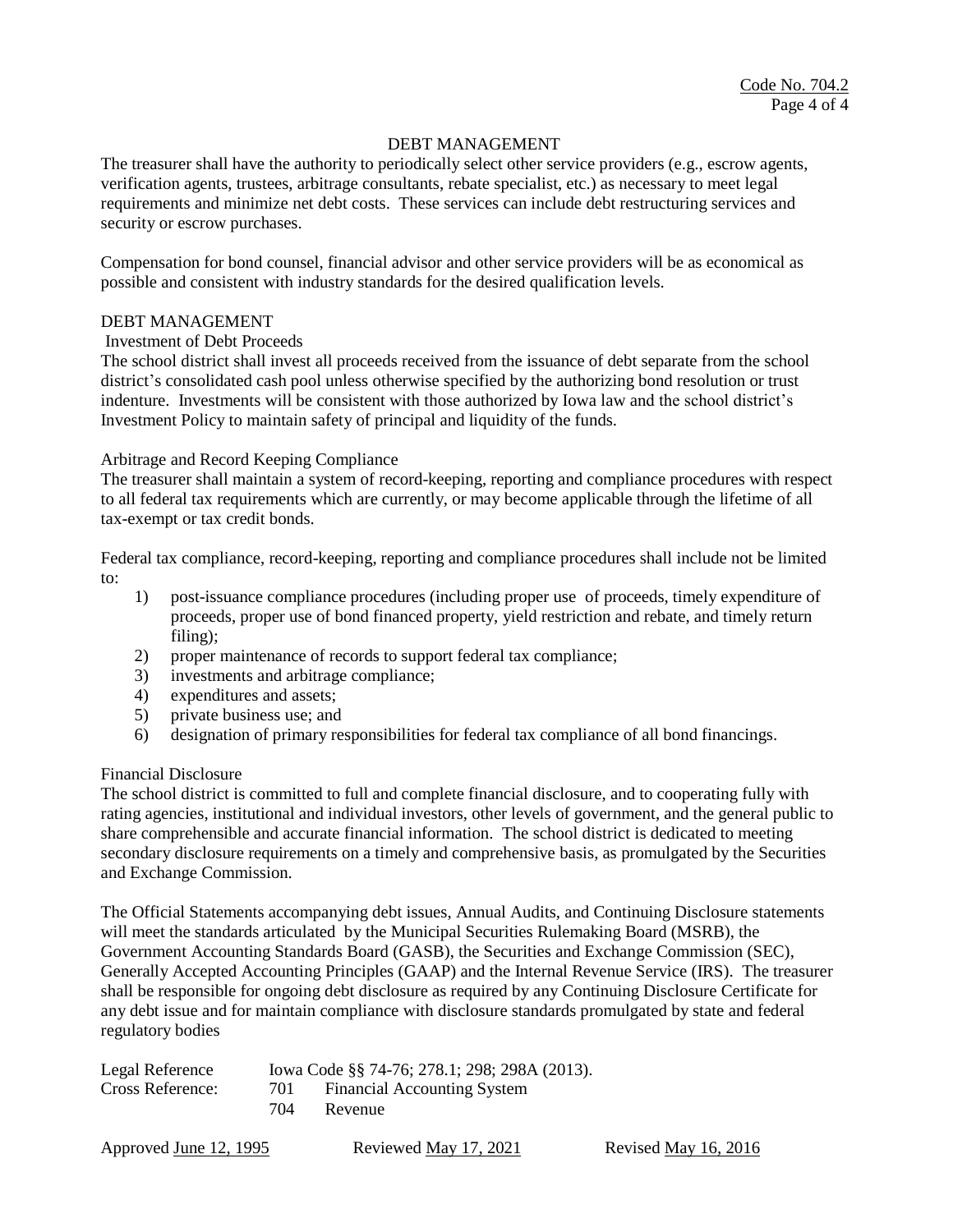1. Role of Compliance Coordinator/Board Treasurer

The board treasurer shall:

- a) Be responsible for monitoring post-issuance compliance;
- b) Maintain a copy of the transcript of proceedings or minutes in connection with the issuance of any tax-exempt obligations and obtain records that are necessary to meet the requirements of this regulation;
- c) Consult with bond counsel, a rebate consultant, financial advisor, IRS publications and such other resources as are necessary to understand and meet the requirements of this regulation;
- d) Seek out training and education to be implemented upon the occurrence of new developments in the area and upon the hiring of new personnel to implement this regulation.
- 2. Financing Transcripts' Filing and Retention

The board treasurer shall confirm the proper filing of an IRS 8038 Series return and maintain a transcript of proceedings and minutes for all tax-exempt obligations issued by the school district including, but not limited to, all tax-exempt bonds, notes and lease-purchase contracts. Each transcript shall be maintained until 11 years after the tax-exempt obligation documents have been retired. The transcript shall include, at a minimum:

- a) Form 8038;
- b) Minutes, resolutions and certificates;
- c) Certifications of issue price from the underwriter;
- d) Formal elections required by the IRS;
- e) Trustee statements;
- f) Records of refunded bonds, if applicable;
- g) Correspondence relating to bond financings; and
- h) Reports of any IRS examinations for bond financings.
- 3. Proper Use of Proceeds

The board treasurer shall review the resolution authorizing issuance for each tax-exempt obligation issued by the school district and the school district shall:

- a) Obtain a computation of the yield on such issue from the school district's financial advisor;
- b) Create a separate Project Fund (with as many sub-funds as shall be necessary to allocate proceeds among the projects being funded by the issue) into which the proceeds of issue shall be deposited;
- c) Review all requisitions, draw schedules, draw requests, invoices and bills requesting payment from the Project Fund;
- d) Determine whether payment from the Project Fund is appropriate and, if so, make payment from the Project Fund (and appropriate sub-fund, if applicable);
- e) Maintain records of the payment requests and corresponding records showing payment;
- f) Maintain records showing the earnings on, and investment of, the Project Fund;
- g) Ensure that all investments acquired with proceeds are purchased at fair market value;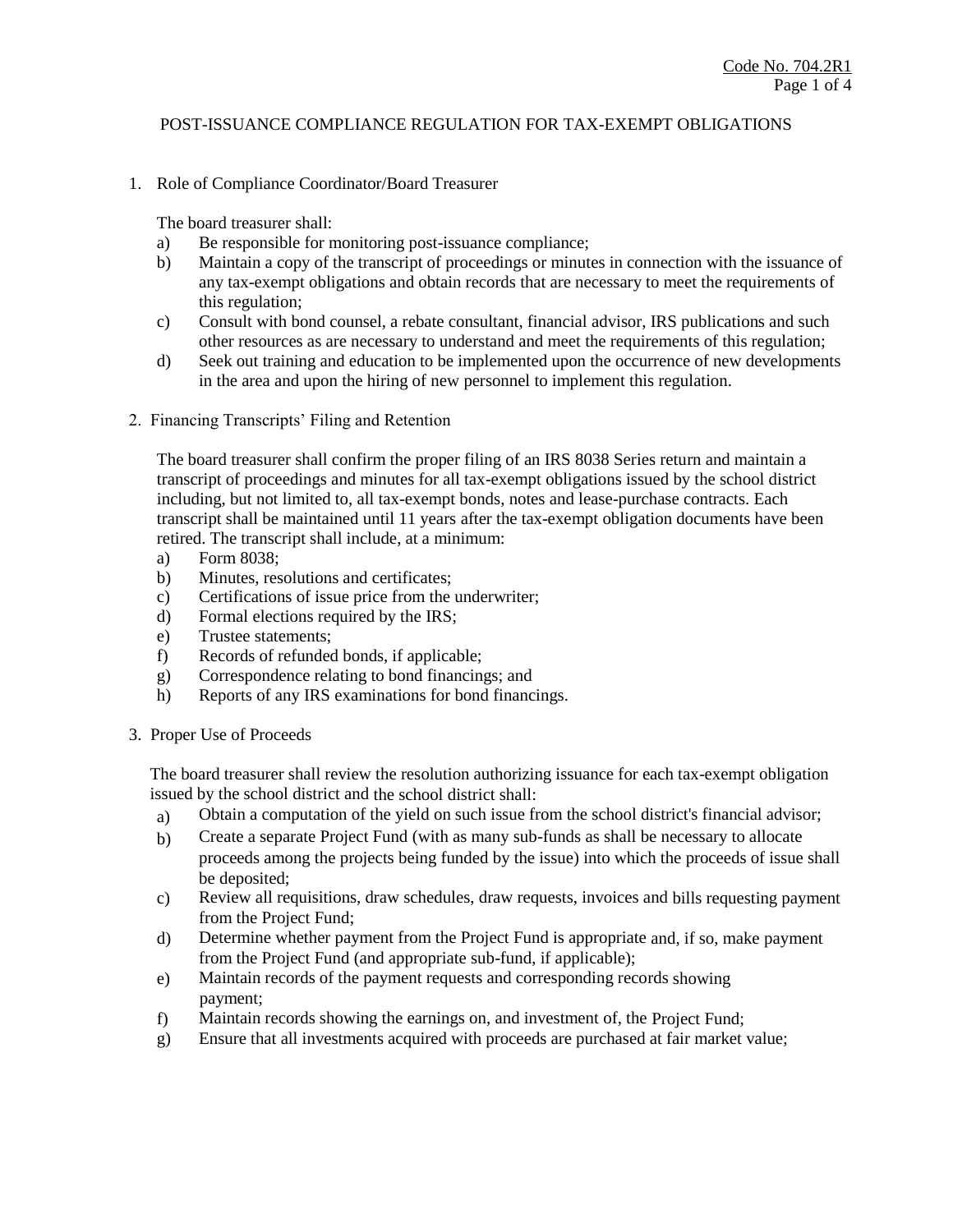- h) Identify bond proceeds or applicable debt service allocations that must be invested with a yield-restriction and monitor the investments of any yield-restricted funds to ensure that the yield on such investments do not exceed the yield to which such investments are restricted;
- i) Maintain records related to any investment contracts, credit enhancement transactions and the bidding of financial products related to the proceeds.
- 4. Timely Expenditure and Arbitrage/Rebate Compliance

The board treasurer shall review the Tax-Exemption Certificate (or equivalent) for each tax-exempt obligation issued by the school district and the expenditure records provided in Section 2 of this regulation, above and shall:

- a) Monitor and ensure that proceeds of each such issue are spent within the temporary period set forth in such certificate;
- b) Monitor and ensure that the proceeds are spent in accordance with one or more of the applicable exceptions to rebate as set forth in such certificate if the school district does not meet the "small issuer" exception for said obligation;
- c) Not less than 60 days prior to a required expenditure date, confer with bond counsel and a rebate consultant, if the school district will fail to meet the applicable temporary period or rebate exception expenditure requirements of the Tax-Exemption Certificate. In the event the school district fails to meet a temporary period or rebate exception:
	- 1. Procure a timely computation of any rebate liability and, if rebate is due, file a Form 8038- T and arrange for payment of such rebate liability;
	- 2. Arrange for timely computation and payment of yield reduction payments (as such term is defined in the Code and Treasury Regulations), if applicable.
- 5. Proper Use of Bond Financed Assets

The board treasurer shall:

- a) Maintain appropriate records and a list of all bond financed assets. Such records shall include the actual amount of proceeds (including investment earnings) spent on each of the bond financed assets;
- b) Monitor and confer with bond counsel with respect to all proposed bond financed assets;
	- 1. management contracts;
	- 2. service agreements;
	- 3. research contracts;
	- 4. naming rights contracts;
	- 5. leases or sub-leases;
	- 6. joint venture, limited liability or partnership arrangements;
	- 7. sale of property; or
	- 8. any other change in use of such asset.
- c) Maintain a copy of the proposed agreement, contract, lease or arrangement, together with the response by bond counsel with respect to said proposal for at least three years after retirement of all tax-exempt obligations issued to fund all or any portion of bond financed assets; and
- d) Contact bond counsel and ensure timely remedial action under IRS Regulation Sections 1.141- 12 in the event the school district takes an action with respect to a bond financed asset, which causes the private business tests or private loan financing test to be met.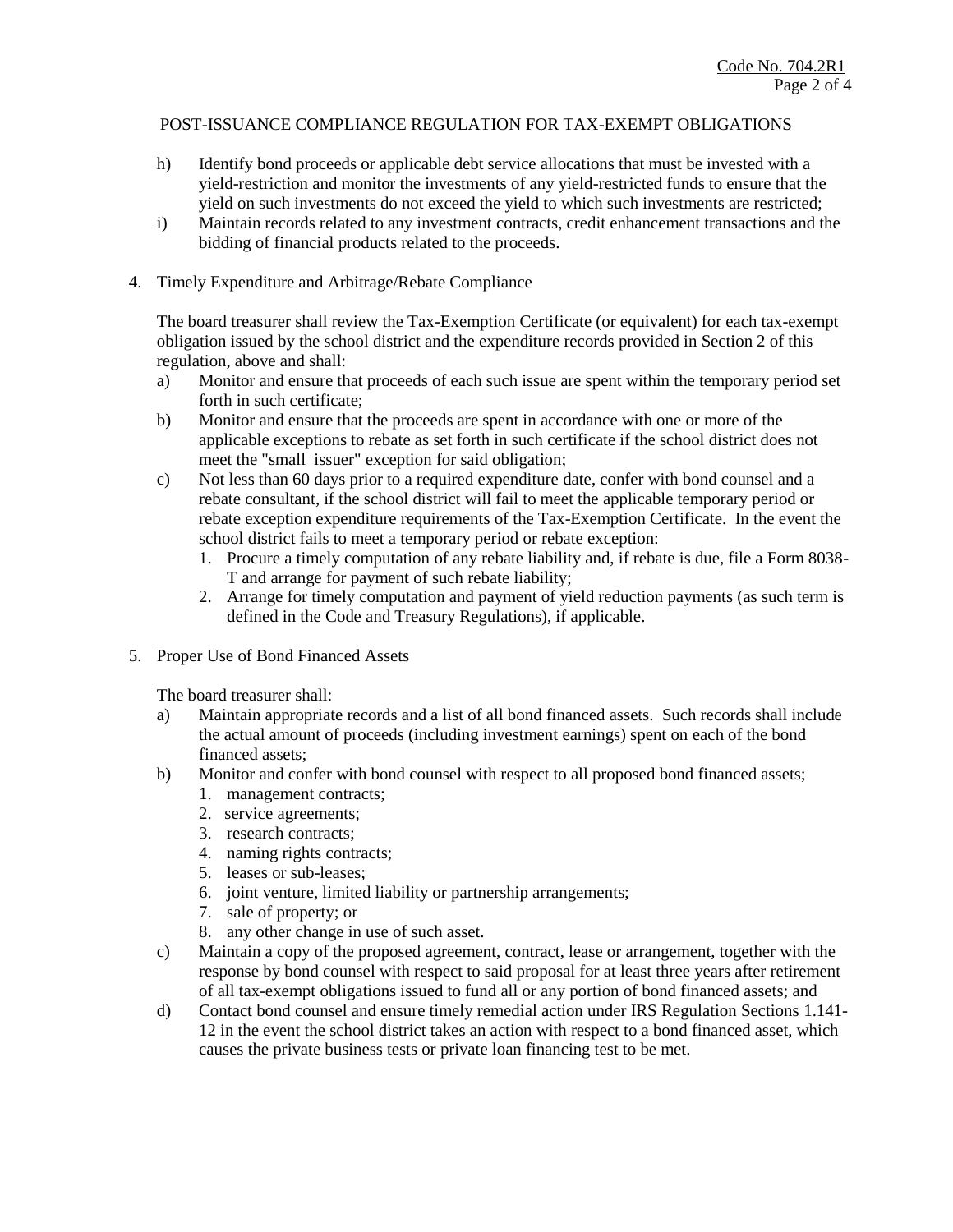#### 6. General Project Records

For each project financed with tax-exempt obligations, the board treasurer shall maintain, until three years after retirement of the tax-exempt obligations or obligations issued to refund those obligations, the following:

- a) Appraisals, demand surveys or feasibility studies;
- b) Applications, approvals and other documentation of grants;
- c) Depreciation schedules;
- d) Contracts respecting the project.
- 7. Advance Refundings

The board treasurer shall be responsible for the following current, post issuance and record retention procedures with respect to advance refunding bonds. The board treasurer shall:

- a) Identify and select bonds to be advance refunded with advice from internal financial personnel and a financial advisor;
- b) Identify, with advice from the financial advisor and bond counsel, any possible federal tax compliance issues prior to structuring any advance refunding;
- c) Review the structure with the input of the financial advisor and bond counsel, of advance refunding issues prior to the issuance to ensure;
	- (1) that the proposed refunding is permitted pursuant to applicable federal tax requirements if there has been a prior refunding of the original bond issue;
	- (2) that the proposed issuance complies with federal income tax requirements which might impose restrictions on the redemption date of the refunded bonds;
	- (3) that the proposed issuance complies with federal income tax requirements which allow for the proceeds and replacement proceeds of an issue to be invested temporarily in higher yielding investments without causing the advance refunding bonds to become "arbitrage bonds"; and
	- (4) that the proposed issuance will not result in the issuer's exploitation of the difference between tax exempt and taxable interest rates to obtain an financial advantage nor overburden the tax exempt market in a way that might be considered an abusive transaction for federal tax purposes;
- d) Collect and review data related to arbitrage yield restriction and rebate requirements for advance refunding bonds. To ensure such compliance, the board treasurer shall engage a rebate consultant to prepare a verification report in connection with the advance refunding issuance. Said report shall ensure said requirements are satisfied;
- e) Whenever possible, purchase State and Local Government Series (SLGS) to size each advance refunding escrow. The financial advisor shall be included in the process of subscribing SLGS. To the extent SLGS are not available for purchase, the Board treasurer shall, in consultation with bond counsel and the financial advisor, comply with IRS regulations;
- f) Ensure, after input from bond counsel, compliance with any bidding requirements set forth by the IRS regulations to the extent as issuer elects to the purchase of a guaranteed investment contract;
- g) In determining the issue price for any advance refunding issuance, obtain and retain issue price certification by the purchasing underwriter at closing;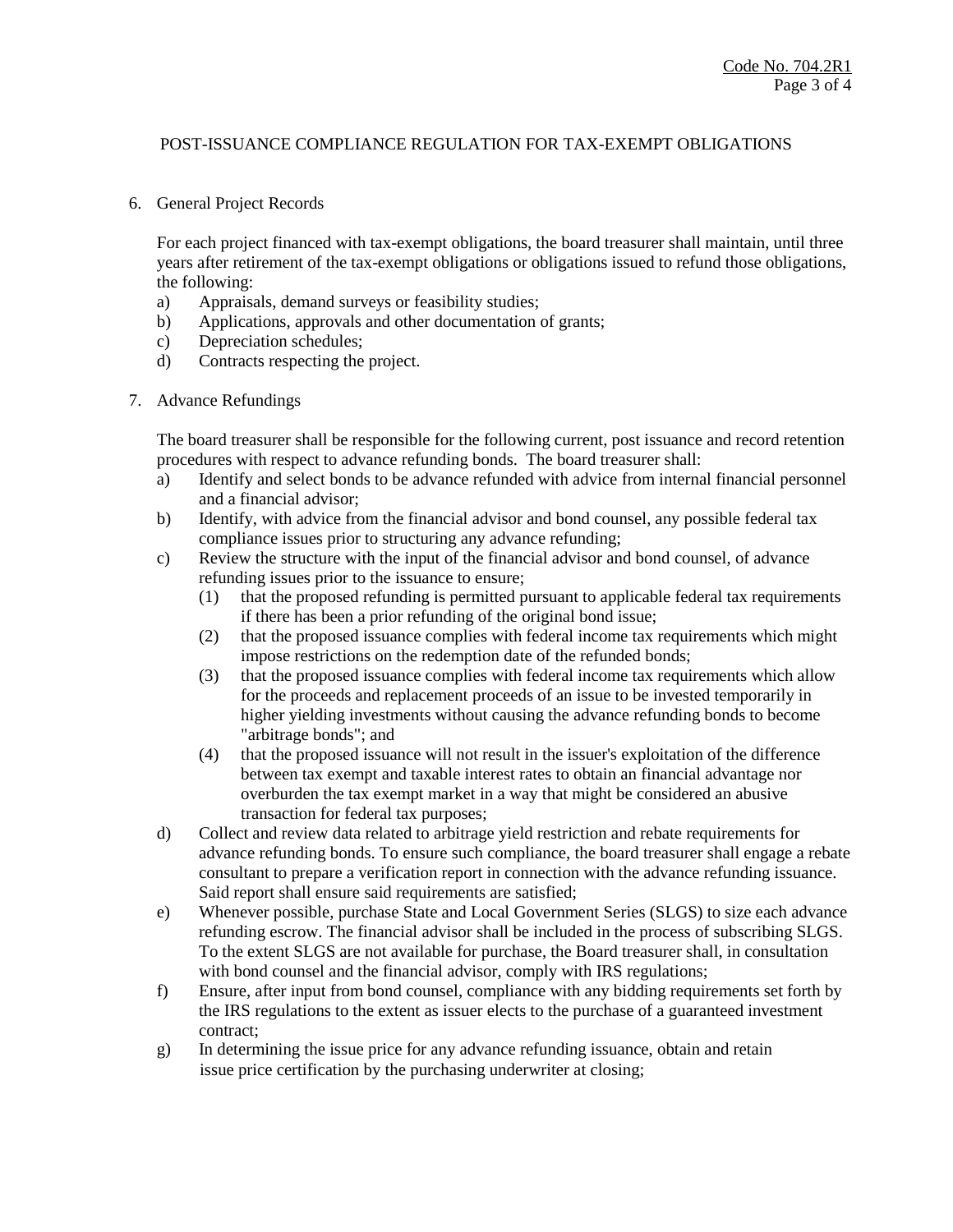h) After the issuance of an advance refunding issue, ensure timely identification of violations of any federal tax requirements and engage bond counsel in attempt to remediate same in accordance with IRS regulations.

### 8. Continuing Disclosure

The board treasurer shall assure compliance with each continuing disclosure certificate and annually, per continuing disclosure agreements, file audited annual financial statements and other information required by each continuing disclosure agreement. The board treasurer will monitor material events as described in each continuing disclosure agreement and assure compliance with material event disclosure. Events to be reported shall be reported promptly, but in no event not later than 10 business days after the day of the occurrence of the event. Currently, such notice shall be given in the event of:

- a) Principal and interest payment delinquencies;
- b) Non-payment related defaults, if material;
- c) Unscheduled draws on debt service reserves reflecting financial difficulties;
- d) Unscheduled draws on credit enhancements relating to the bonds reflecting financial difficulties;
- e) Substitution of credit or liquidity providers, or their failure to perform;
- f) Adverse tax opinions, the issuance by the Internal Revenue Service of proposed or final determinations of taxability, Notices of Proposed Issue (IRS Form 5701-TEB), or other material notices, or determinations with respect to the tax-exempt status of the bonds, or material events affecting the tax-exempt status of the bonds;
- g) Modifications to rights of Holders of the Bonds, if material;
- h) Bond calls (excluding sinking fund mandatory redemptions), if material and tender offers;
- i) Defeasances of the bonds;
- j) Release, substitution, or sale of property securing repayment of the bonds, if material;
- k) Rating changes on the bonds;
- 1) Bankruptcy, insolvency, receivership or similar event of the Issuer;
- m) The consummation of a merger, consolidation, or acquisition involving the Issuer or the sale of all or substantially all of the assets of the Issuer, other than in the ordinary course of business, the entry into a definitive agreement to undertake such an action or the termination of a definitive agreement relating to any such actions, other than pursuant to its terms, if material; and
- n) Appointment of a successor or additional trustee or the change of name of a trustee, if material.

| Legal Reference: |            | Iowa Code §§ 257.31(4); 279.8; 297.22-.25; 298A (2013).<br>http://www.irs.gov/taxexemptbond/article/0,,id=243503,00.html |  |  |
|------------------|------------|--------------------------------------------------------------------------------------------------------------------------|--|--|
| Cross Reference: | 704<br>707 | Revenue<br><b>Fiscal Reports</b>                                                                                         |  |  |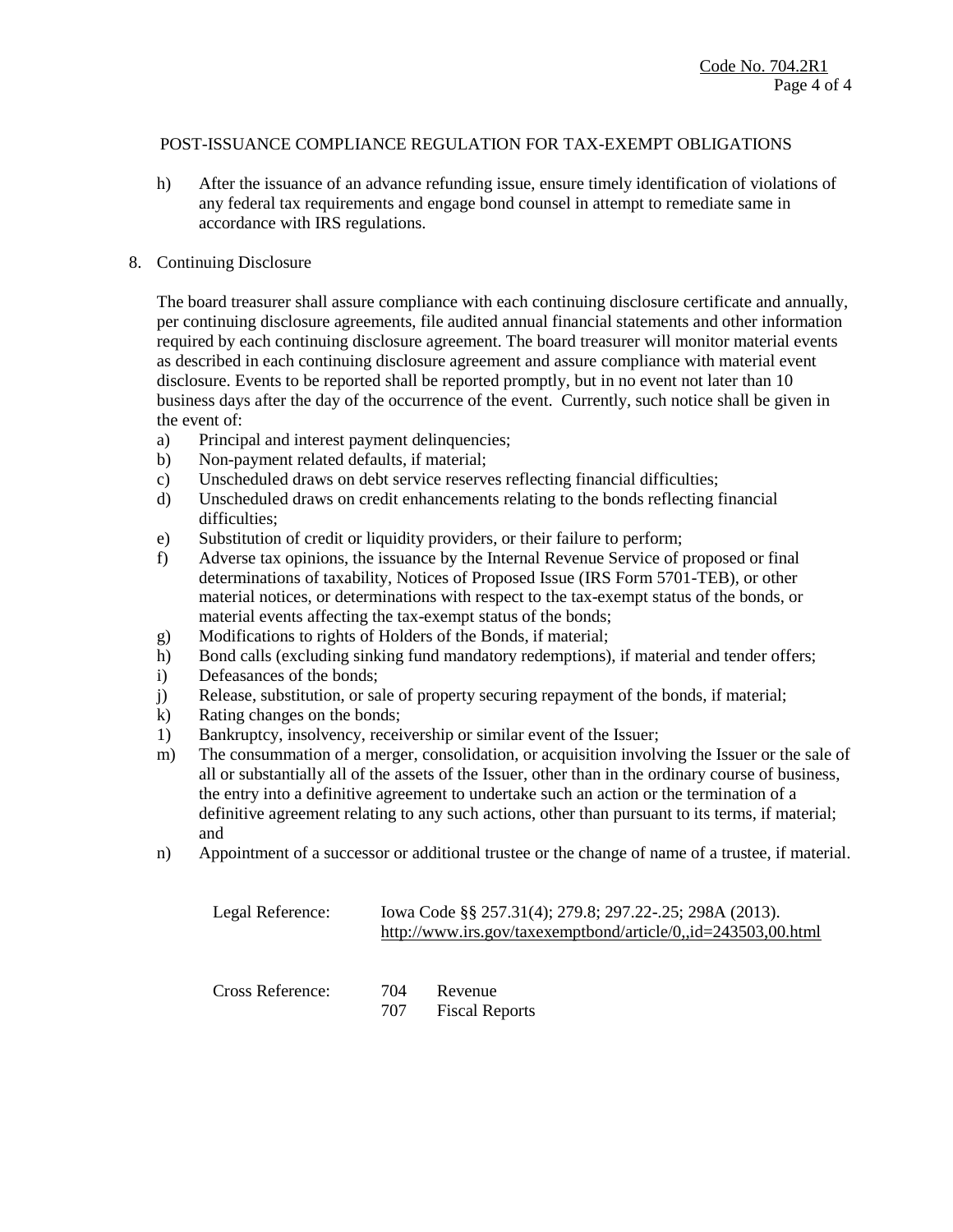#### INVESTMENTS

School district funds in excess of current needs are invested in compliance with this policy. The goals of the school district's investment portfolio in order of priority are:

- To provide safety of the principal;
- To maintain the necessary liquidity to match expected liabilities; and
- To obtain a reasonable rate of return.

In making investments, the school district will exercise the care, skill, prudence and diligence under the circumstances then prevailing that a prudent person acting in a like capacity and familiar with such matters would use to meet the goals of the investment program.

School district funds are monies of the school district, including operating funds. "Operating funds" of the school district are funds which are reasonably expected to be used during a current budget year or within fifteen months of receipt. When investing operating funds, the investments must mature within three hundred and ninety-seven days or less. If, during the current budget year an amount of public funds will exceed operating funds by at least thirty-three percent, the amount of public funds that exceed operating funds by greater than thirty-three percent may be invested in certificates of deposit at federally insured depository institutions which mature within sixty-three months or less, in accordance with state and federal laws. When investing funds other than operating funds, the investments must mature according to the need for the funds.

The board authorizes the treasurer to invest funds in excess of current needs in the following investments.

- Interest bearing savings, money market, and checking accounts at the school district's authorized depositories;
- Iowa Schools Joint Investment Trust Program (ISJIT); and,
- Certificates of deposit and other evidences of deposit at federally insured Iowa depository institutions.

It is the responsibility of the treasurer to oversee the investment portfolio in compliance with this policy and the law.

The treasurer is responsible for reporting to and reviewing with the board at its regular meetings the investment portfolio's performance, transaction activity and current investments.

It is the responsibility of the superintendent to deliver a copy of this policy to the school district's depositories, auditor and outside persons doing investment business with the school district.

It will also be the responsibility of the superintendent, in conjunction with the treasurer, to develop a system of investment practices and internal controls over the investment practices. The investment practices are designed to prevent losses, to document the officers' and employees' responsibility for elements of the investment process and address the capability of the management.

| Legal Reference: | Iowa Code §§ 11.2, .6; 12.62; 12B.10; 10A 12C; 22.1, .14; 28E.2; 257; 279.29;<br>283A; 285; 502.701; 633.123 |                            |  |  |
|------------------|--------------------------------------------------------------------------------------------------------------|----------------------------|--|--|
| Cross Reference: | 704                                                                                                          | 206.4 Treasurer<br>Revenue |  |  |

Approved <u>June 12, 1995</u> Reviewed <u>May 17, 2021</u> Revised November 19, 2018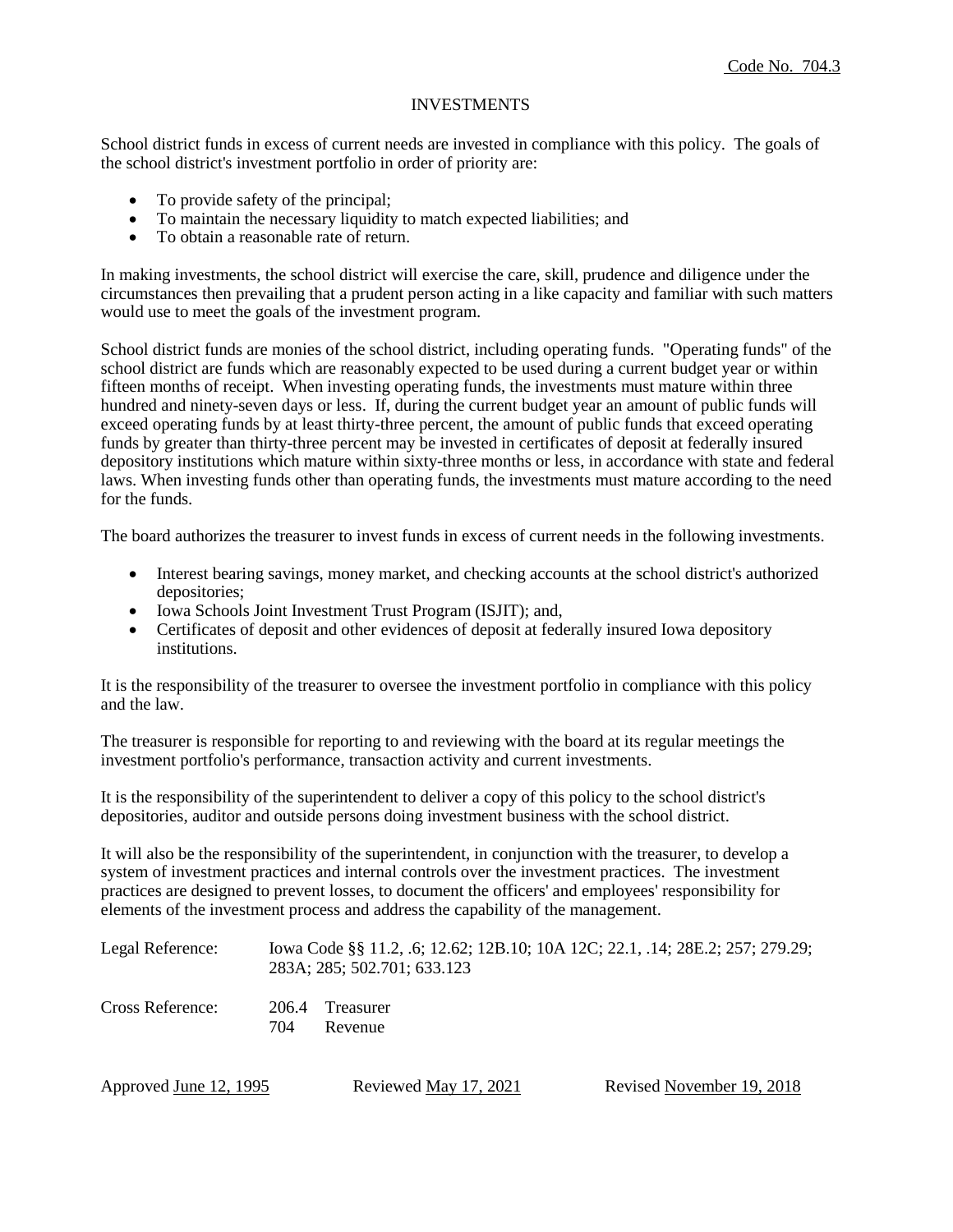# GIFTS - GRANTS - BEQUESTS

The board believes gifts, grants, and bequests to the school district may be accepted when they will further the interests of the school district. The board will have sole authority to determine whether the gift furthers the interests of the school district.

Gifts, grants, and bequests are approved by the board. Once it has been approved by the board, a board member or the superintendent may accept the gift on behalf of the school district.

Gifts, grants, and bequests once accepted on behalf of the school district become the property of the school district. Gifts, grants, and bequests are administered in accordance with terms, if any, agreed to by the board.

Legal Reference: Iowa Code §§ 279.42; 565.6 (2015).

Cross Reference: 221 Gifts to Board of Directors 402.4 Gifts to Employees 508.1 Class or Student Group Gifts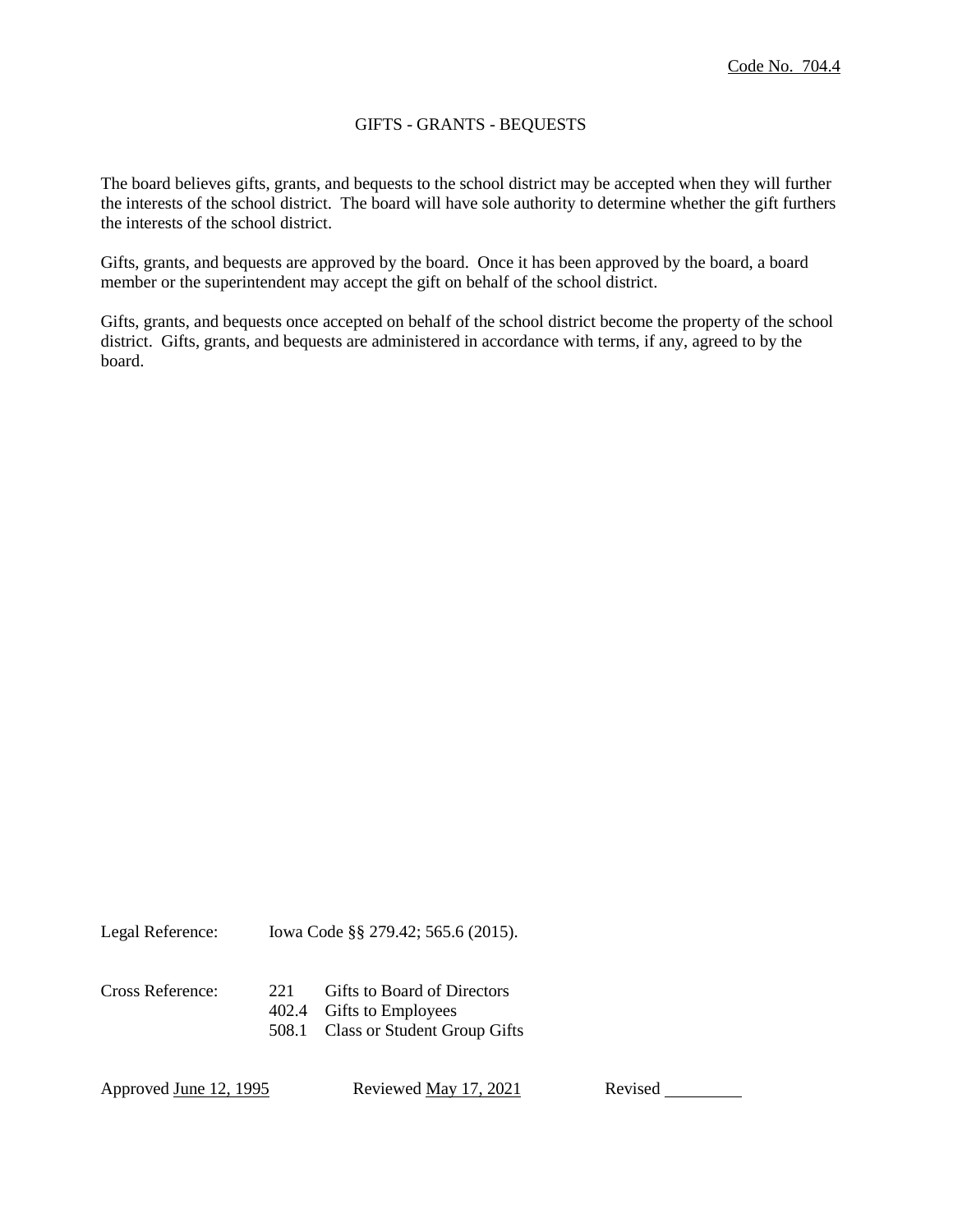# STUDENT ACTIVITIES FUND

Revenue raised by students or from student activities is deposited and accounted for in the student activities fund. This revenue is the property of and is under the financial control of the board. Students may use this revenue for purposes approved by the superintendent or superintendent's designee.

Whether such revenue is collected from student contributions, club dues, and special activities or result from admissions to special events or from other fund-raising activities, all funds will be under the jurisdiction of the board and under the specific control of the superintendent or superintendent's designee. They will be deposited in a designated depository and will be disbursed and accounted for in accordance with instructions issued by the superintendent.

It is the responsibility of the board secretary to keep the student activity accounts up-to-date and complete.

Any unencumbered class or activity account balances will automatically revert to the activity fund when a class graduates or an activity is discontinued.

Legal Reference: Iowa Code §§ 279.8

Cross Reference: 504 Student Activities 701 Financial Accounting System

Approved <u>June 12, 1995</u> Reviewed <u>May 17, 2021</u> Revised May 17, 2021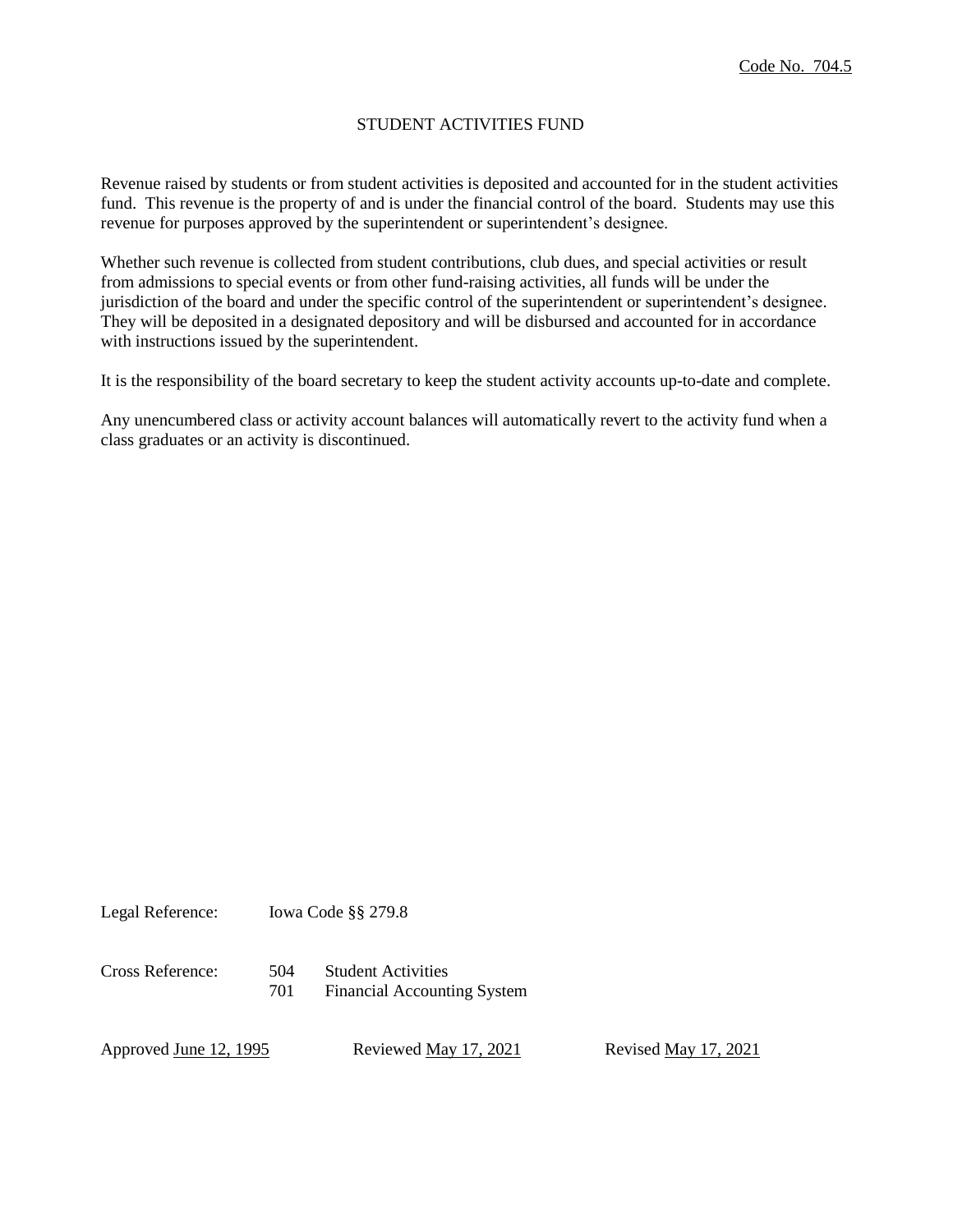#### ONLINE FUNDRAISING CAMPAIGNS – CROWDFUNDING

The West Hancock Board of Education believes online fundraising campaigns, including crowdfunding campaigns, may further the interests of the district. Any person or entity acting on behalf of the district and wishing to conduct an online fundraising campaign for the benefit of the district shall begin the process by seeking prior approval from the Superintendent. Any fundraising efforts conducted using the district's name, symbols or imagery will be conducted in accordance with all polices, regulations and rules for fundraising within the district. Money or items raised by an online fundraising campaign will be the property of the district only upon acceptance by the board, and will be used only in accordance with the terms for which they were given, as agreed to by the board.

Approval of requests shall depend on factors including, but not limited to:

- Compatibility with the district's educational program, mission, vision, core values, and beliefs;
- Congruence with the district and school goals that positively impact student performance;
- The district's instructional priorities;
- The manner in which donations are collected and distributed by the crowdfunding platform;
- Equity in funding; and
- Other factors deemed relevant or appropriate by the district.

If approved, the requestor shall be responsible for preparing all materials and information related to the online fundraising campaign and keeping district administration apprised of the status of the campaign.

The requestor is responsible for compliance with all state and federal laws and other relevant district policies and procedures. All items and money generated are subject to the same controls and regulations as other district property and shall be deposited or inventoried accordingly. No money raised or items purchased shall be distributed to individual employees.

Legal Reference: Iowa Code §§ 279.8; 279.42; 565.6.

Cross Reference: 508.1 Class or Student Group Gifts 504.5 Student Fundraising 704.4 Gifts – Grants – Bequests 904.2 Advertising and Promotion

Approved May 16, 2016 Reviewed May 17, 202 Revised May 17, 2021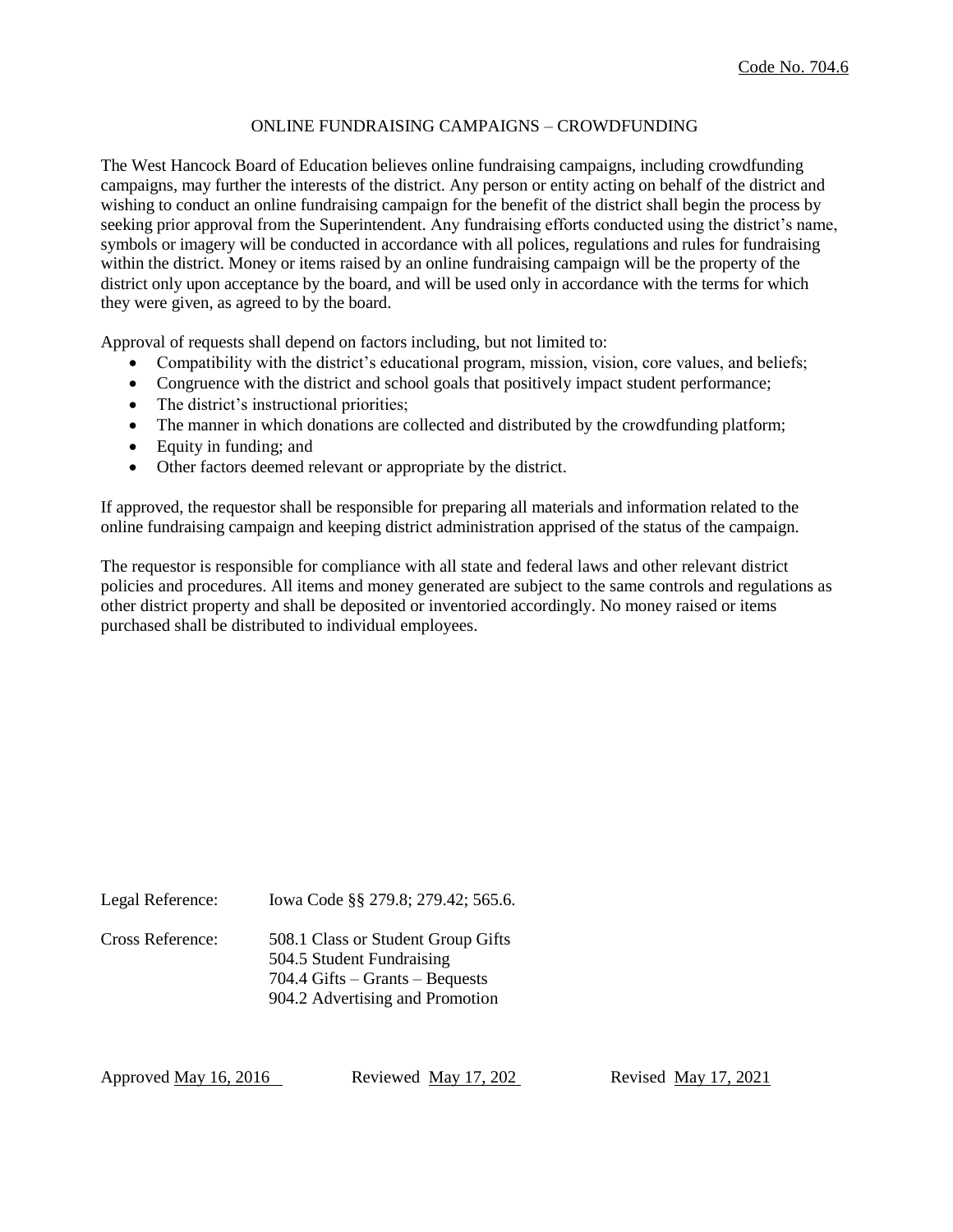# PURCHASING – BIDDING

The board supports economic development in Iowa, particularly in the school district community. As permitted by law, purchasing preference will be given to Iowa goods and services from locally-owned businesses located within the school district or Iowa based companies if the cost and other considerations are relatively equal and meet the required specifications. However, when spending federal Child Nutrition Funds, geographical preference is allowed only for unprocessed agricultural food items as a part of response evaluation. Other statutory purchasing preferences will be applied as provided by law, including goals with regard to procurement from certified targeted small businesses, minority-owned businesses, and female owned businesses.

Prior to August 15 of each year and after analyzing the school district's anticipated procurement level for the current fiscal year, the school board will set a goal of ten percent of the anticipated procurement level to be purchased from certified targeted small businesses. In determining the procurement level, the cost of utilities (heat, electricity, telephone and natural gas) and employees' costs will not be included. After the goal has been established, the superintendent will file the required Targeted Small Business Procurement form with the Department of Education by August 15.

By July 31 of each year, the superintendent will file a report with the Department of Education outlining purchases of goods and services from targeted small businesses for the previous fiscal year.

The school board and superintendent will encourage targeted small businesses which are not certified with the Department of Inspections and Appeals to become certified targeted small businesses.

## Goods and Services

The board shall enter into goods and services contract(s) as the board deems to be in the best interest of the school district. It shall be the responsibility of the superintendent to approve purchases, except those requiring board approval as described below or as provided by in law. The superintendent may coordinate and combine purchases with other governmental bodies to take advantage of volume price breaks. Joint purchases with other political subdivisions will be considered in the purchase of equipment, accessories, or attachments with an estimated cost of \$50,000 or more.

Purchases for goods and services requiring shall conform to the following:

- The superintendent shall have the authority to authorize purchases without prior board approval and without competitive request for proposals, quotations, or bids for goods and services up to \$2500.
- For goods and services costing at least \$2500 and up to \$25,000, the superintendent shall receive proposals, quotations, or bids for the goods and services to be purchased prior to board approval. The quotation process may be informal, and include written or unwritten quotations.
- For goods and services exceeding, \$25,000, the competitive request for proposal (RFP) or competitive bid process shall be used and received prior to board approval. RFPs and bids are formal, written submissions via sealed process.

In the event that only one quotation or bid is submitted, the board may proceed if the quotation or bid meets the contract award specifications.

The contract award may be based on several cost considerations including, but not limited to the following:

- The cost of the goods and services being purchased;
- Availability of service and/or repair;
- The targeted small business procurement goal and other statutory purchasing preferences; and
- Other factors deemed relevant by the board.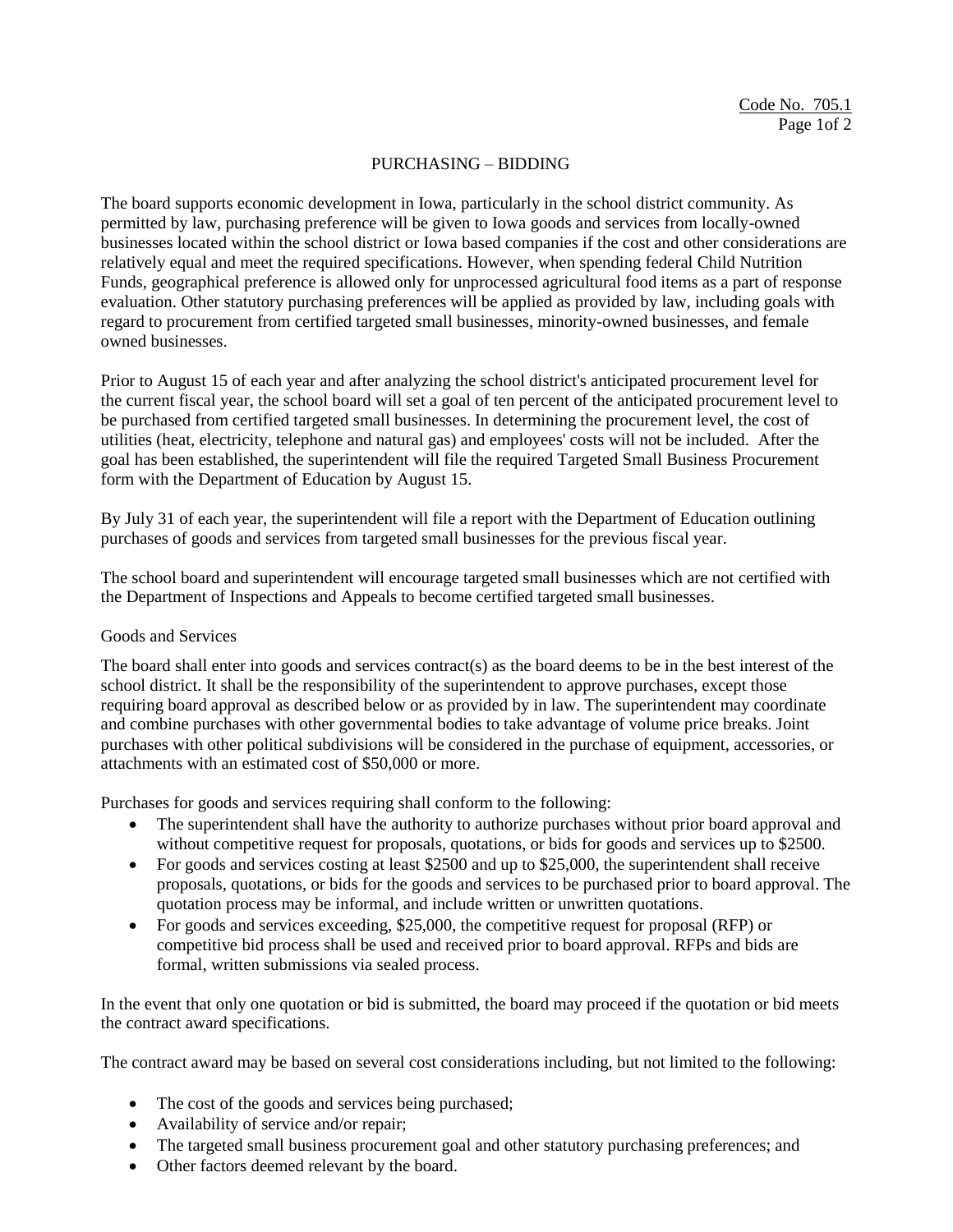#### PURCHASING – BIDDING

The board may elect to exempt certain professional services contracts from the thresholds and procedures outlined above.

The thresholds and procedures related to purchases of goods and services do not apply to public improvement projects.

Public Improvements

The board shall enter into public improvement contract(s) as the board deems to be in the best interest of the school district. 'Public improvement' means "a building or construction work which is constructed under the control of a governmental entity and for which either of the following applies: (1) has been paid for in whole or in part with funds of the governmental entity, (2) a commitment has been made prior to construction by the governmental entity to pay for the building or construction work in whole or in part with funds of the governmental entity. This includes a building or improvement constructed or operated jointly with any public or private agency."

The district shall follow all requirements, timelines, and processes detailed in Iowa law related to public improvement projects. The thresholds regarding when competitive bidding or competitive quotations is required will be followed. Competitive bidding is required for public improvement contracts exceeding the minimum threshold stated in law. Competitive quotations are required for public improvement projects that exceed the minimum threshold amount stated in law, but do not exceed the minimum set for competitive bidding. The board shall approve competitive bids and competitive quotes. If the total cost of the public improvement does not warrant either competitive bidding or competitive quotations, the district may nevertheless proceed with either of these processes, if it so chooses.

The award of all contracts for the public improvement shall be awarded to the lowest responsive, responsible bidder. In the event of an emergency requiring repairs to a school district facility that exceed bidding and quotation thresholds, please refer to sample policy 802.3.

The district shall comply with all federal and state laws and regulations required for procurement, including the selection and evaluation of contractors. The superintendent or designee is responsible for developing an administrative process to implement this policy, including, but not limited to, procedures related to suspension and debarment for transactions subject to those requirements.

| Legal Reference: | Iowa Code §§ 18.6(9); 23A; 28E.20; 72.3; 73; 73A; 285.10(3), .10(7); 301 (2015).<br>261 I.A.C. 54.<br>281 I.A.C. 43.25.<br>481 I.A.C. 25.<br>1984 Op. Att'y Gen. 115. |  |  |  |
|------------------|-----------------------------------------------------------------------------------------------------------------------------------------------------------------------|--|--|--|
|                  | 1974 Op. Att'y Gen. 171.                                                                                                                                              |  |  |  |
| Cross Reference: | 705<br>Expenditures<br>Site Acquisition<br>801.4<br>802<br>Maintenance, Operation and Management<br>802.3<br><b>Emergency Repairs</b><br>803<br>Selling and Leasing   |  |  |  |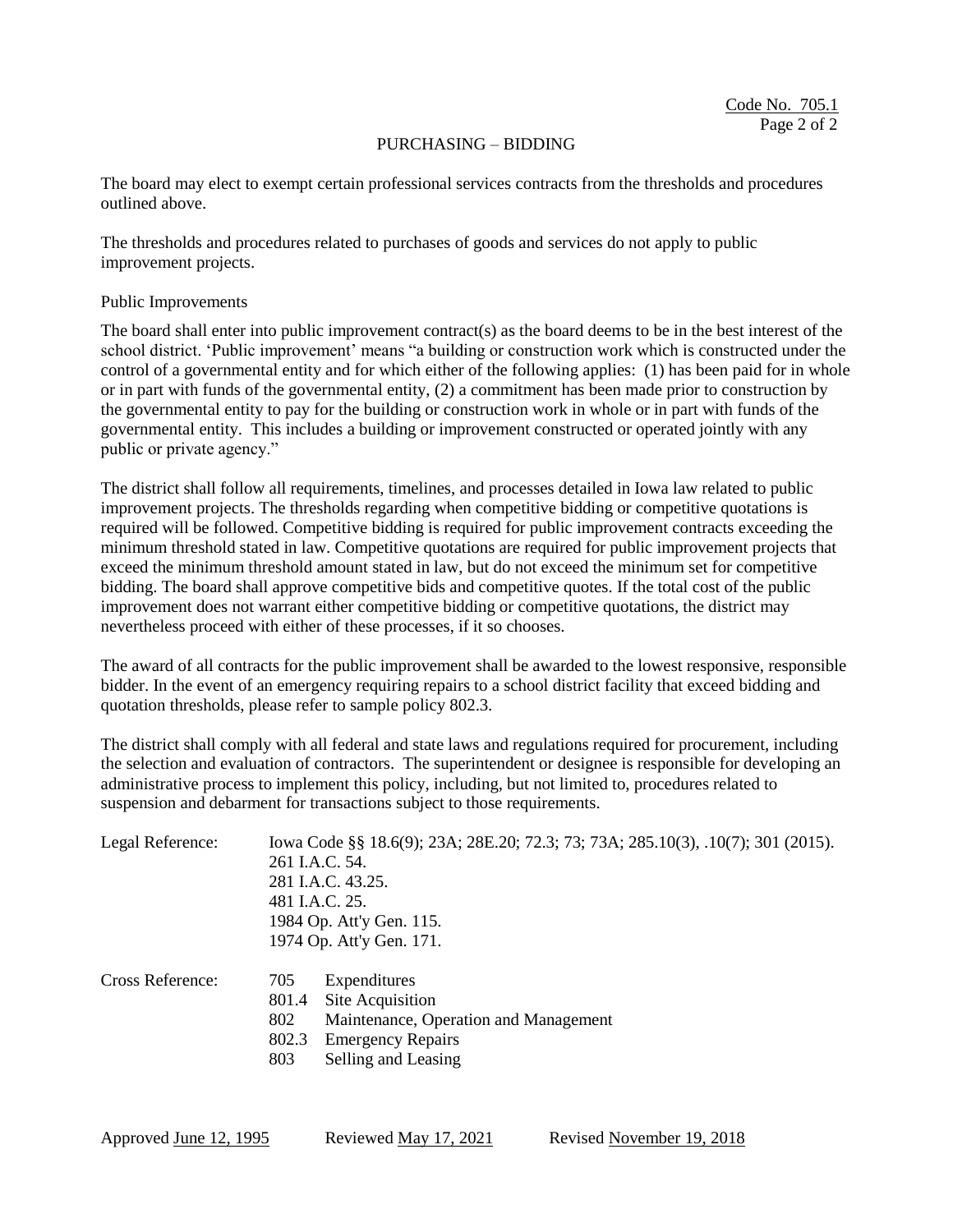### SUSPENSION AND DEBARMENT OF VENDORS AND CONTRACTORS PROCEDURE

In connection with transactions subject to federal suspension and debarment requirements, the district is generally prohibited from entering into transactions with parties that are debarred, suspended, or otherwise excluded from or ineligible for participation in federal assistance programs or activities.

When soliciting bids or otherwise preparing to enter into such a transaction, the superintendent or designee shall use at least one of the following verification methods to ensure that any parties to the transaction are not suspended or debarred prior to committing to any sub-award, purchase, or contract:

(1)Obtaining a certification of a party's compliance with the federal suspension and debarment requirements in connection with any application, bid, or proposal;

(2)Requiring compliance with the federal suspension and debarment requirements as an express condition of any sub-award, purchase, or contract in question; or

(3)Prior to committing to any sub-award, purchase, or contract, check the online federal System for Award Management to determine whether the relevant party is subject to any suspension or debarment restrictions.

### 2 CFR Part 200 Subpart B-General Provisions 200.113 Mandatory Disclosures

A non-Federal entity or applicant for a Federal award must disclose, in a timely manner, in writing to the Federal awarding agency or pass-through entity all violations of Federal criminal law involving fraud, bribery, or gratuity violations potentially affecting the Federal award. Non-Federal entities that have received a Federal award including the term and condition outlined in Appendix XII—Award Term and Condition for Recipient Integrity and Performance Matters are required to report certain civil, criminal, or administrative proceedings to SAM. Failure to make required disclosures can result in any of the remedies described in §200.338 Remedies for noncompliance, including suspension or debarment. (See also 2 CFR part 180, 31 U.S.C. 3321, and 41 U.S.C. 2313.) It is the responsibility of the Superintendent to timely report to the relevant federal or pass through agency any violations of federal criminal law involving fraud, bribery or gratuity potentially impacting a federal grant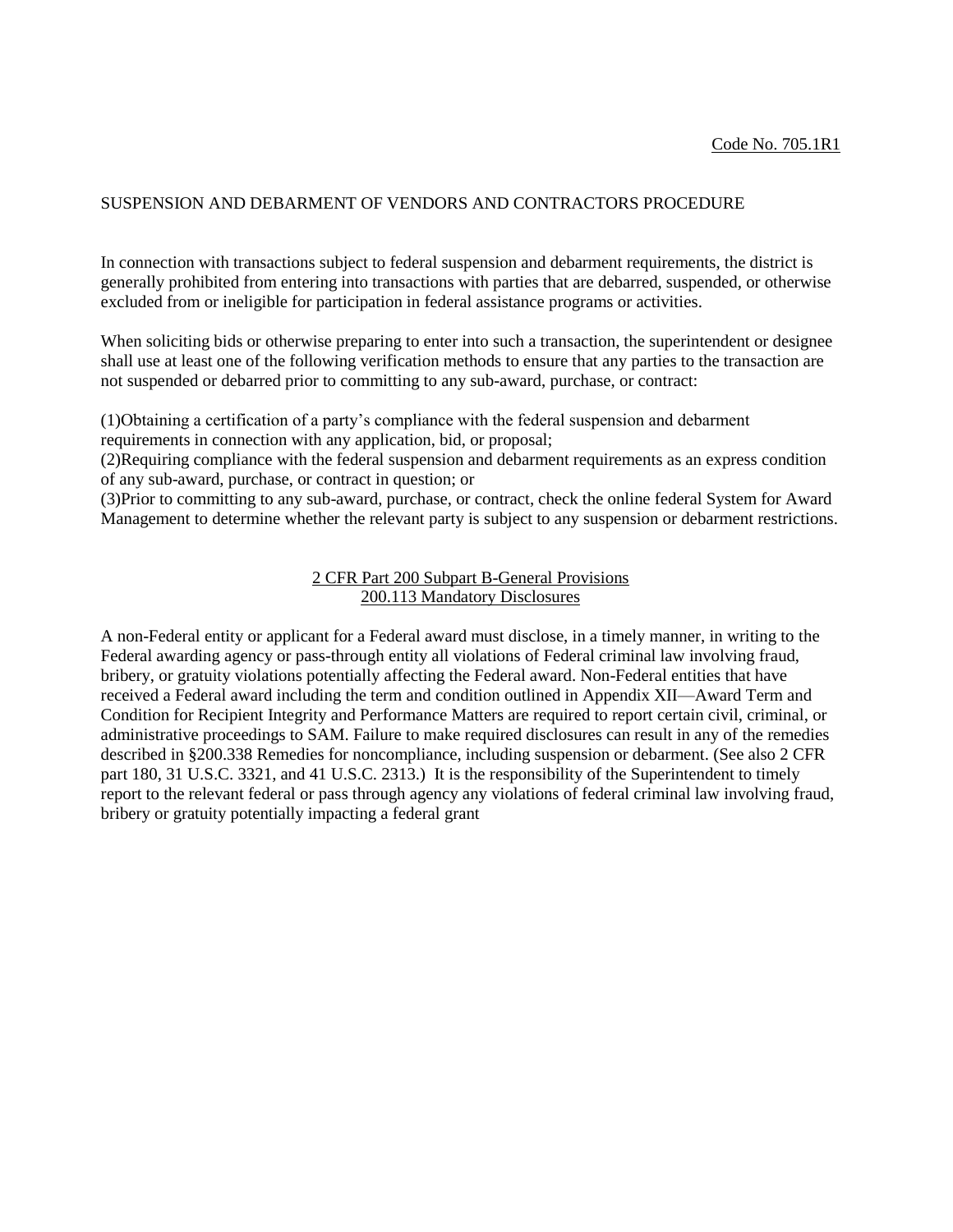## USING FEDERAL FUNDS IN PROCUREMENT CONTRACTS

In addition to the District's standard procurement and purchasing procedures, the following procedures for vendors/contractors paid with federal funds are required. When federal, state, and local requirements conflict, the most stringent requirement will be followed.

### 2 CFR Part 200, Subpart D Subsection §200.318 (c)(1)

No District employee, officer, or agent may participate in the selection, award and administration of contracts supported by a Federal award if he or she has a real or apparent conflict of interest. Such a conflict of interest would arise when the employee, officer, or agent, any member of his or her immediate family, his or her partner, or an organization which employs or is about to employ any of the parties indicated herein, has a financial or other interest in or a tangible personal benefit from a firm considered for a contract. District officers, employees, and agents may neither solicit nor accept gratuities, favors, or anything of monetary value from contractors or parties to subcontracts. However, for situations where the financial interest is not substantial or the gift is an unsolicited item of nominal value, district employees must abide by all relevant board policies. Violation of this requirement may result in disciplinary action for the District employee, officer, or agent.

## 2 CFR Part 200, Subpart D Subsection §200.320 (e)(1-4)

Procurement for contracts paid with federal funds may be conducted by noncompetitive (single source) proposals when one or more of the following circumstances apply: (1) the item is only available from a single source; (2) public exigency or emergency will not permit the delay resulting from competitive bids; (3) the Federal awarding agency or pass-through entity expressly authorizes noncompetitive proposals in response to a written request from the non-Federal entity; or (4) after solicitation of a number of sources, competition is inadequate.

#### 2 CFR Part 200, Subpart D Subsection §200.321

The District will take all necessary affirmative steps to assure that minority businesses, women's business enterprises, and labor surplus area firms are used when possible. Affirmative steps must include: (1) placing such businesses on solicitation lists; (2) soliciting such businesses whenever they are potential sources; (3) when economically feasible, dividing contracts into smaller tasks or quantities to allow participation from such businesses; (4) establishing delivery schedules that encourage participation by such businesses; (5) when appropriate, utilizing the Small Business Administration and the Minority Business Development Agency of the Department of Commerce; and (6) requiring the primary contractor to follow steps (1) through (5) when subcontractors are used.

The district will include the following provisions in all procurement contracts or purchase orders include the following provisions when applicable:

## 2 CFR Part 200 Appendix II

(A) Contracts for more than the simplified acquisition threshold currently set at \$150,000, which is the inflation adjusted amount determined by the Civilian Agency Acquisition Council and the Defense Acquisition Regulations Council (Councils) as authorized by 41 U.S.C. 1908, must address administrative, contractual, or legal remedies in instances where contractors violate or breach contract terms, and provide for such sanctions and penalties as appropriate.

(B) All contracts in excess of \$10,000 must address termination for cause and for convenience by the non-Federal entity including the manner by which it will be effected and the basis for settlement.

(C) Equal Employment Opportunity. Except as otherwise provided under 41 CFR Part 60, all contracts that meet the definition of "federally assisted construction contract" in 41 CFR Part 60-1.3 must include the equal opportunity clause provided under 41 CFR 60-1.4(b), in accordance with Executive Order 11246,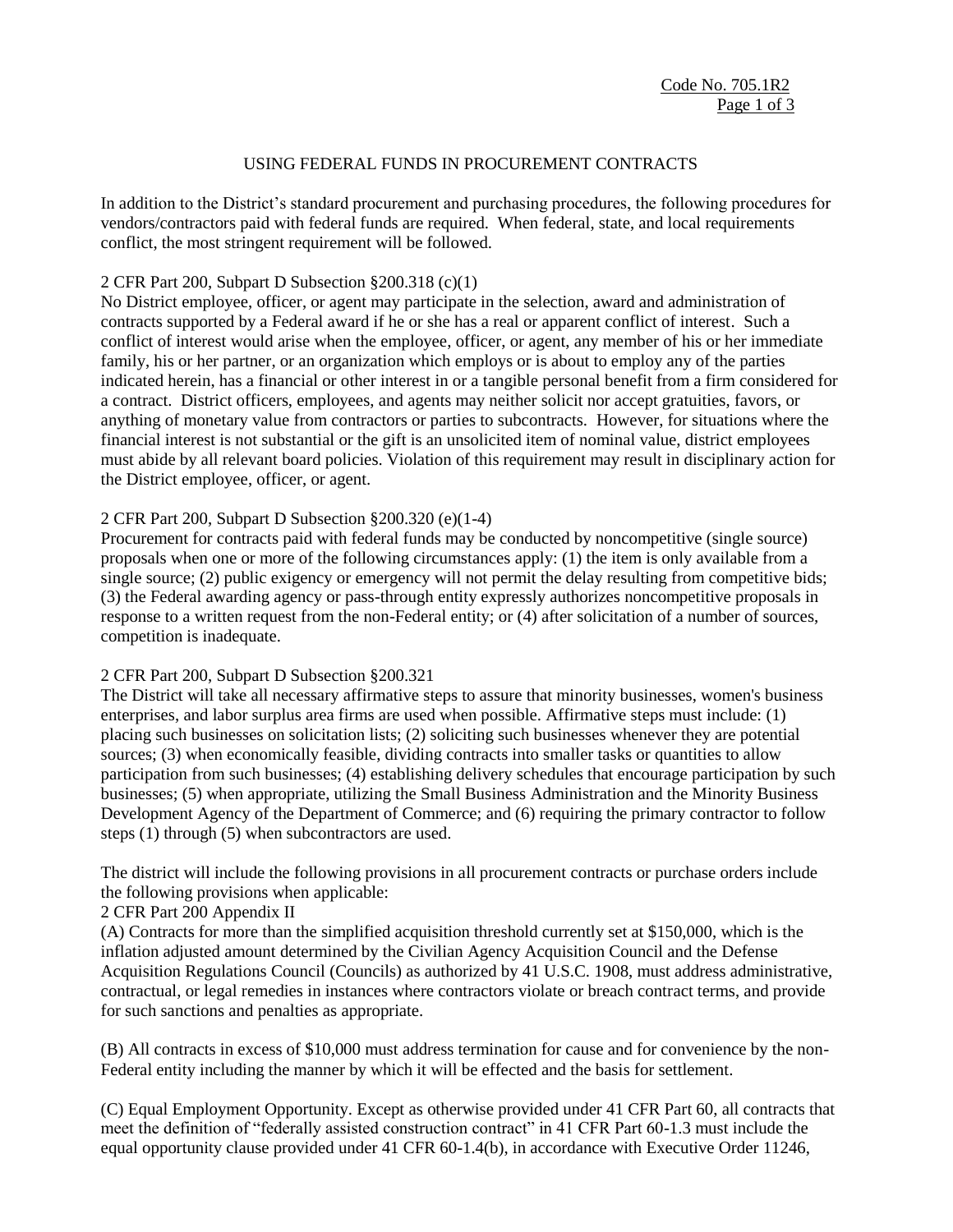"Equal Employment Opportunity" (30 FR 12319, 12935, 3 CFR Part, 1964-1965 Comp., p. 339), as amended by Executive Order 11375,

"Amending Executive Order 11246 Relating to Equal Employment Opportunity," and implementing regulations at 41 CFR part 60, "Office of Federal Contract Compliance Programs, Equal Employment Opportunity, Department of Labor."

(D) Davis-Bacon Act, as amended (40 U.S.C. 3141-3148). When required by Federal program legislation, all prime construction contracts in excess of \$2,000 awarded by non-Federal entities must include a provision for compliance with the Davis-Bacon Act (40 U.S.C. 3141-3144, and 3146-3148) as supplemented by Department of Labor regulations (29 CFR Part 5, "Labor Standards Provisions Applicable to Contracts Covering Federally Financed and Assisted Construction"). In accordance with the statute, contractors must be required to pay wages to laborers and mechanics at a rate not less than the prevailing wages specified in a wage determination made by the Secretary of Labor. In addition, contractors must be required to pay wages not less than once a week. The non-Federal entity must place a copy of the current prevailing wage determination issued by the Department of Labor in each solicitation. The decision to award a contract or subcontract must be conditioned upon the acceptance of the wage determination. The non-Federal entity must report all suspected or reported violations to the Federal awarding agency. The contracts must also include a provision for compliance with the Copeland "Anti-Kickback" Act (40 U.S.C. 3145), as supplemented by Department of Labor regulations (29 CFR Part 3, "Contractors and Subcontractors on Public Building or Public Work Financed in Whole or in Part by Loans or Grants from the United States"). The Act provides that each contractor or subrecipient must be prohibited from inducing, by any means, any person employed in the construction, completion, or repair of public work, to give up any part of the compensation to which he or she is otherwise entitled. The non-Federal entity must report all suspected or reported violations to the Federal awarding agency.

(E) Contract Work Hours and Safety Standards Act (40 U.S.C. 3701-3708). Where applicable, all contracts awarded by the non-Federal entity in excess of \$100,000 that involve the employment of mechanics or laborers must include a provision for compliance with 40 U.S.C. 3702 and 3704, as supplemented by Department of Labor regulations (29 CFR Part 5). Under 40 U.S.C. 3702 of the Act, each contractor must be required to compute the wages of every mechanic and laborer on the basis of a standard work week of 40 hours. Work in excess of the standard work week is permissible provided that the worker is compensated at a rate of not less than one and a half times the basic rate of pay for all hours worked in excess of 40 hours in the work week. The requirements of 40 U.S.C. 3704 are applicable to construction work and provide that no laborer or mechanic must be required to work in surroundings or under working conditions which are unsanitary, hazardous or dangerous. These requirements do not apply to the purchases of supplies or materials or articles ordinarily available on the open market, or contracts for transportation or transmission of intelligence.

(F) Rights to Inventions Made Under a Contract or Agreement. If the Federal award meets the definition of "funding agreement" under 37 CFR §401.2 (a) and the recipient or subrecipient wishes to enter into a contract with a small business firm or nonprofit organization regarding the substitution of parties, assignment or performance of experimental, developmental, or research work under that "funding agreement," the recipient or subrecipient must comply with the requirements of 37 CFR Part 401, "Rights to Inventions Made by Nonprofit Organizations and Small Business Firms Under Government Grants, Contracts and Cooperative Agreements," and any implementing regulations issued by the awarding agency.

(G) Clean Air Act (42 U.S.C. 7401-7671q.) and the Federal Water Pollution Control Act (33 U.S.C. 1251- 1387), as amended—Contracts and subgrants of amounts in excess of \$150,000 must contain a provision that requires the non-Federal award to agree to comply with all applicable standards, orders or regulations issued pursuant to the Clean Air Act (42 U.S.C. 7401-7671q) and the Federal Water Pollution Control Act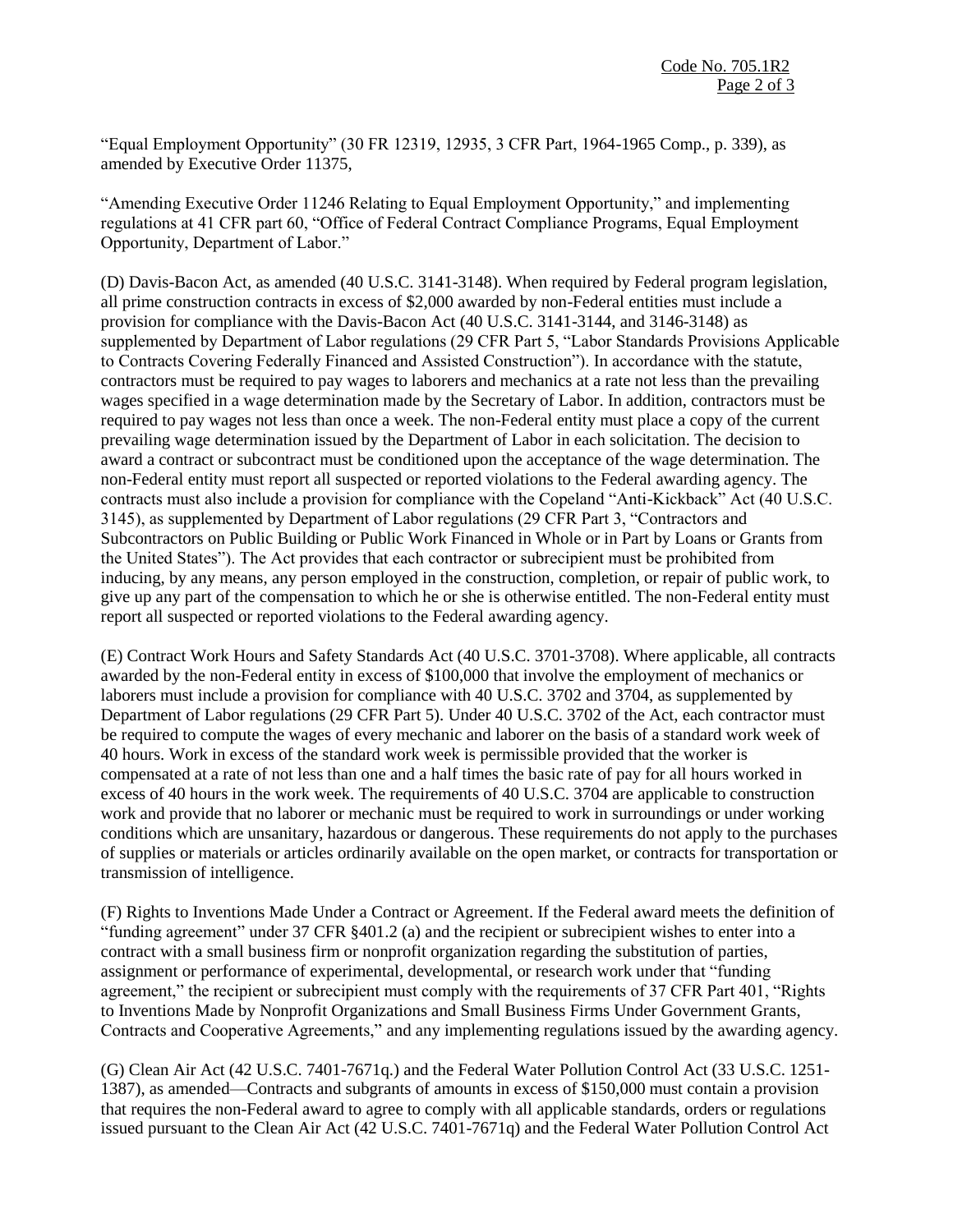as amended (33 U.S.C. 1251-1387). Violations must be reported to the Federal awarding agency and the Regional Office of the Environmental Protection Agency (EPA).

(H) Debarment and Suspension (Executive Orders 12549 and 12689)—A contract award (see 2 CFR 180.220) must not be made to parties listed on the government wide exclusions in the System for Award Management (SAM), in accordance with the OMB guidelines at 2 CFR 180 that implement Executive Orders 12549 (3 CFR part 1986 Comp., p. 189) and 12689 (3 CFR part 1989 Comp., p. 235), "Debarment and Suspension." SAM Exclusions contains the names of parties debarred, suspended, or otherwise excluded by agencies, as well as parties declared ineligible under statutory or regulatory authority other than Executive Order 12549.

(I) Byrd Anti-Lobbying Amendment (31 U.S.C. 1352)—Contractors that apply or bid for an award exceeding \$100,000 must file the required certification. Each tier certifies to the tier above that it will not and has not used Federal appropriated funds to pay any person or organization for influencing or attempting to influence an officer or employee of any agency, a member of Congress, officer or employee of Congress, or an employee of a member of Congress in connection with obtaining any Federal contract, grant or any other award covered by 31 U.S.C. 1352. Each tier must also disclose any lobbying with non-Federal funds that takes place in connection with obtaining any Federal award. Such disclosures are forwarded from tier to tier up to the non-Federal award.

(J) See §200.322 Procurement of recovered materials.

Legal Reference:

Title 2 Code of Federal Regulation (C.F.R.) Grants and Agreements, Part 200 Uniform Administrative Requirements, Cost Principles, and Audit Requirements for Federal Awards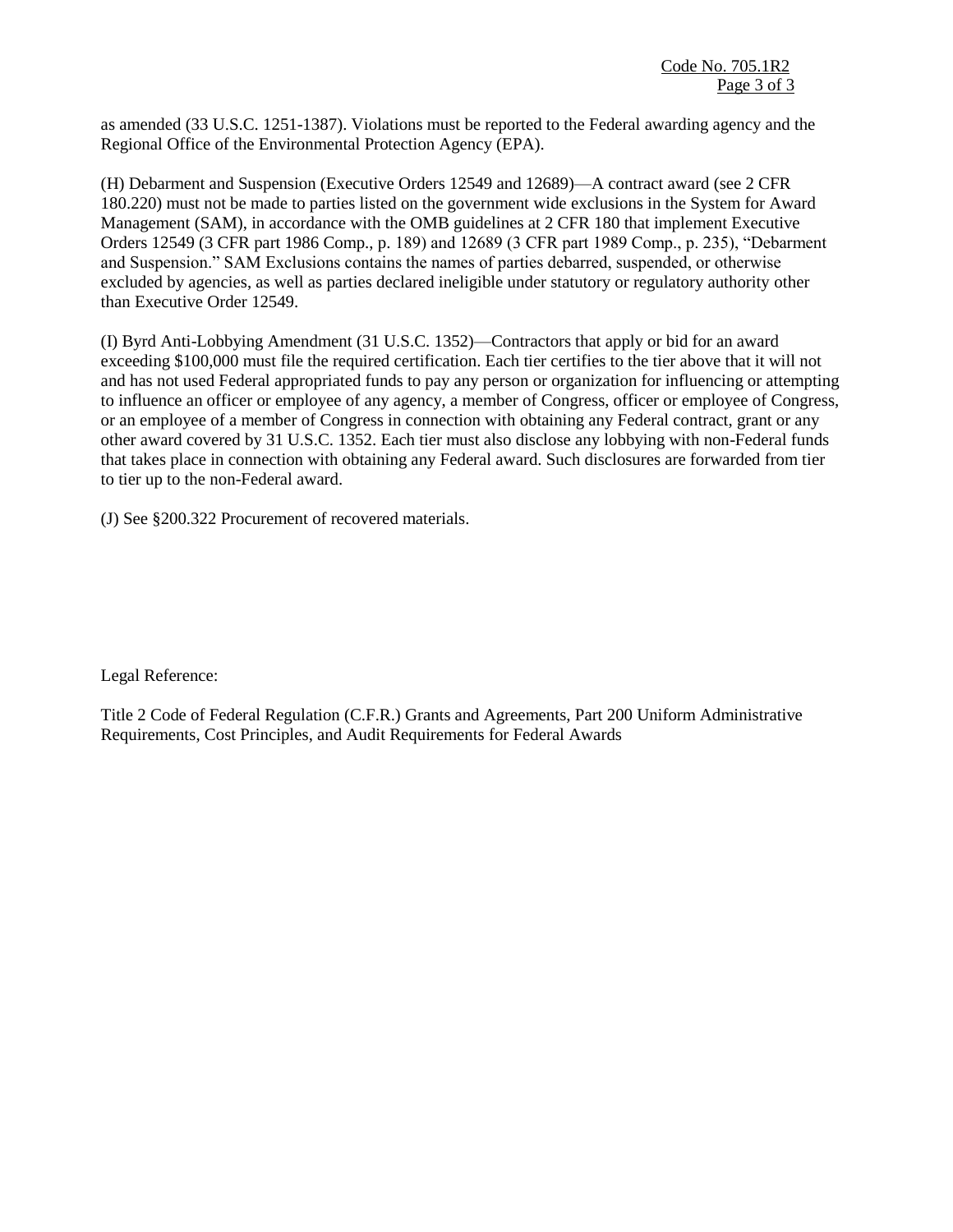### PAYMENT FOR GOODS AND SERVICES

The board authorizes the payment of claims against the school district for goods and services. The board will allow the payment after the goods and services have been received and accepted in compliance with board policy.

The board authorizes the board secretary, upon approval of the superintendent, to issue payment for verified bills, for reasonable and necessary expenses, when the board is not in session. The board secretary will examine the claims and verify bills. The board will approve the bills at its next regular meeting.

The secretary will determine to the secretary's satisfaction that the claims presented to the board are in order and are legitimate expenses of the school district. It is the responsibility of the secretary to bring claims to the board.

The board president and board secretary may sign warrants by use of a signature plate or rubber stamp. If the board president is unavailable to personally sign warrants, the vice president may sign warrants on behalf of the president.

It is the responsibility of the superintendent to develop the administrative regulations regarding this policy.

| Legal Reference:              |     | Love v. City of Des Moines, 210 Iowa 90, 230 N.W. 373 (1930).<br>Iowa Code §§ 279.8, .29, .30, .36; 291.12; 721.2(5) (2015).<br>281 I.A.C. 12.3(1).<br>1980 Op. Att'y Gen. 102, 160, 720.<br>1976 Op. Att'y Gen. 69.<br>1972 Op. Att'y Gen. 130, 180, 392, 456, 651.<br>1936 Op. Att'y Gen. 375. |                         |  |
|-------------------------------|-----|--------------------------------------------------------------------------------------------------------------------------------------------------------------------------------------------------------------------------------------------------------------------------------------------------|-------------------------|--|
| Cross Reference:              | 705 | Expenditures                                                                                                                                                                                                                                                                                     |                         |  |
| Approved <u>June 12, 1995</u> |     | Reviewed <u>May 17, 2021</u>                                                                                                                                                                                                                                                                     | Revised October 9, 2006 |  |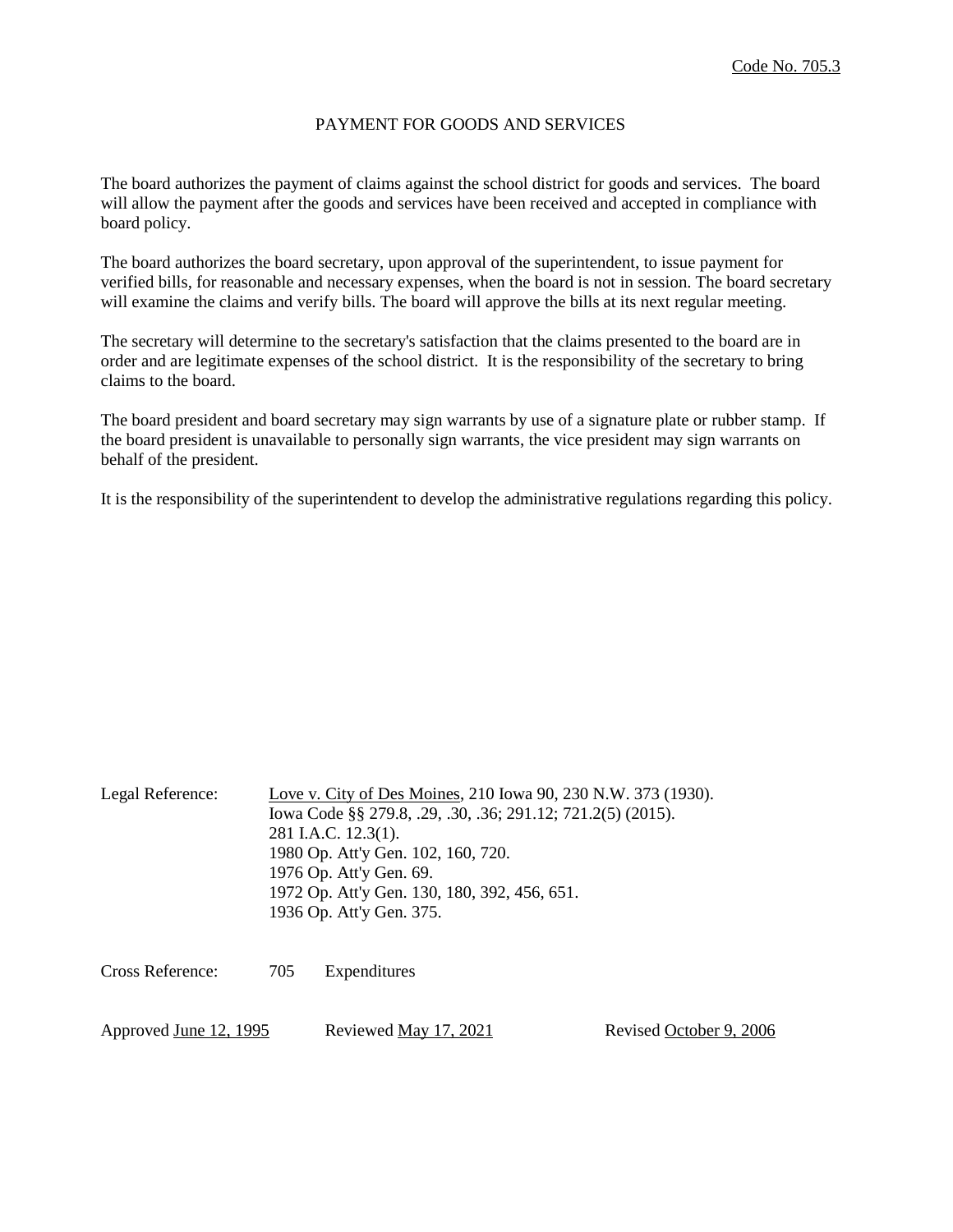## REQUISITIONS AND PURCHASE ORDERS

Supplies, equipment, and services may only be purchased by the buildings principals or the superintendent. Requests for supplies, equipment, and services shall be made by school district personnel to their immediate supervisor. Requisitions shall be submitted to the building principal, along with a written request, in the case of educational material.

The superintendent's secretary shall be responsible for issuing purchase order numbers. Only those purchases approved by the building principal, a department head, or the superintendent shall be processed by the school district. Supplies, equipment, and services procured by a formal written contract shall not require a purchase order.

The superintendent may authorize a procedure for the purchase of small, emergency items, usually at a cost of \$2500 or less.

Legal Reference: Iowa Code § 279.8 (2015).

Cross Reference: 705.1 Purchasing – Bidding 705.4 Receiving Goods and Services

Approved <u>June 12, 1995</u> Reviewed <u>May 17, 2021</u> Revised <u>May 16, 2016</u>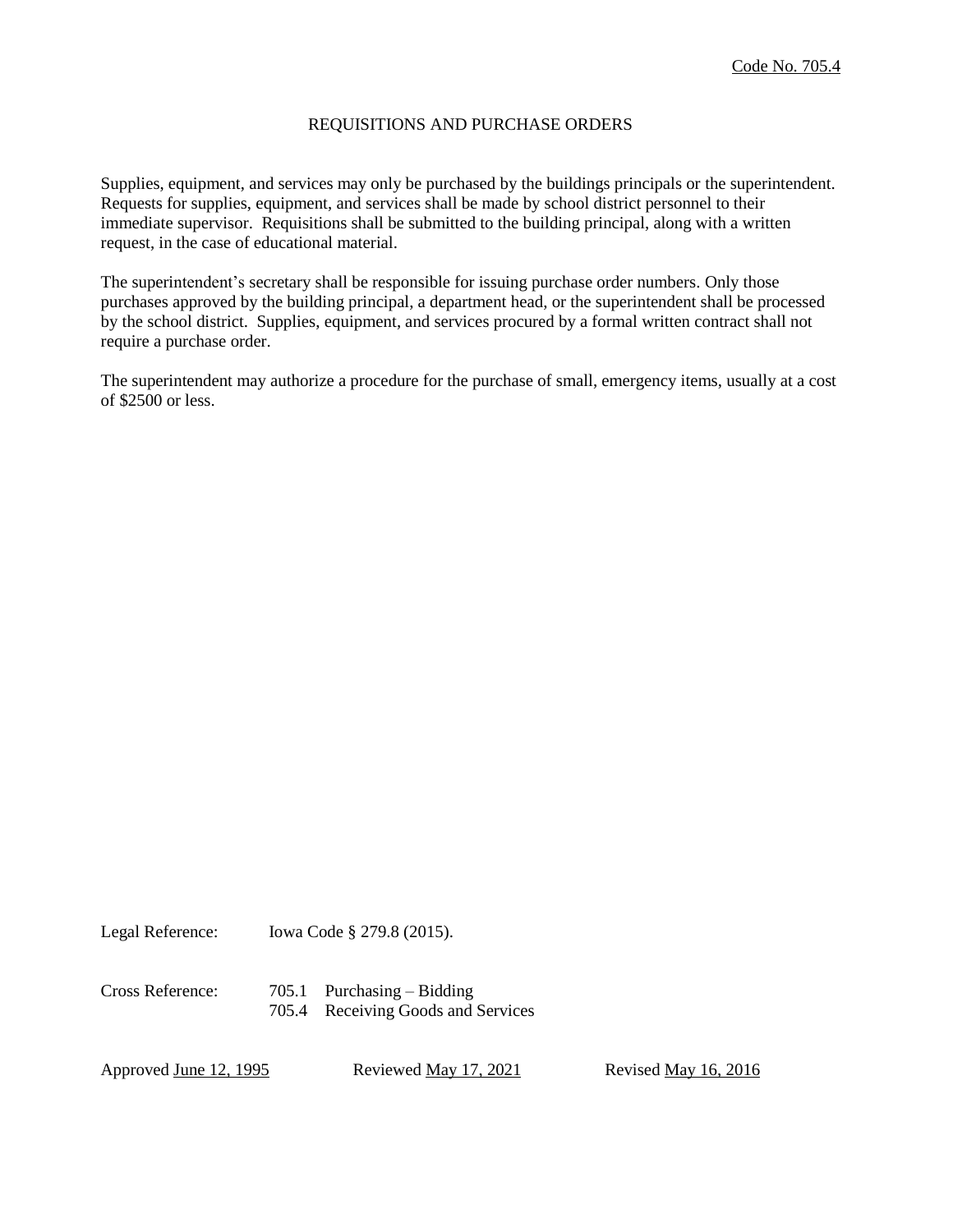### RECEIVING GOODS AND SERVICES

To assure goods and services procured by the school district are properly accounted for and are the quality and type ordered, all goods will be received by the superintendent, building principal, custodian, or office secretaries. Goods and services which do not meet the requirements specified in the purchase order will not be paid for or accepted.

It shall be the responsibility of that person to inform the board secretary, to assure the goods and services are properly accounted for, and to ensure they are of the quality and type ordered.

Legal Reference: Iowa Code § 279.8 (2015).

Cross Reference: 705.1 Purchasing – Bidding 705.3 Requisitions and Purchase Order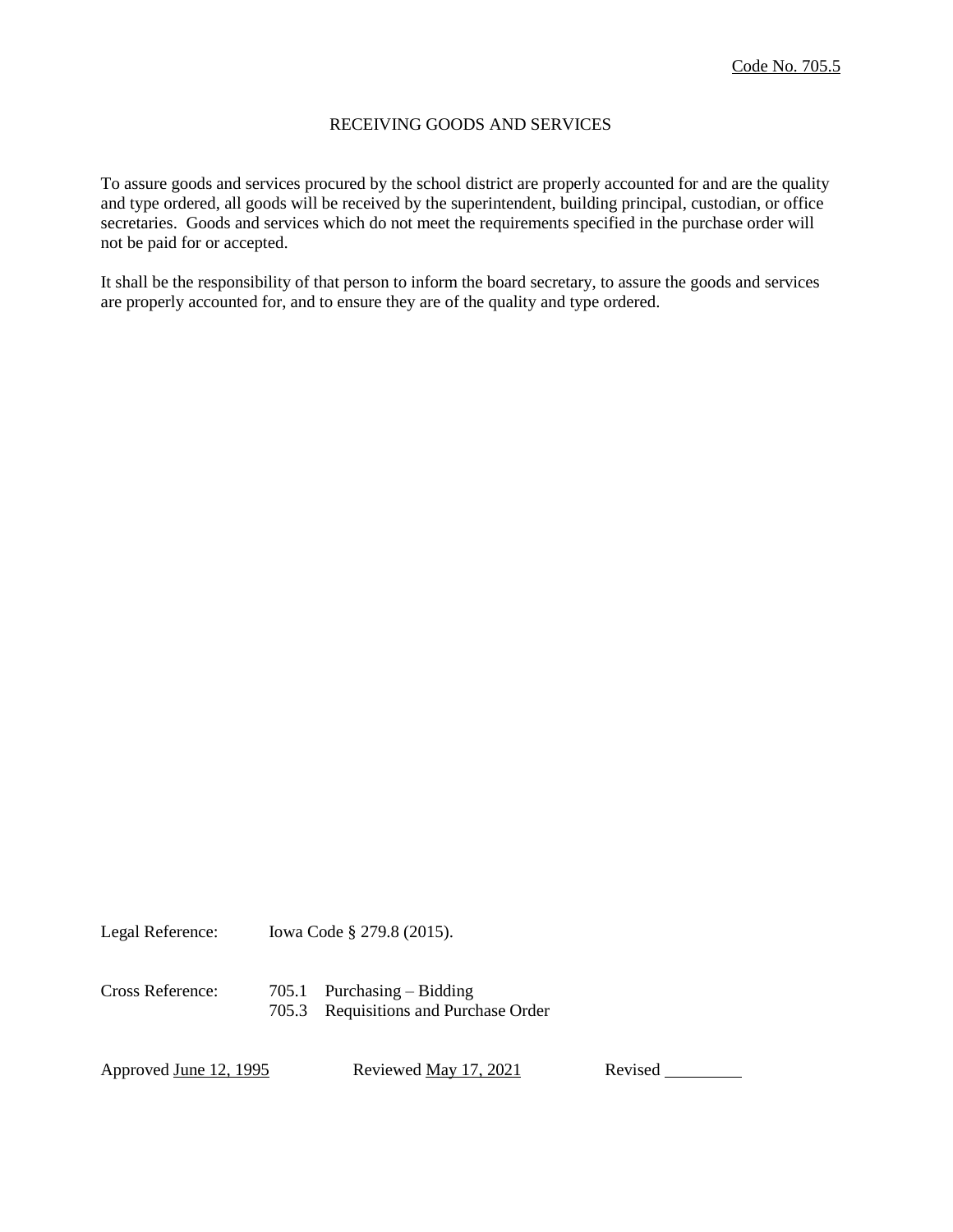# UNPAID WARRANTS

Generally, the board shall authorize claims to be paid only when sufficient funds are available for such claims. In unusual and unique circumstances, as determined by the board, the board may authorize the payment of claims for which insufficient funds are available.

When the board deems it necessary to authorize warrants without sufficient funds available, anticipatory warrants shall be authorized.

It shall be the responsibility of the board secretary to issue anticipatory warrants when authorized.

| Legal Reference: | Iowa Code § 279.8 (2015).    |
|------------------|------------------------------|
|                  | 281 Iowa Admin. Code 11.3(1) |
|                  | 821 Iowa Admin. Code 12.3(1) |

| Cross Reference: | $705.1$ Purchasing – Bidding           |
|------------------|----------------------------------------|
|                  | 705.3 Payment for Goods and Services   |
|                  | 705.4 Requisitions and Purchase Orders |
|                  | 705.5 Receiving Goods and Services     |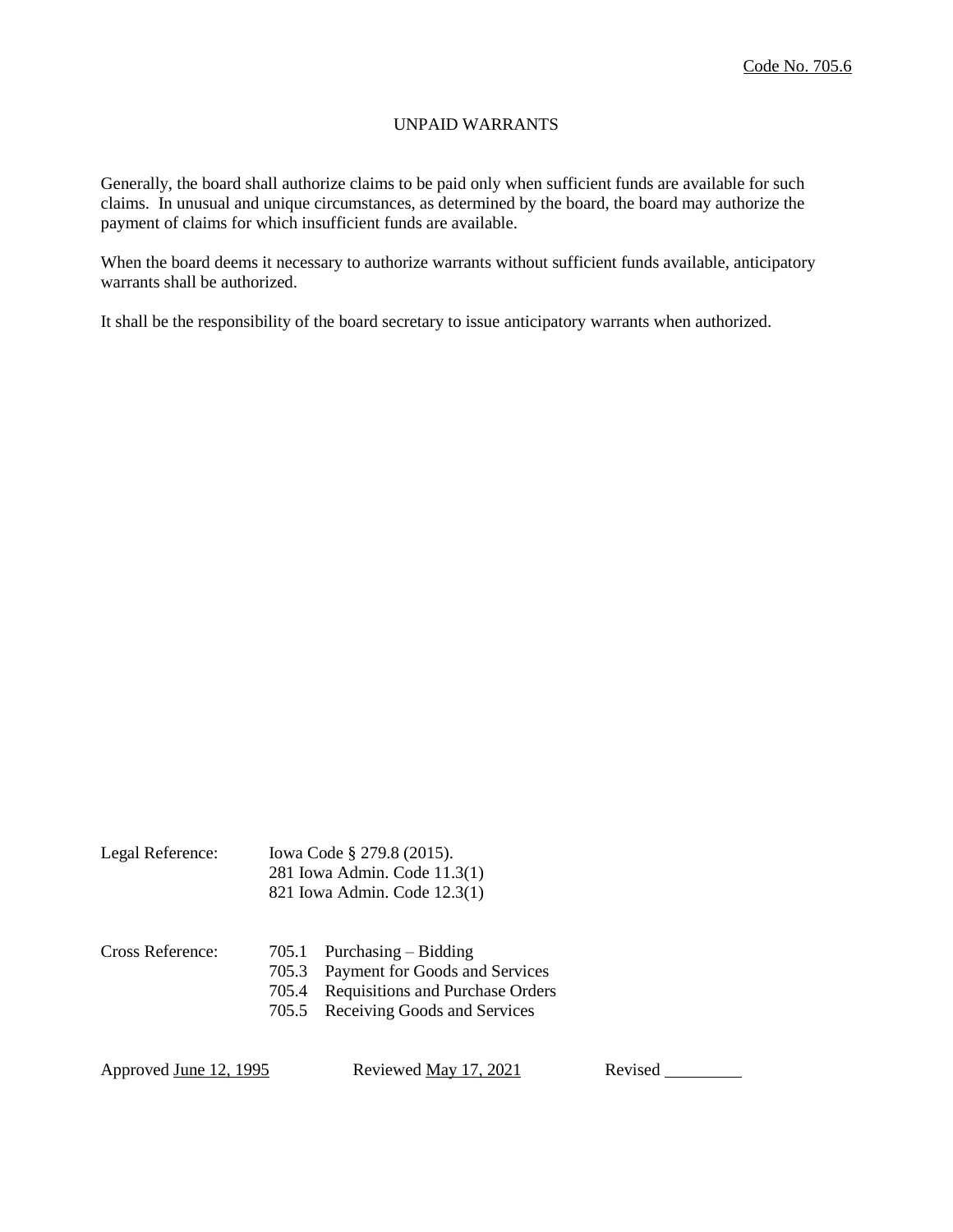# PETTY CASH

A petty cash fund shall be maintained by the school district in each building administrative office for incidental expenditures. The petty cash fund in each building shall not exceed \$50.00

It shall be the responsibility of the superintendent, building principals, and the building secretaries to maintain and authorize expenditures from the petty cash fund.

Legal Reference: Iowa Code § 279.8 (2015).

Cross Reference: 705 Expenditures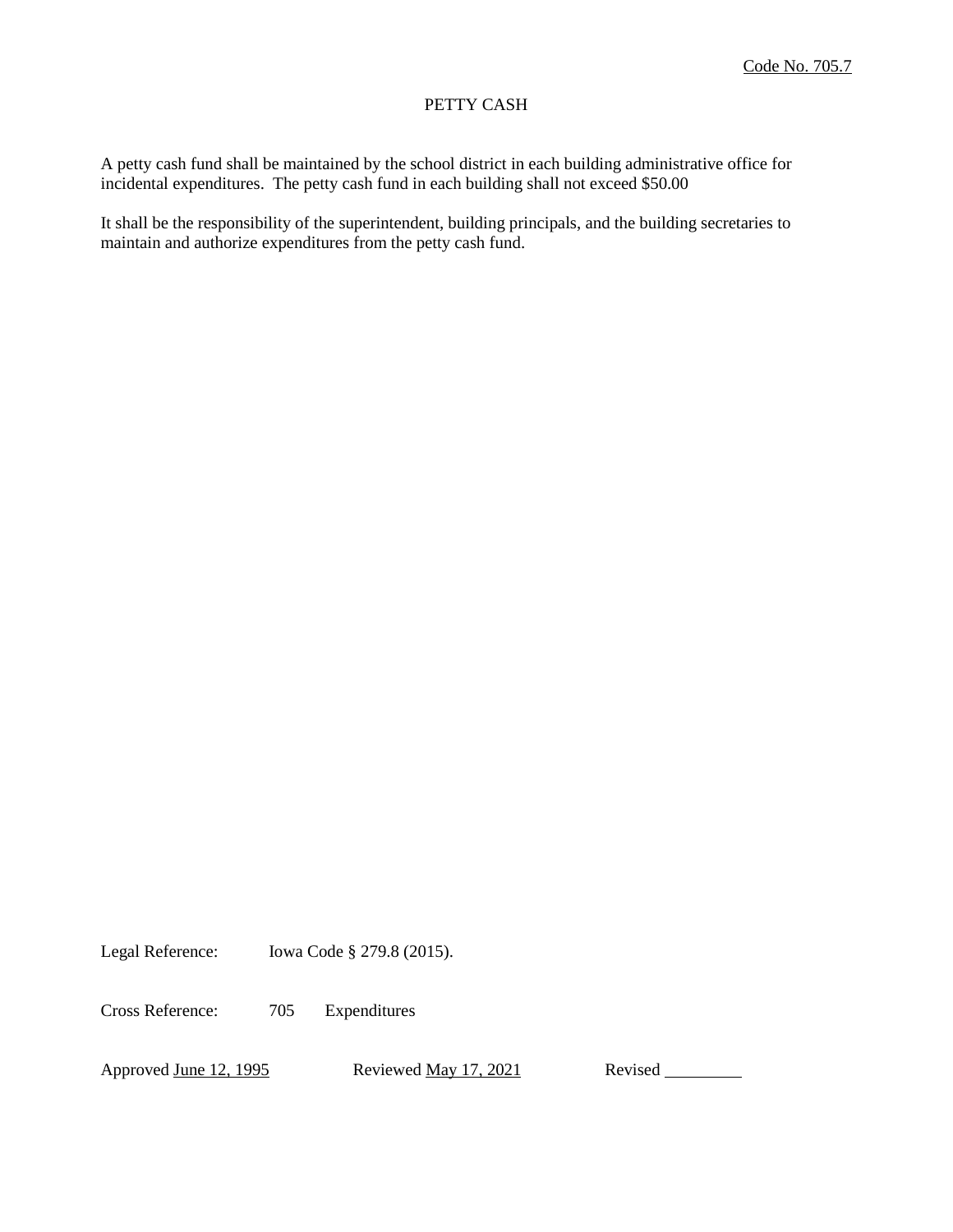## EXPENDITURES FOR A PUBLIC PURPOSE

The board recognizes that school district funds are public funds, and as such, should be used to further a public purpose and the overall educational mission of the school community. The district is committed to managing and spending public funds in a transparent and responsible manner. Prior to making a purchase with public funds, an individual should be comfortable defending the purchase/reimbursement to the taxpayers in the district. If the individual is uncomfortable doing so, the purchase may not fulfill a public purpose and additional guidance should be sought before the purchase is made.

Individuals who have concerns about the public purpose of a purchase or reimbursement should utilize the district's *Internal Controls* policy and regulation as a resource for questioning a purchase. Concerns should be reported to the superintendent and/or the board president.

The superintendent shall develop a process for approving expenditures of public funds. The board will review expenditures and applicable reports as necessary to ensure proper oversight of the use of public funds. To the extent possible, expenditures shall be pre-approved by the district prior to expending the funds. Purchases of food and refreshment for district staff, even within district, should comply with the district's *Employee Travel Compensation* policy, and all other applicable policies. All purchases/reimbursements shall comply with applicable laws, board policies and district accounting requirements.

Additional guidance regarding appropriate expenditures of school funds is provided in the regulation accompanying this policy

| Legal References: |                                                         | Iowa Constitution Art. III, sec. 31;                    |  |
|-------------------|---------------------------------------------------------|---------------------------------------------------------|--|
|                   | Iowa Code §§ 68A.505; 279.8; 721.2.<br>281 I.A.C. 98.70 |                                                         |  |
|                   |                                                         |                                                         |  |
|                   |                                                         | 1979 Op. Atty. Gen., No. 79-4-26                        |  |
|                   |                                                         |                                                         |  |
| Cross References: | 401.8                                                   | <b>Employee Travel Compensation</b>                     |  |
|                   | 704.1                                                   | Local-State-Federal-Miscellaneous Revenue               |  |
|                   |                                                         | 704.5 Student Activities Fund                           |  |
|                   | 705.1                                                   | Purchasing-Bidding                                      |  |
|                   | 705.2                                                   | Purchasing on Behalf of Employees                       |  |
|                   | 705.3                                                   | Payment for Goods and Services                          |  |
|                   | 707.5                                                   | <b>Internal Controls</b>                                |  |
|                   | 905.1                                                   | Community Use of School District Facilities & Equipment |  |
|                   |                                                         |                                                         |  |

Approved June 17, 2019 Reviewed May 17, 2021 Revised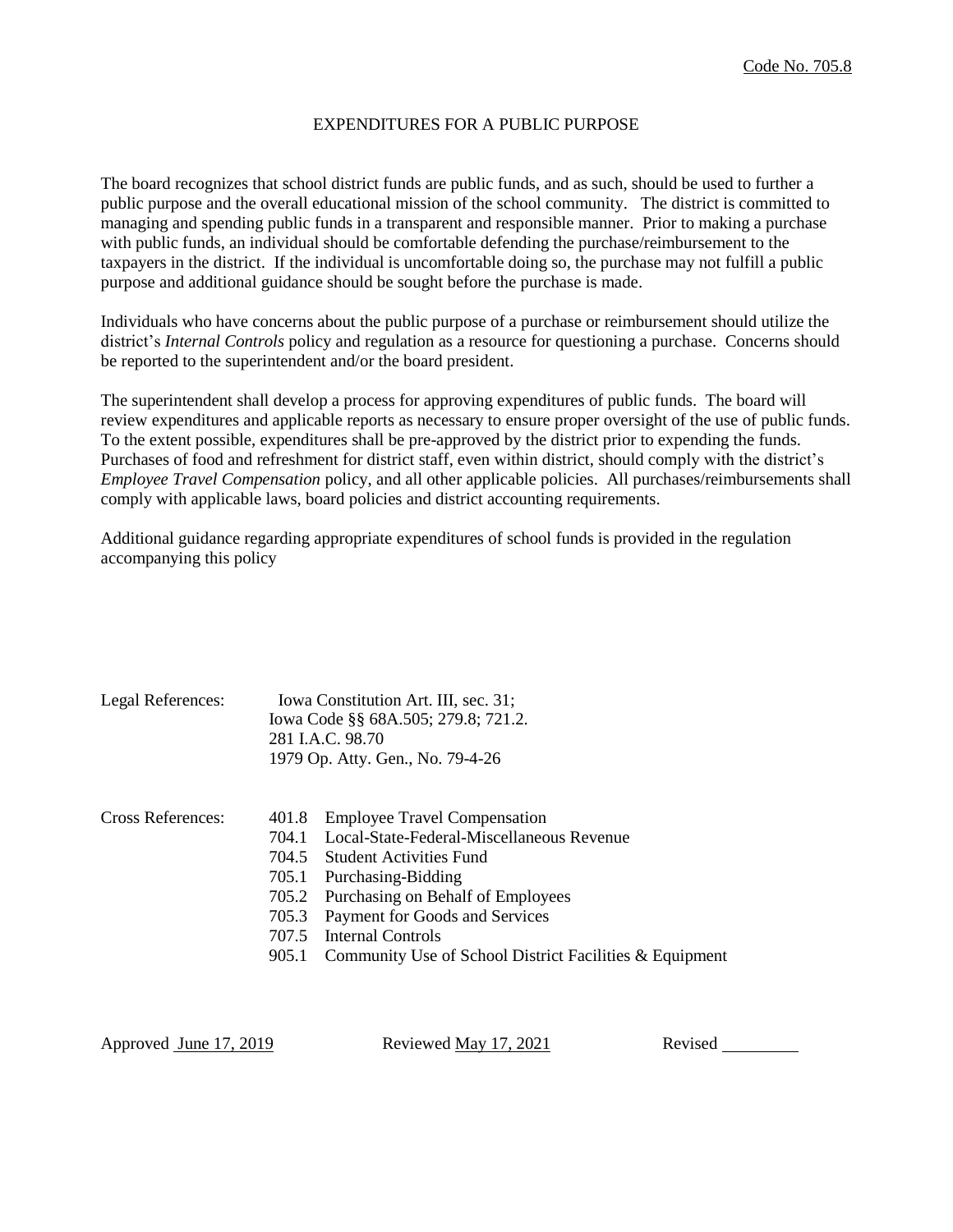# USE OF PUBLIC FUNDS REGULATION

The following is a list of examples organized by activity for what is allowable, or not allowable as a purchase/reimbursement using public funds. This regulation is intended as guidance and there may be situations that are not listed here. Any questions regarding the appropriateness of an expenditure should be submitted to administration **prior** to expending funds.

## **Reimbursements to an Individual**

- Use of Credit/Procurement Card: All purchases through a district-owned credit or procurement card shall be pre-approved and comply with the district's policy *401.11 – Credit and Procurement Cards*.
- Mileage: Individuals who are required to travel (other than to and from work) as part of fulfilling their job duties to the district shall be reimbursed for mileage costs in accordance with the requirements stated in the district's *Employee Travel Compensation* policy.
- Travel accommodations: Employees who are required to travel and stay overnight as part of fulfilling their job duties to the district shall be reimbursed for costs in accordance with the requirements stated in the district's *Employee Travel Compensation* policy.
- Alcohol: Alcohol is a personal expense and is never allowable for purchase or reimbursement using public funds.
- Food/Refreshments: Food and refreshments are typically a personal expense. Meetings spanning meal times should be avoided when possible. When a district meeting is required to take place spanning a customary meal time, the superintendent or designee shall determine whether food and/or refreshment will be provided to employees whose presence is required during the meeting. The cost of food and refreshment for employees shall be reasonable, and when possible, a separate itemized receipt for each employee is required. If an itemized receipt is not available, approval is required by the school business official prior to reimbursement. In all cases, the names and number of employees shall be noted on the receipt.
- Apparel/Personal Items: Apparel and personal items including, but not limited to items such as tshirts, hats, mugs, etc. provide personal benefit to individuals and are a personal expense. These items shall not be purchased or reimbursed with public funds.
- Gifts: Gift cards or gifts given to individuals are personal expenses and public funds should not be used (except for recognition/staff retirement, listed below) for these purposes. Voluntary collections from staff would be an acceptable way of purchasing gifts.
- Retirement and Recognition Gifts: Recognizing an employee or volunteer's years of dedication to educating the community and commitment to the district serves a public purpose by honoring individuals with a token gift, or honorarium, in recognition of their service. The same is true for individual awards, mementos, or items purchased in recognition of employee service to the district. These purchases may use public funds, provided the expenditures are modest and approved by the superintendent.
- Honoraria: District employees may at times receive an honorarium from an outside source as compensation for the employee's time devoted to preparing and delivering a presentation within the scope of their professional field. Honorariums may only be accepted by employees when the employee has used their personal time outside of their work for the district to prepare and deliver the presentation. If the employee uses district time or resources to prepare or deliver a presentation, any honorarium shall be given to the district.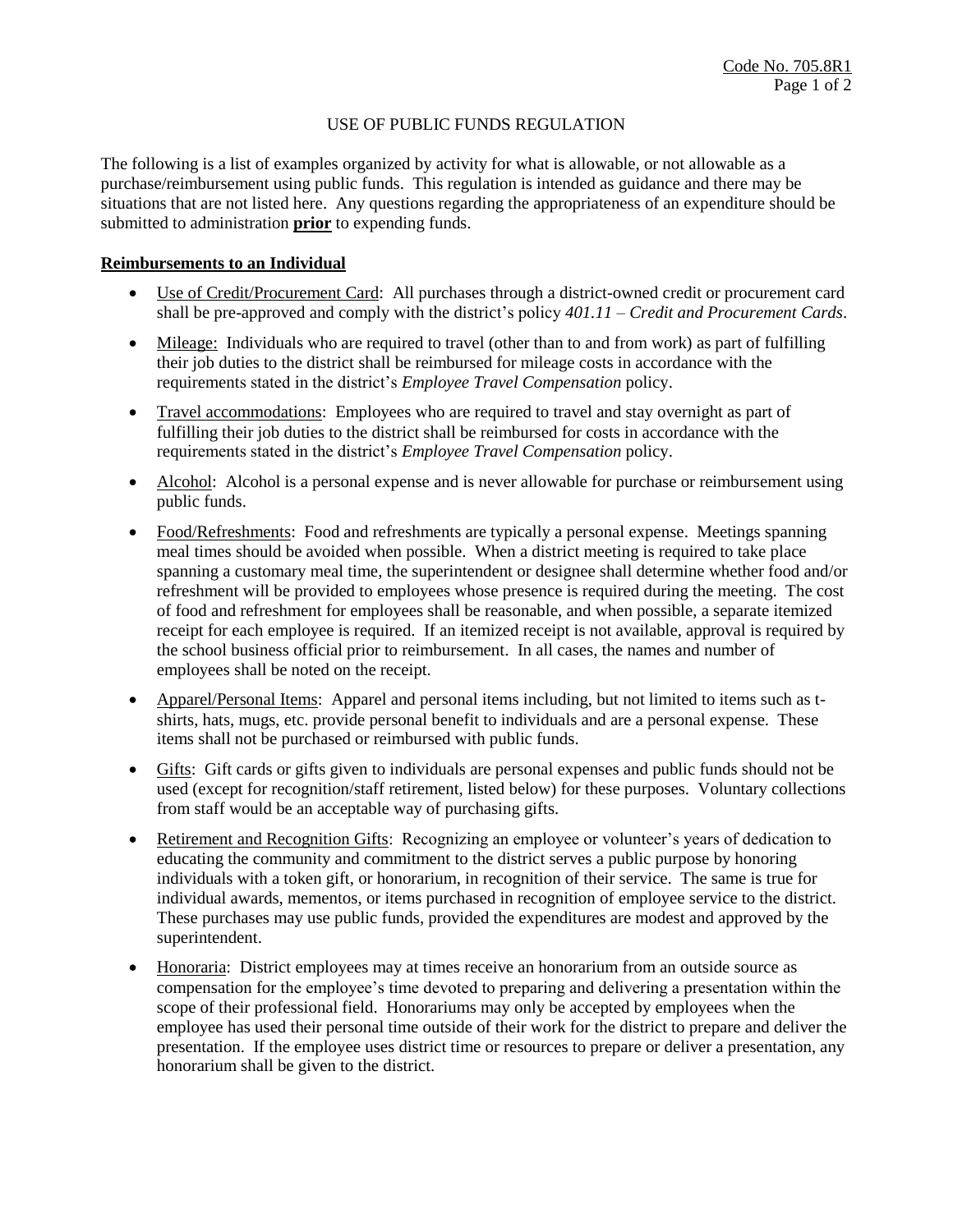# **Supplies for Public Areas**

 Limited refreshments such as water and coffee may be available in public reception areas of the district including, but not limited to the central office, the building administrator's office, etc. These refreshments may be purchased with the use of public funds, as they provide light refreshment to members of the community.

# **Staff Parties/Receptions**

- Parties and receptions to benefit individual staff members are considered a personal expense and should not be purchased or reimbursed with public funds. This includes but is not limited to holiday parties.
- Hosting a group reception to honor all employees retiring from the district in a given school year is allowable as a public expense. Hosting a retirement reception provides a direct benefit to the community as an opportunity for the community to attend and honor the retiring employees' years of dedication and service to the district.

# **School/ Student Activity Banquets**

 School/student activity banquets are typically a personal expense and will not be purchased or reimbursed with public funds unless the public purpose is submitted for review and pre-approved by the superintendent.

# **Memorial Gifts**

- Memorial flowers to convey sympathy or congratulations are allowable as a public expense if they have been approved by the superintendent. Memorial cards are always appropriate.
- Memorial gifts of any sort other than flowers and a card are a personal expense.

## **Student Incentives**

- It is within the discretion of the building principal to authorize the purchase of awards holding a nominal value to commemorate the achievements of a student or group of students. These awards should be designed to reward behavior and values that exemplify the educational and community mission of the district. Awards should not be gift cards or other monetary awards.
- Flowers and decorations for school dances held as part of the district's student activity program are an allowable expense paid out of the student activity fund, provided the purchases are approved by the building principal.

## **Meetings**

- To the extent possible, meetings which span normal meal times should be avoided.
- Meetings of the district's board of directors and board committees are made up of individuals who volunteer a large amount of their personal time to serve the needs of the school community. These meetings are also scheduled at time most convenient for the public, and often span normal meal hours. Food and refreshment purchased for board members is an acceptable use of public funds. The service of these unpaid volunteers directly benefits the entire school community. The superintendent has discretion to purchase/reimburse reasonable expenses for providing food and refreshment to these unpaid volunteers during these meetings.

Some expenditures will be considered personal expenses regardless of the context. These include purchase or reimbursement of alcohol, and personal items not included as retirement or memorial gifts listed above.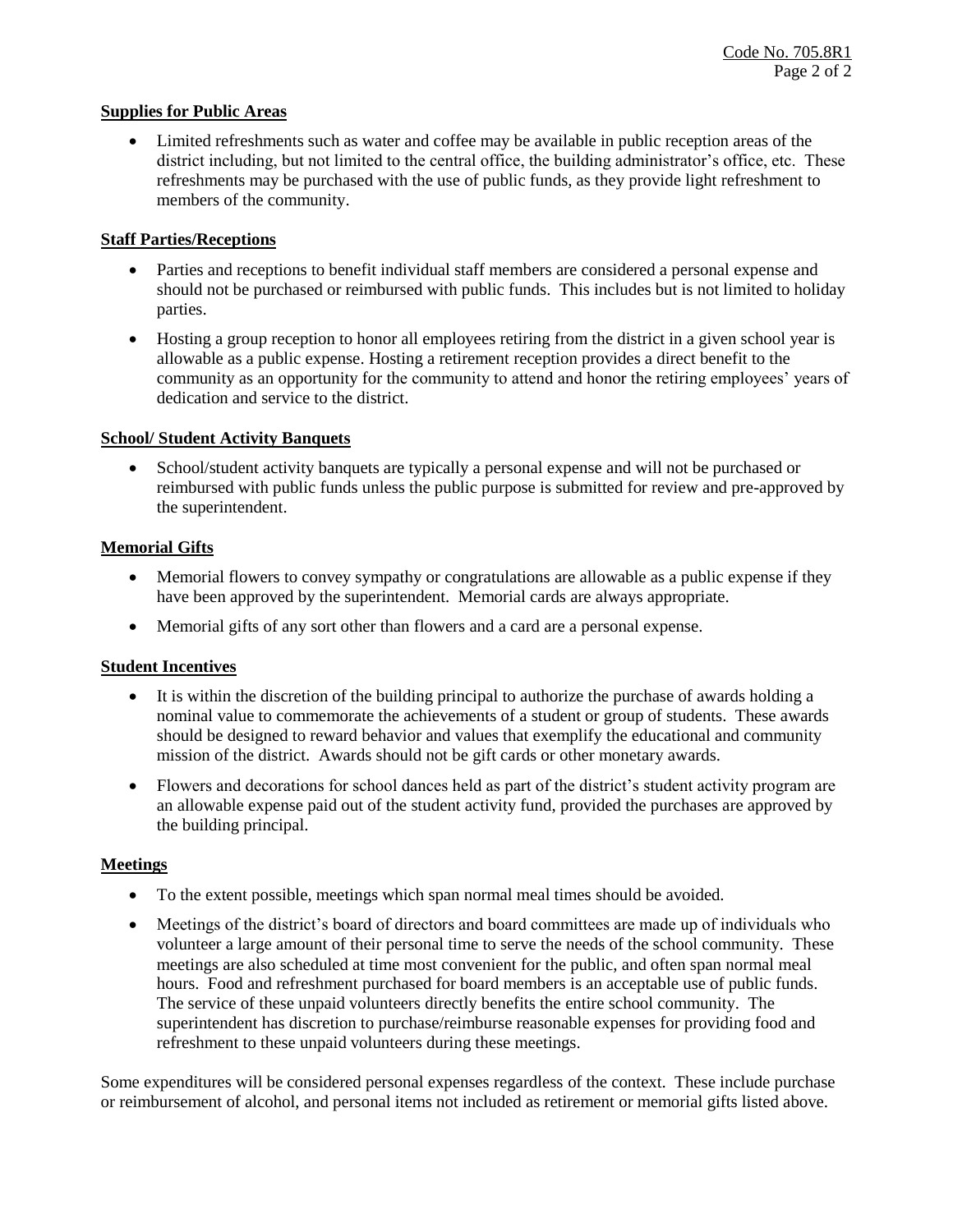# PAYROLL PERIODS

The payroll period for the school district is monthly. Employees are paid on the 15<sup>th</sup> day of each month. If this day is a holiday, recess, or weekend, the payroll is paid on the last working day prior to the holiday, recess or weekend.

It is the responsibility of the board secretary to issue payroll to employees in compliance with this policy.

Legal Reference: Iowa Code §§ 20.9; 91A.2(4), .3 (2015).

Cross Reference: 706.2 Payroll Deductions

Approved June 12, 1995 Reviewed May 17, 2021 Revised June 6, 2017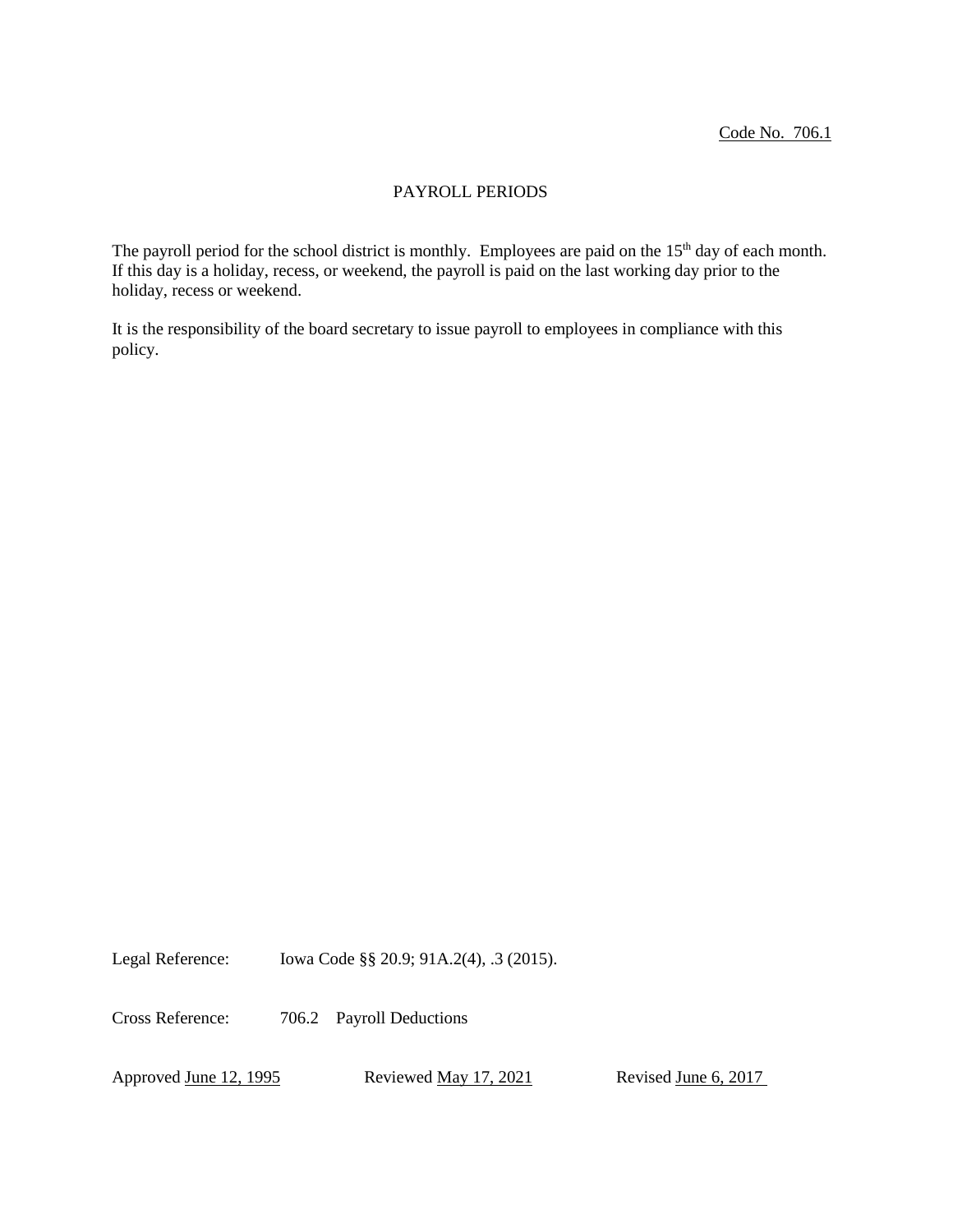Code No. 706.2

#### PAYROLL DEDUCTIONS

Ease of administration is the primary consideration for payroll deductions, other than those required by law. Payroll deductions are made for federal income tax withholdings, Iowa income tax withholdings, federal insurance contributions, and the Iowa Public Employees' Retirement System (IPERS).

The district may deduct wages as required or allowed by state or federal law or by order of a court of competent jurisdiction. Employees may elect to have amounts withheld from their pay for items authorized by law, subject to agreement of the district. Requests for these deductions will be made in writing to the superintendent.

It is the responsibility of the superintendent or superintendent's designee to determine which additional payroll deductions will be allowed.

Legal Reference: Iowa Code §§ 91A.2(4), .3; 294.8-.9, .16

Cross Reference: 406.6 Licensed Employee Tax Shelter Programs 412.4 Classified Employee Tax Shelter Programs 706.1 Payroll Periods

Approved June 12, 1995 Reviewed May 17, 2021 Revised May 17, 2021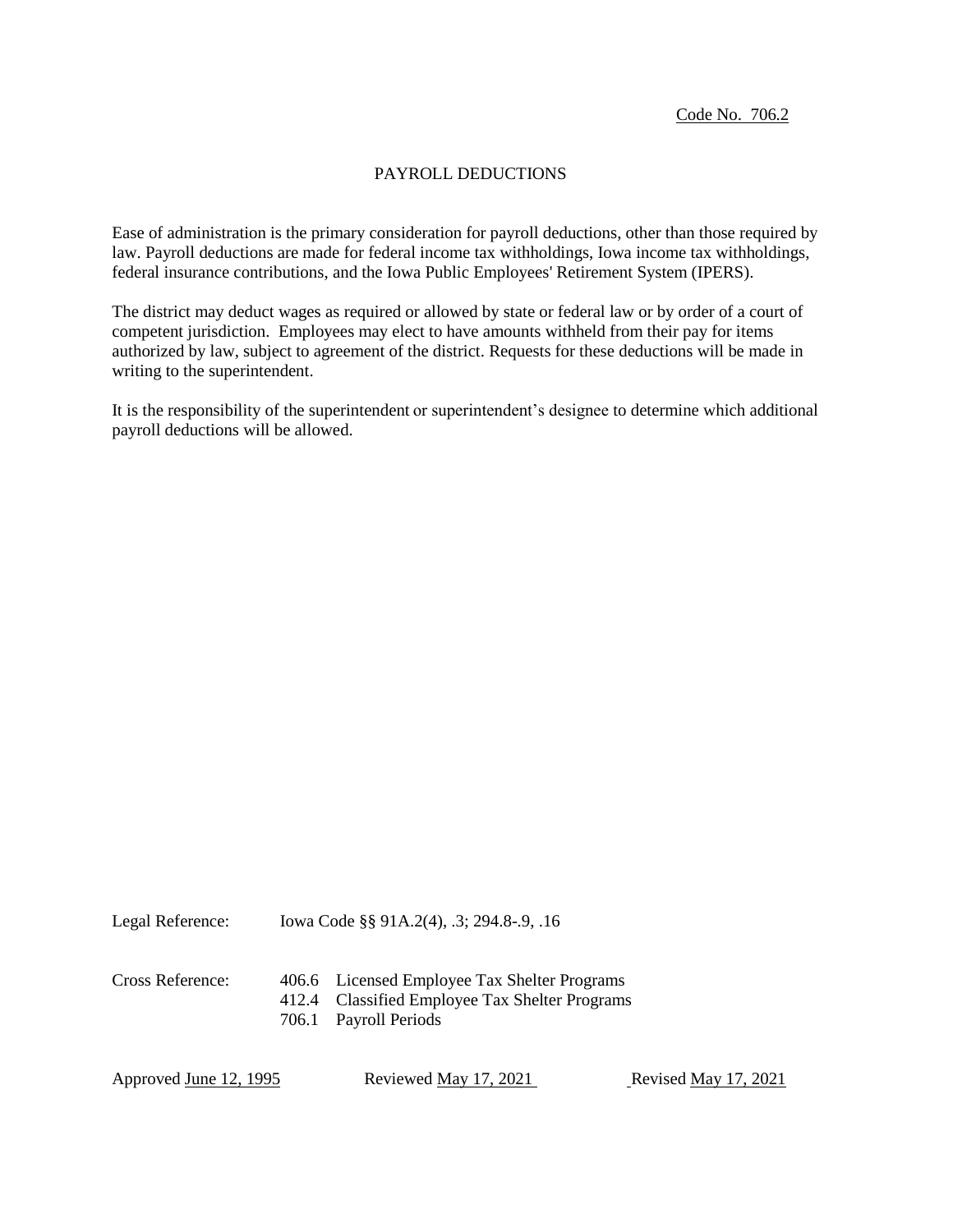# PAY DEDUCTIONS

The district provides leaves of absences to allow employees to be absent from work to attend to important matters outside of the workplace. As public employers, school districts are expected to record and monitor the work that employees perform and to conform to principles of public accountability in their compensation practices.

Consistent with principles of public accountability, it is the policy of the district that, when an employee is absent from work for less than one work day and the employee does not use accrued leave for such absence, the employee's pay will be reduced or the employee will be placed on leave without pay if:

- the employee has not sought permission to use paid leave for this partial-day absence,
- the employee has sought permission to use paid leave for this partial-day absence and permission has been denied
- the employee's accrued paid leave has been exhausted, or
- the employee chooses to use leave without pay.

In each case in which an employee is absent from work for part of a work day, a deduction from compensation will be made or the employee will be placed on leave without pay for a period of time which is equal to the employee's absence from the employee's regularly scheduled hours of work on that day.

Legal Reference: 29 U.S.C. Sec. 2 13(a) 29 C.F.R. Part 541

Cross References: 409.2 – Employee Leaves of Absence

Approved <u>May 19, 2008</u> Reviewed <u>May 17, 2021</u> Revised <u>May 17, 2021</u>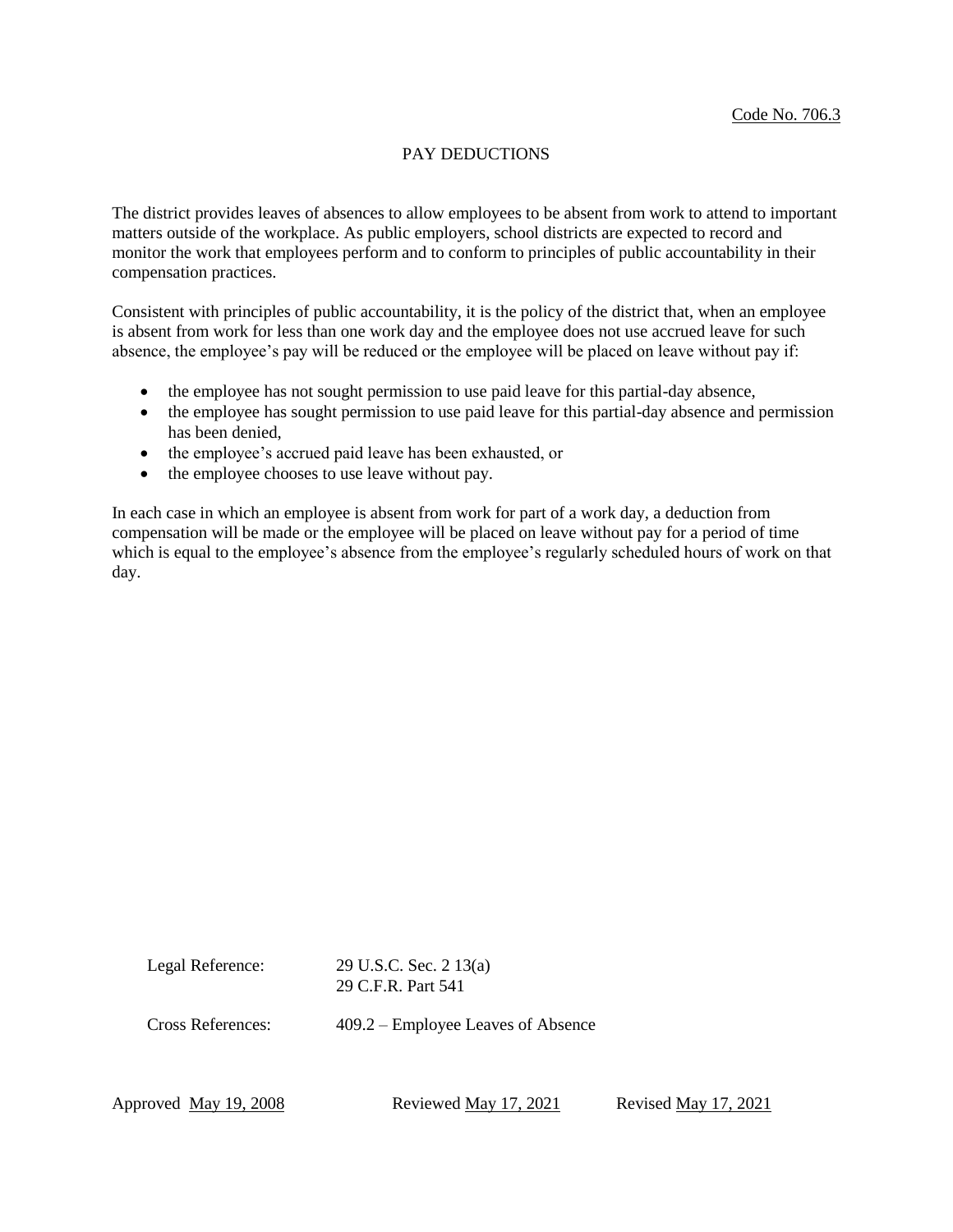#### PAY DEDUCTION REGULATION

The district complies with all applicable laws with respect to payment of wages and benefits to employees including laws such as the federal Fair Labor Standards Act and the Iowa Wage Payment Collection Act. The district will not make pay deductions that violate either the federal or state laws.

Any employee who believes that the district has made an inappropriate deduction or has failed to make proper payment regarding wages or benefits is encouraged to immediately consult with the appropriate supervisor. Alternatively, any employee may file a formal written complaint with the Business Manager*.*  Within *15* business days of receiving the complaint, the Business Manager will make a determination as to whether the pay deductions were appropriate and provide the employee with a written response that may include reimbursement for any pay deductions that were not appropriately made.

This complaint procedure is available in addition to any other complaint process that also may be available to employees.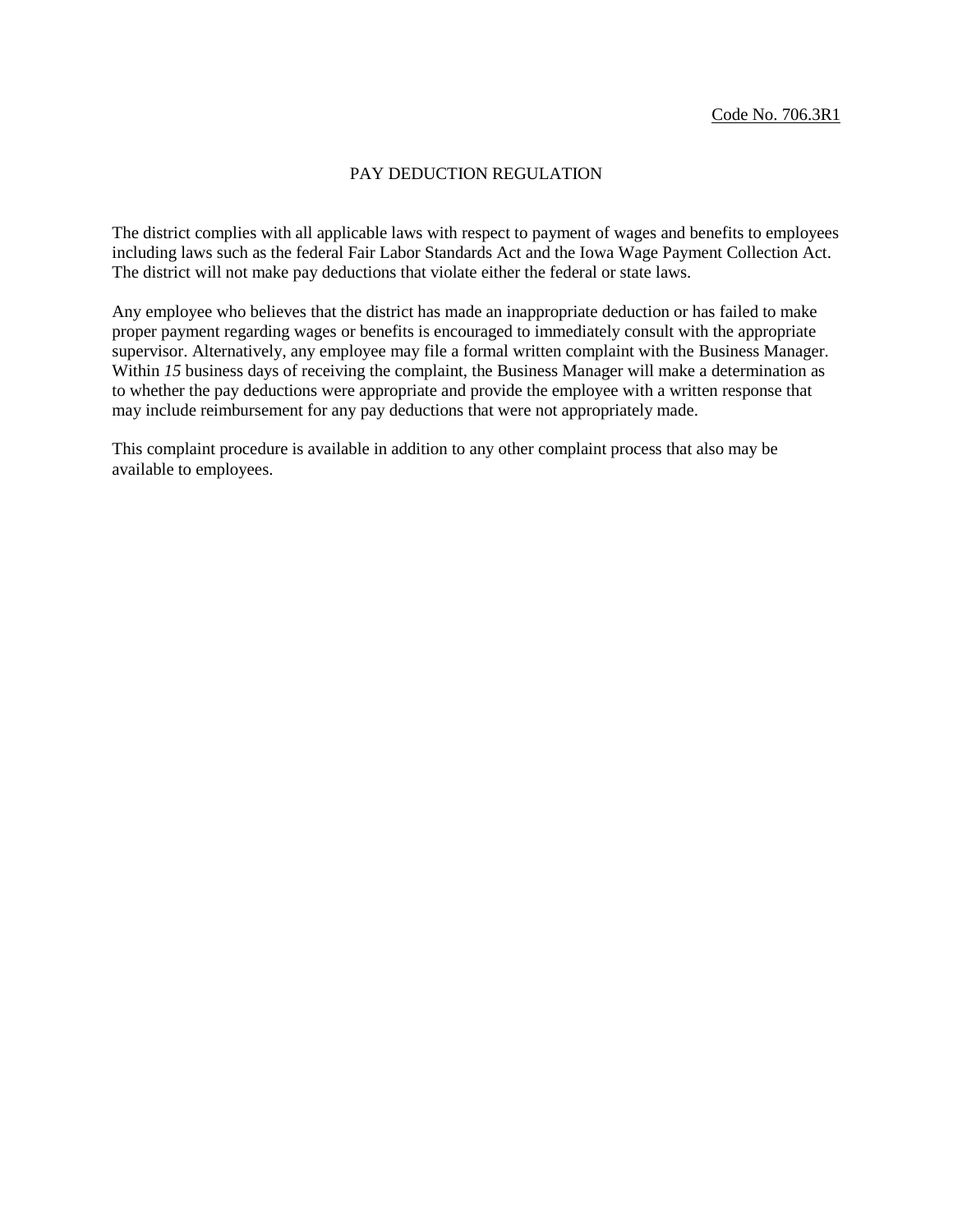## SECRETARY'S REPORTS

The board secretary will report to the board each month about the receipts, disbursements and balances of the various funds. This report will be in written form and sent to the board with the agenda for the board meeting.

Legal Reference: Iowa Code §§ 279.8; 291.7 (2015).

Cross Reference: 206.3 Secretary 210.1 Annual Meeting 707 Fiscal Reports

Approved June 12, 1995 Reviewed May 17, 2021 Revised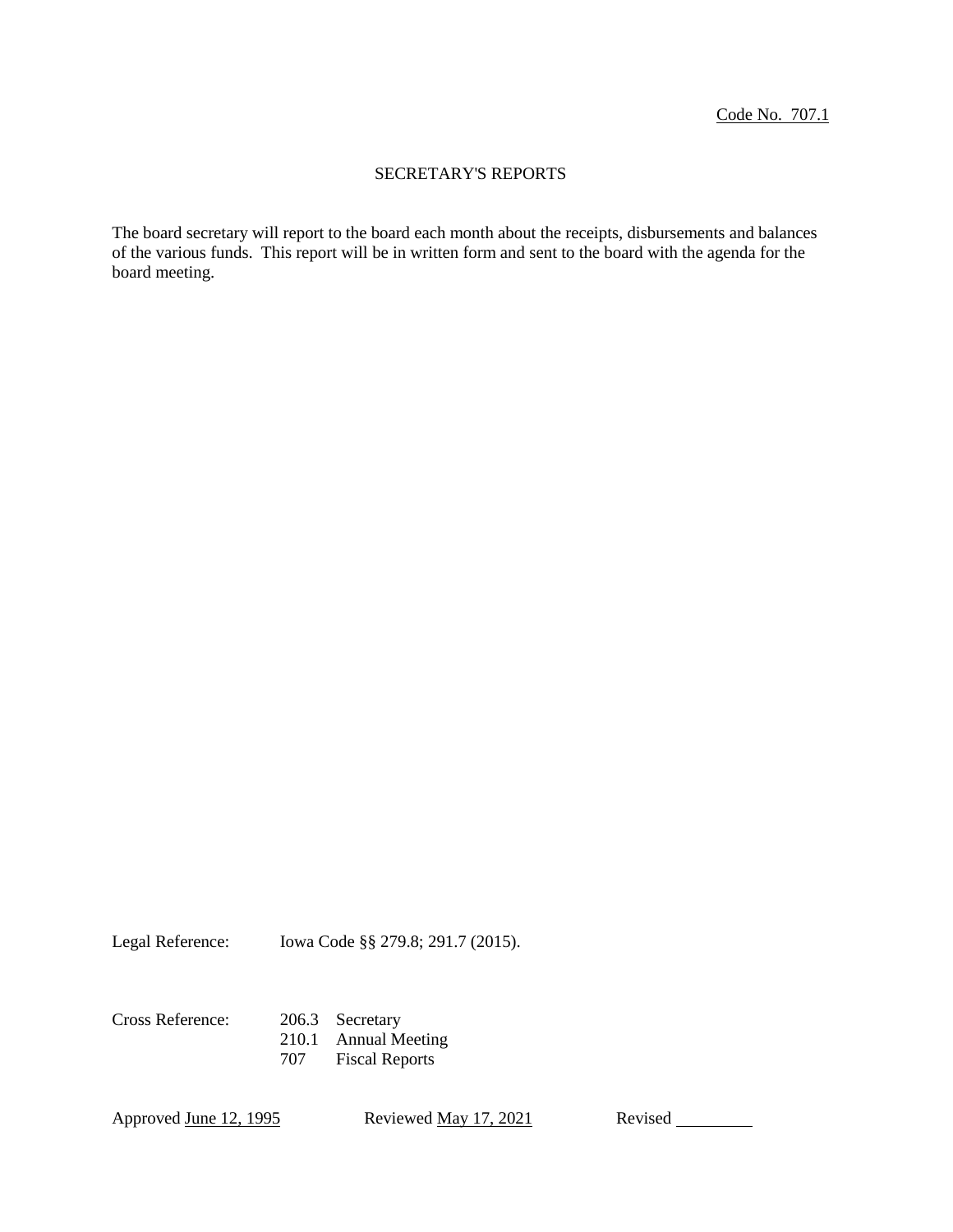#### TREASURER'S ANNUAL REPORT

At the annual meeting, the treasurer will give the annual report stating the amount held over, received, paid out, and on hand in the general and all other funds. This report is in written form and sent to the board with the agenda for the board meeting. The treasurer will also furnish the board with a sworn statement from each depository showing the balance then on deposit.

It is the responsibility of the treasurer to submit this report to the board annually.

Legal Reference: Iowa Code §§ 279.31, .33 (2015).

Cross Reference: 206.4 Treasurer

210.1 Annual Meeting 707 Fiscal Reports

Approved <u>June 12, 1995</u> Reviewed <u>May 17, 2021</u> Revised <u>May 17, 2021</u>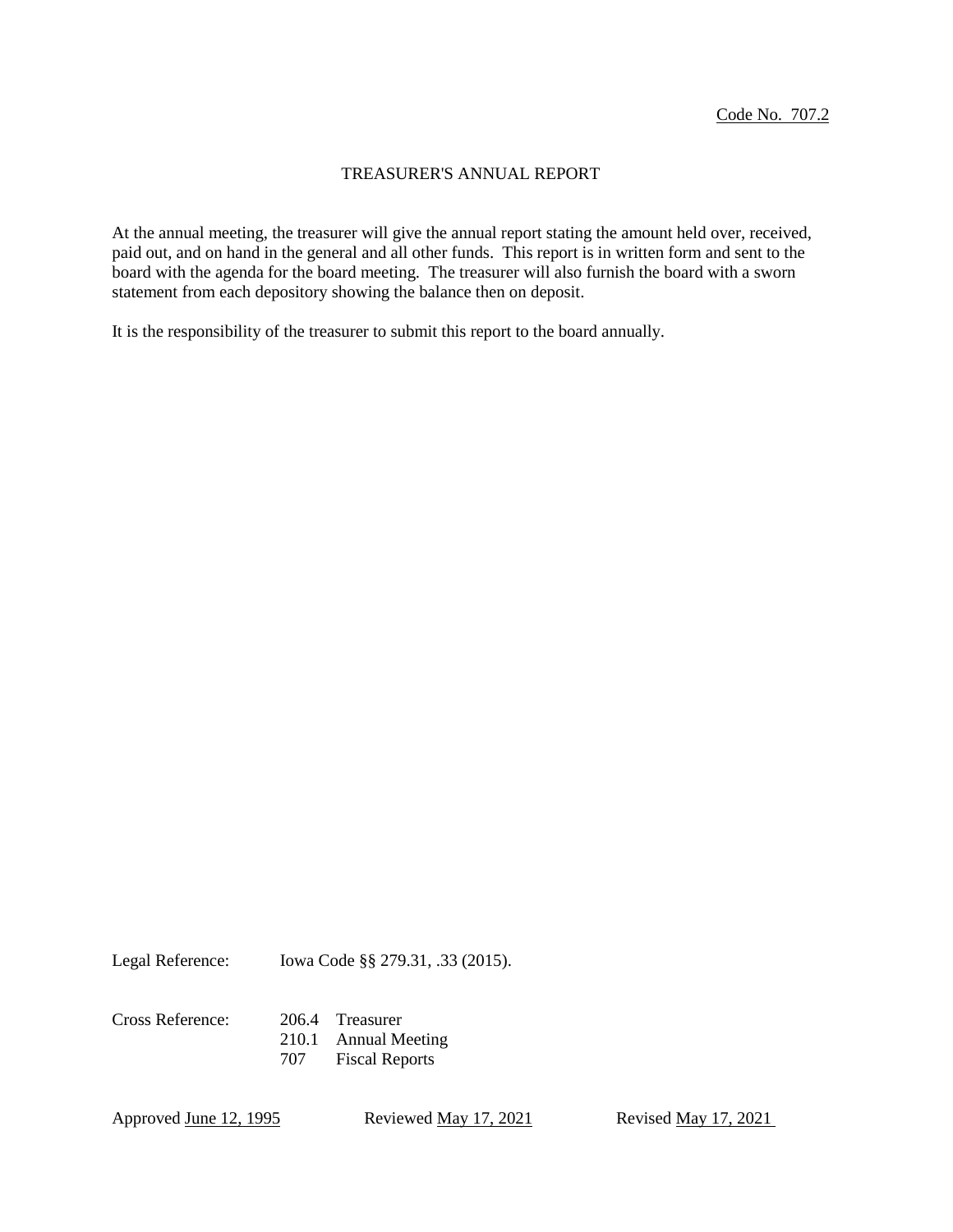#### PUBLICATION OF FINANCIAL REPORTS

Each month the schedule of bills allowed by the board is published in a newspaper designated as a newspaper for official publication. Annually, the total salaries paid to employees regularly employed by the school district will also be published in a newspaper designated as a newspaper for official publication.

It is the responsibility of the board secretary to publish these reports in a timely manner.

Legal Reference: Iowa Code §§ 279.35, .36; 618 (2015). 1952 Op. Att'y Gen. 133.

Cross Reference: 206.3 Secretary

Approved June 12, 1995 Reviewed May 17, 2021 Revised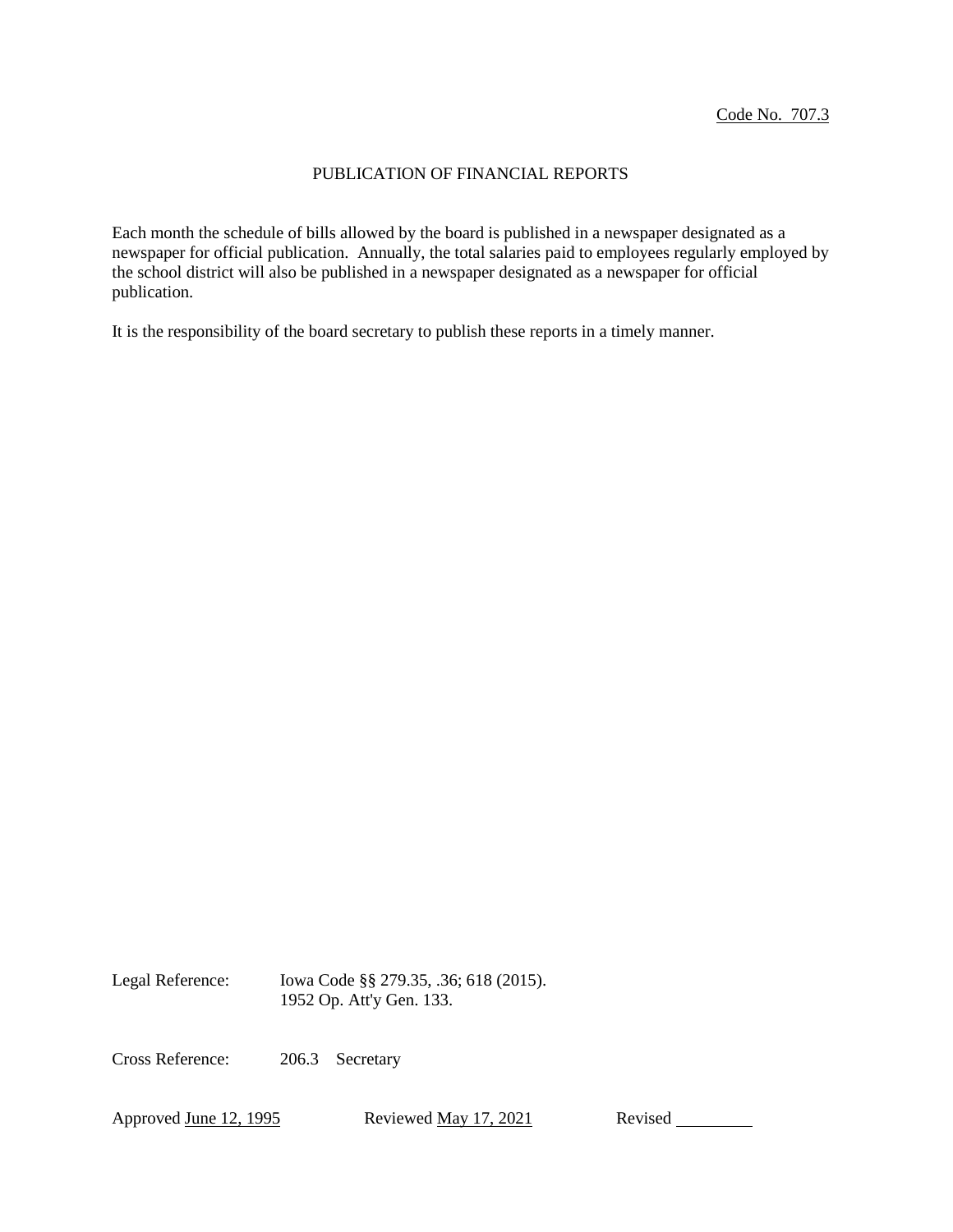#### AUDIT

In accordance with state law, to review the funds and accounts of the school district, the board will employ an independent auditor to perform an annual audit of the financial affairs of the school district. The superintendent will use a request for proposal procedure in selecting an auditor. The administration will cooperate with the auditors. Annual audit reports shall remain on file as permanent records of the school district.

Legal Reference: Iowa Code § 11.6

Cross Reference: 701 Financial Accounting System 707 Fiscal Reports

Approved <u>June 12, 1995</u> Reviewed <u>May 17, 2021</u> Revised <u>May 17, 2021</u>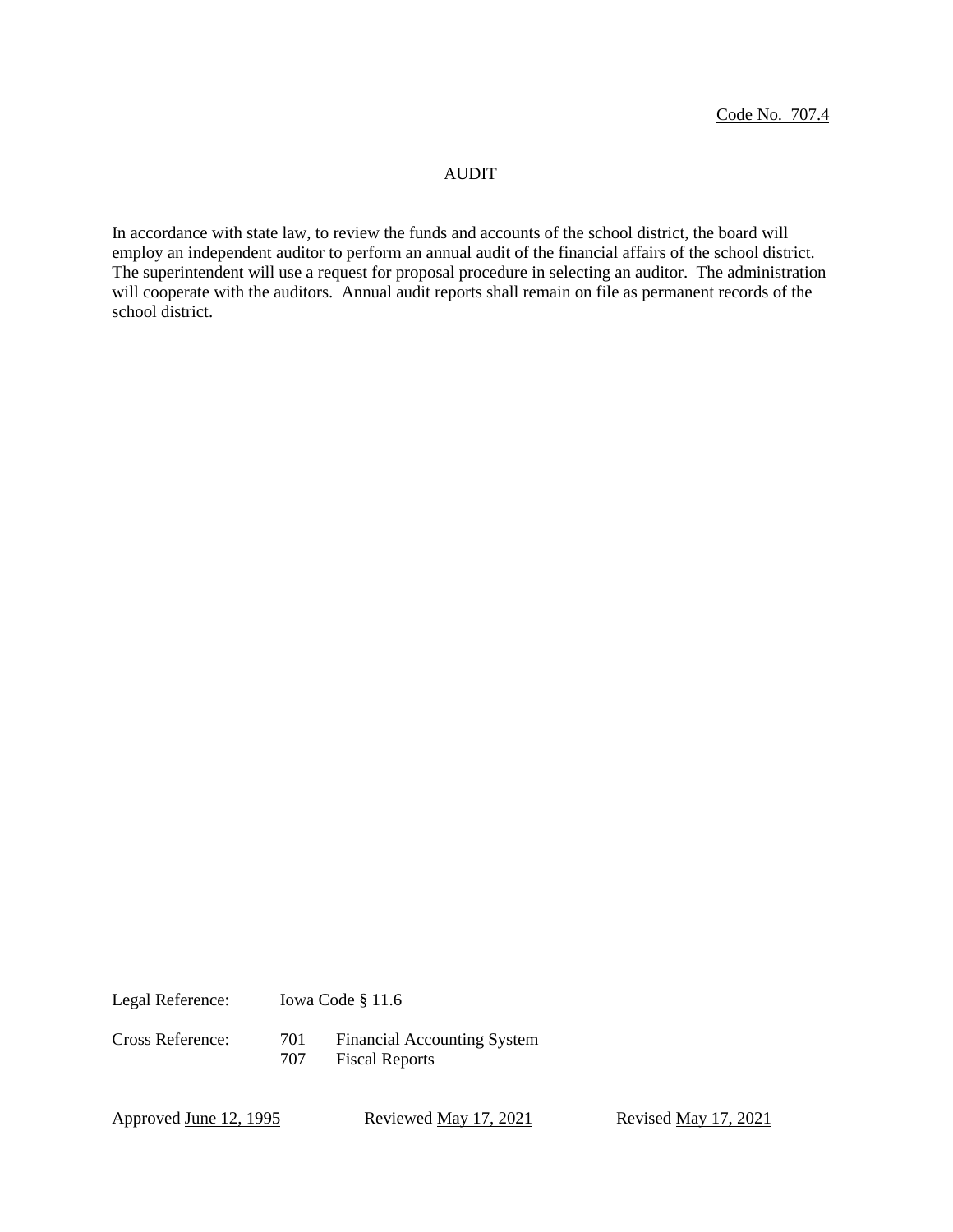#### INSURANCE REPORT

Annually, the board shall receive a written report indicating the types, amounts of, and cost of the insurance for the school district. This report shall include bonds purchased for school district personnel and board officers. It shall be in written form and sent to the board with the agenda for the board meeting.

It shall be the responsibility of the board secretary to file this report with the board.

Legal References: Iowa Code 279.8 (2015).

Cross References: 710 Insurance

Approved June 12, 1995 Reviewed May 17, 2021 Revised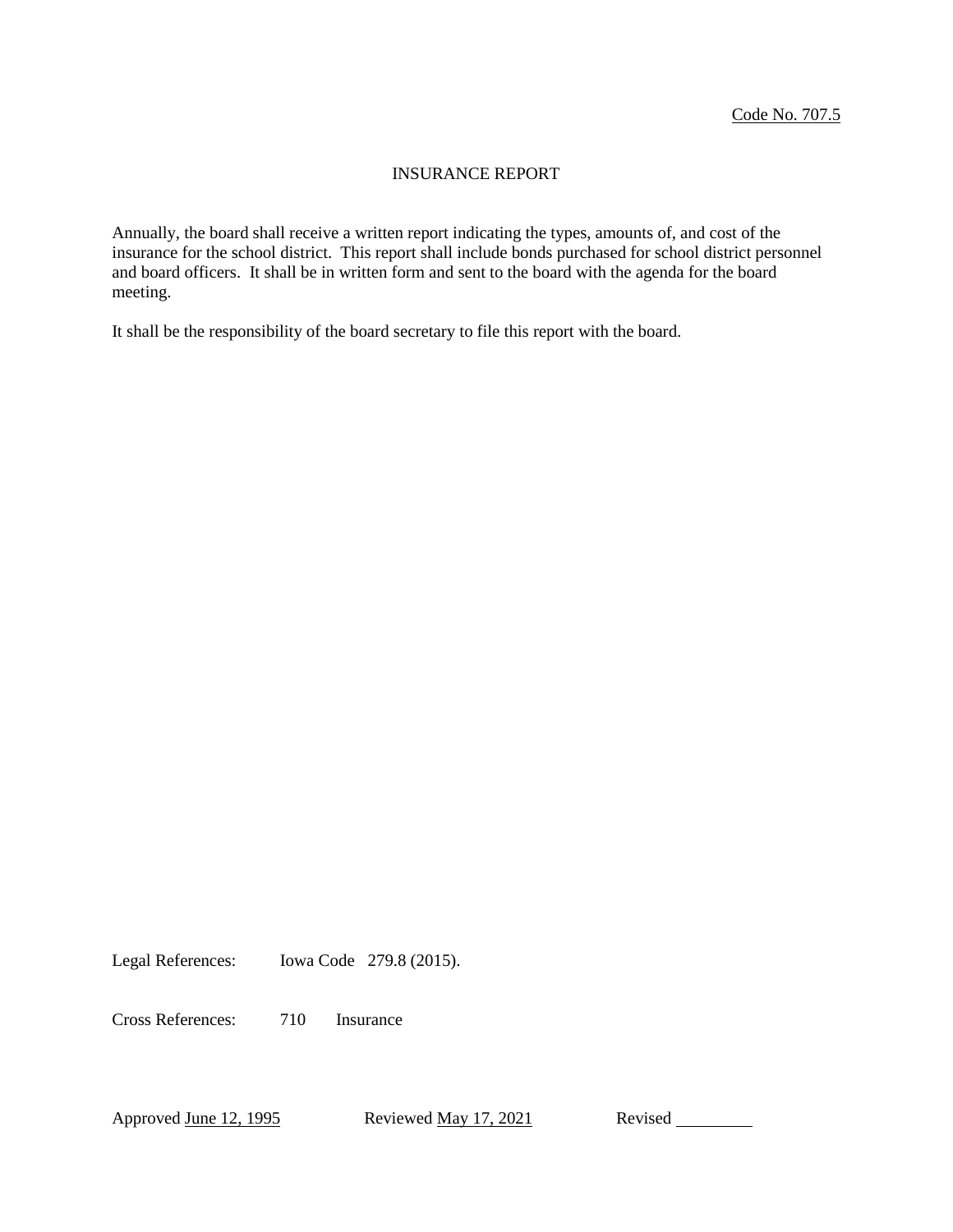#### INTERNAL CONTROLS

The board expects all board members, employees, volunteers, consultants, vendors, contractors, students and other parties maintaining any relationship with the school district to act with integrity, due diligence, and in accordance with all laws in their duties involving the school district's resources. The board is entrusted with public dollars and no one connected with the school district should do anything to erode that trust.

Internal controls are used to help ensure the integrity of district financial and accounting information. Adherence to district-established internal control procedures is the responsibility of all employees of the school district. The superintendent, business manager and board secretary shall be responsible for developing internal controls designed to prevent and detect fraud, financial impropriety, or fiscal irregularities within the school district subject to review and approval by the board. Administrators shall be alert for any indication of fraud, financial impropriety, or irregularity within the administrator's area of responsibility.

Any employee who suspects fraud, impropriety, or irregularity shall report their suspicions immediately to his/her immediate supervisor or the superintendent, and/or the board president. The superintendent and/or the board president shall have primary responsibility for any necessary investigations and shall coordinate investigative efforts with the board's legal counsel, auditing firm, the Auditor of State's office and other internal or external departments and agencies, including law enforcement officials, as the superintendent and/or the board president may deem appropriate.

Employees bringing forth a legitimate concern about a potential impropriety will not be retaliated against and those who do retaliate against such an employee will be subject to disciplinary action up to, and including, discharge.

In the event the concern or complaint involves the superintendent, the concern shall be brought to the attention of the board president or vice-president, who shall be empowered to contact the board's legal counsel, Auditor of State's office, insurance agent, auditing firm, and any other agency to investigate the concern or complaint.

The superintendent or board president shall ensure the Auditor of State's office is notified as required by law of any suspected embezzlement, theft or other financial irregularity pursuant to Iowa law. The superintendent and/or board president in coordination with the Auditor of State's office, will determine whether to conduct a complete or partial audit. The superintendent is authorized to order a complete forensic audit if, in the superintendent's judgment, such an audit would be useful and beneficial to the school district. In the event there is an investigation, records will be maintained for use in the investigation. Individuals found to have altered or destroyed records will be subject to disciplinary action, up to and including termination.

| Legal References:        | American Competitiveness and Corporate Accountability Act of 2002, Pub. L.<br>No. 107-204.<br>Iowa Code ch. 11, 279.8 |                      |
|--------------------------|-----------------------------------------------------------------------------------------------------------------------|----------------------|
| <b>Cross References:</b> | 401.12 Employee Use of Cell Phones<br>707.6 Audit Committee                                                           |                      |
| Approved June 12, 1995   | Reviewed May 17, 2021                                                                                                 | Revised May 17, 2021 |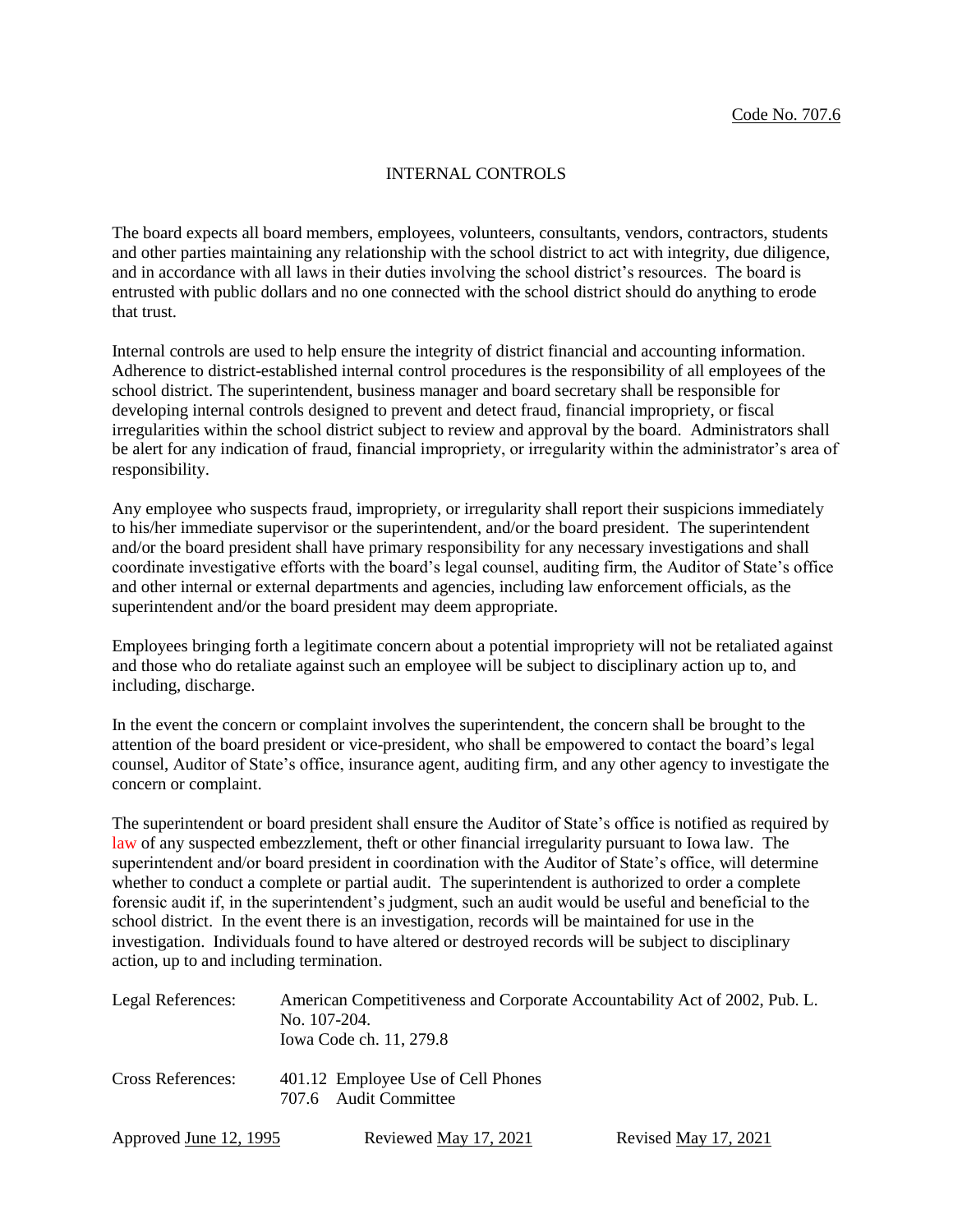#### INTERNAL CONTROLS PROCEDURES

Fraud, financial improprieties, or irregularities include, but are not limited to:

- Forgery or unauthorized alteration of any document or account belonging to the district.
- Forgery or unauthorized alteration of a check, bank draft, or any other financial document.
- Misappropriation of funds, securities, supplies, or other assets.
- Impropriety in the handling of money or reporting of financial transactions.
- Profiteering because of "insider" information of district information or activities.
- Disclosing confidential and/or proprietary information to outside parties.
- Accepting or seeking anything of material value, other than items used in the normal course of advertising, from contractors, vendors, or persons providing services to the district.
- Destroying, removing, or inappropriately using district records, furniture, fixtures, or equipment.
- Failing to provide financial records to authorized state or local entities.
- Failure to cooperate fully with any financial auditors, investigators or law enforcement.
- Any other dishonest or fraudulent act involving district monies or resources.
- Acting for purposes of personal financial gain, rather than in the best interests of the district.
- Providing false, inaccurate, or misleading financial information to district administrators or the board of directors.

The superintendent and/or board president shall notify the State Auditor's office of any suspected fraud, embezzlement or financial irregularities as required by law. The district will comply with all investigation procedures and scope as directed by the State Auditor's office. All employees involved in the investigation shall be advised to keep information about the investigation confidential. The superintendent and/or the board president may engage qualified independent auditors to assist in the investigation.

If an investigation substantiates the occurrence of a fraudulent activity, the superintendent and/or board president, or board vice-president if the investigation centers on the superintendent, shall issue a report to the board and appropriate personnel. The results of the investigation shall not be disclosed to or discussed with anyone other than those individuals with a legitimate right to know until the results are made public.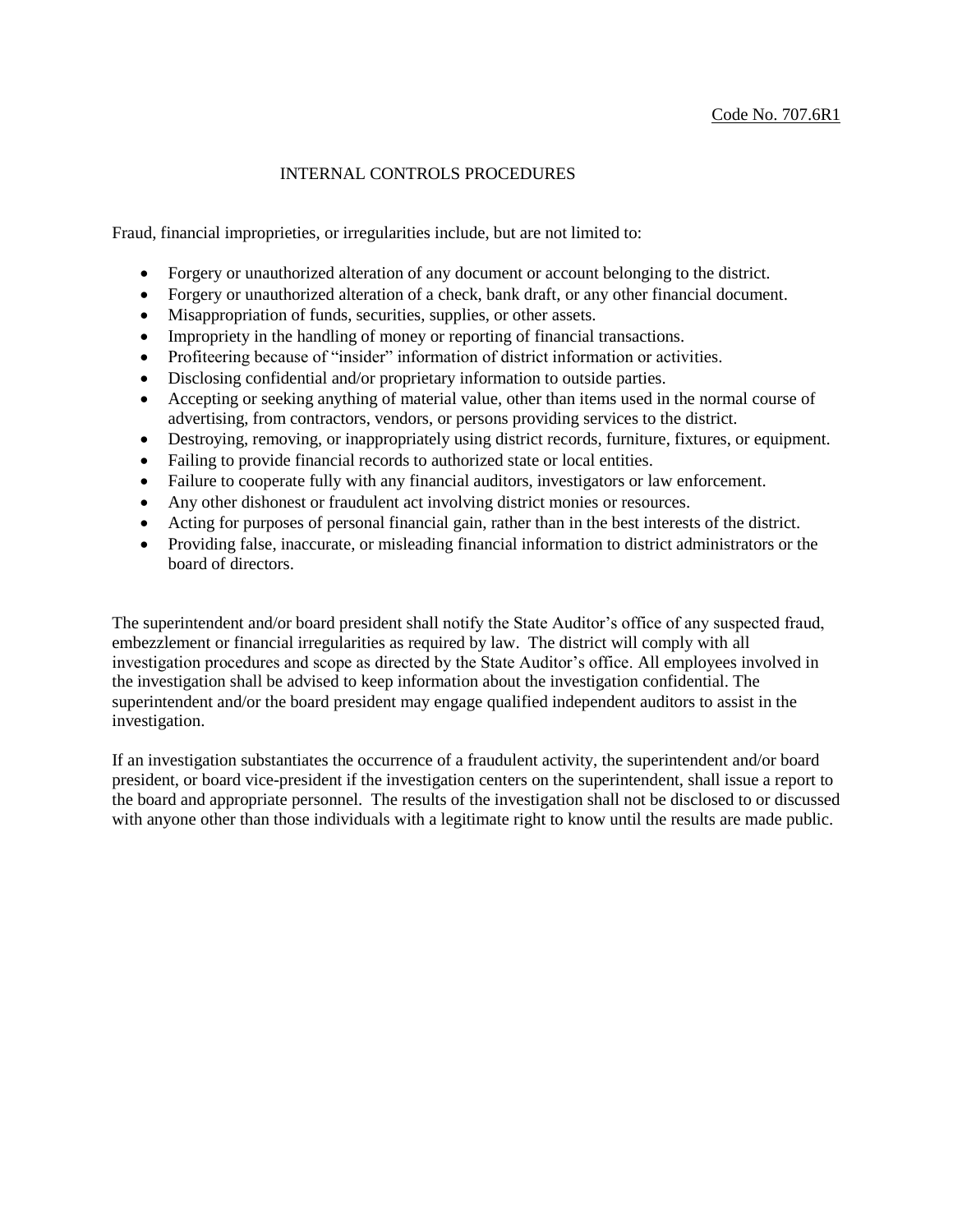#### CARE, MAINTENANCE AND DISPOSAL OF SCHOOL DISTRICT RECORDS

School district records are housed in the central administration office of the school district. It is the responsibility of the superintendent to oversee the maintenance and accuracy of the records. The following records are kept and preserved according to the schedule below:

| Open meeting minutes of the Board of DirectorsPermanently |       |
|-----------------------------------------------------------|-------|
|                                                           |       |
|                                                           |       |
|                                                           |       |
|                                                           |       |
|                                                           |       |
| Records of payment of judgments against                   |       |
|                                                           |       |
|                                                           |       |
| Cancellation, transfer, redemption, and/or replacement    |       |
|                                                           |       |
| Cancelled warrants, check stubs, bank                     |       |
| statements, bills, invoices, and                          |       |
|                                                           |       |
|                                                           |       |
|                                                           |       |
|                                                           | grant |
|                                                           |       |
| district                                                  |       |
|                                                           |       |
|                                                           |       |
|                                                           |       |
| final claim for reimbursement                             |       |

In the event that any federal or state agency requires a record be retained for a period of time longer than that listed above for audit purposes or otherwise, the record shall be retained beyond the listed period as long as is required for the resolution of the issue by the federal or state agency.

Employees' records are housed in the central administration office of the school district. The employees' records are maintained by the superintendent, the building administrator, the employee's immediate supervisor, and the board secretary.

An inventory of the furniture, equipment, and other non-consumable items other than real property of the school district is conducted annually under the supervision of the superintendent. This report is filed with the board secretary.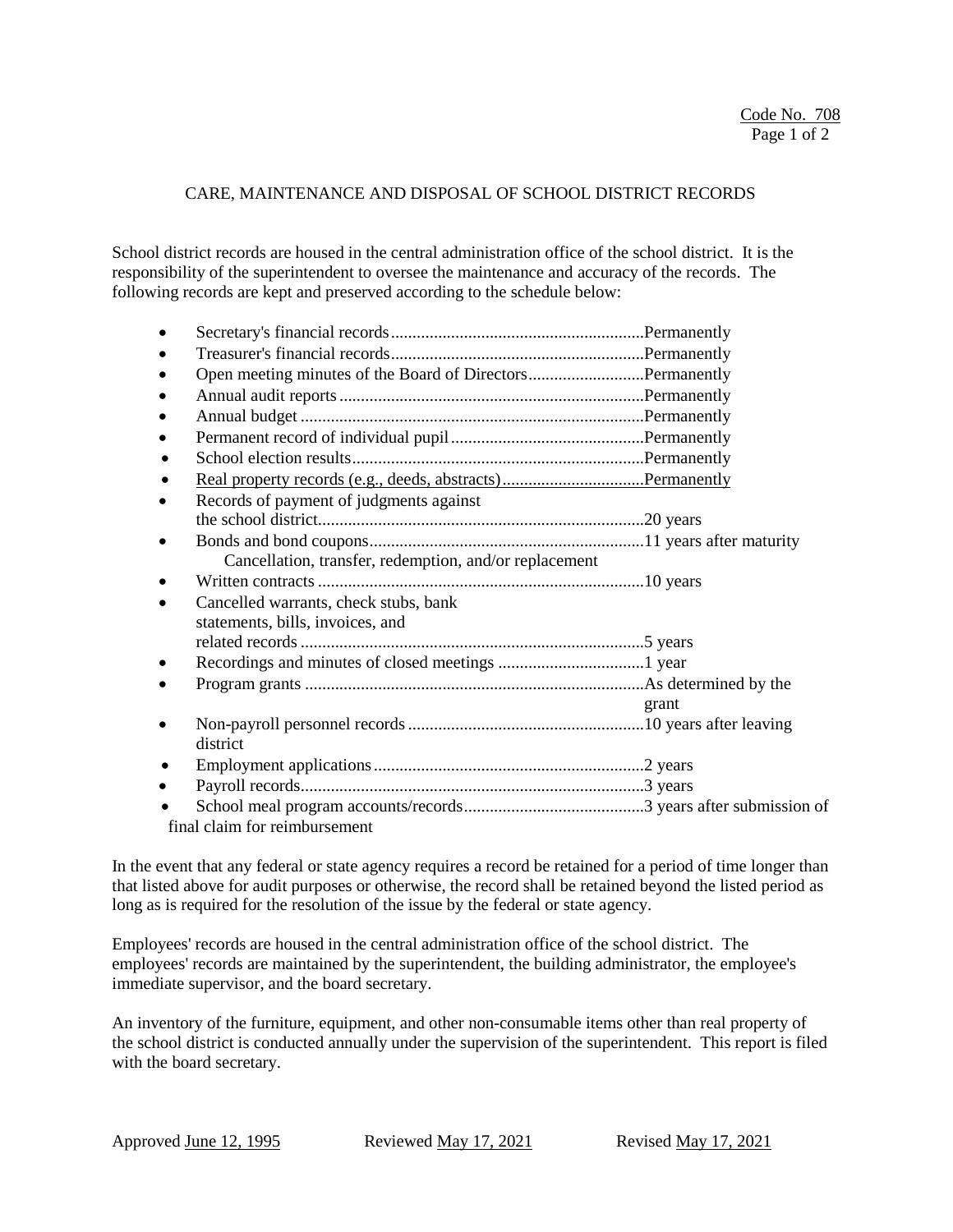#### CARE, MAINTENANCE AND DISPOSAL OF SCHOOL DISTRICT RECORDS

The permanent and cumulative records of students currently enrolled in the school district are housed in the central administration office of the attendance center where the student attends. Permanent records shall be housed in a fire resistant safe or vault or electronically with a secure backup file. The building administrator is responsible for keeping these records current. Permanent records of students who have graduated or are no longer enrolled in the school district are housed in the office of the last building they attended and will be retained permanently. These records will be maintained by the superintendent.

Special education records shall be maintained in accordance with law.

The superintendent may digitize or otherwise electronically retain school district records and may destroy paper copies of the records. An electronic record which accurately reflects the information set forth in the paper record after it was first generated in its final form as an electronic record, and which remains accessible for later reference meets the same legal requirements for retention as the original paper record.

| Legal Reference: | 7 C.F.R. $\S$ 210.23(c).<br>Iowa Code §§ 22.3; 22.7; 91A.6; 279.8; 291.6; 554D.114; 554D.119;<br>$614.1(13)$ .<br>281 I.A.C. 12.3(4); 41.624.<br>City of Sioux City v. Greater Sioux City Press Club, 421 N.W.2d 895 (Iowa<br>1988). |
|------------------|--------------------------------------------------------------------------------------------------------------------------------------------------------------------------------------------------------------------------------------|
| Cross Reference: | Secretary [or Secretary/Treasurer]<br>206.3<br><b>Board of Directors' Records</b><br>215<br>401.5<br><b>Employee Records</b><br><b>Student Records</b><br>506<br>901<br><b>Public Examination of School District Records</b>         |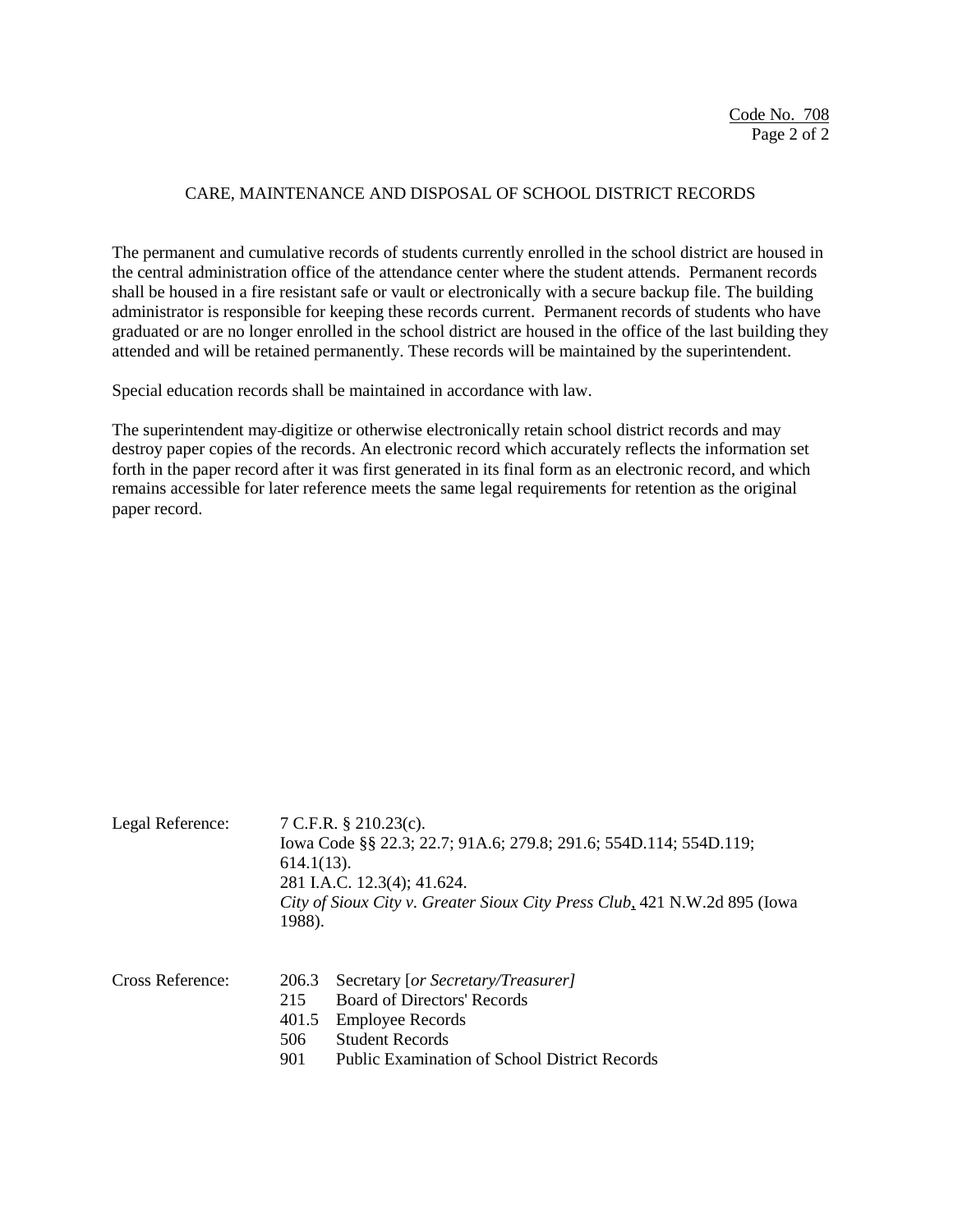#### INSURANCE PROGRAM

The board will maintain a comprehensive insurance program to provide adequate coverage against major types of risk, loss, or damage, as well as legal liability. The board will purchase insurance at replacement values, when possible, after reviewing the costs and availability of such insurance. The comprehensive insurance program is reviewed once every three years. Insurance will only be purchased through legally licensed Iowa insurance agents.

The school district will assume the risk of property damage, legal liability, and dishonesty in cases in which the exposure is so small or dispersed that a loss does not significantly affect the operation of the education program or financial condition of the school district.

Insurance of buildings, structures, or property in the open will not generally be purchased to cover loss exposures below \$1,000 unless such insurance is required by statute or contract.

The board may retain a private organization for fixed assets management services.

Administration of the insurance program, making recommendations for additional insurance coverage, placing the insurance coverage and loss prevention activities is the responsibility of the superintendent. The superintendent is responsible for maintaining the fixed assets management system, processing claims and maintaining loss records.

| Legal Reference: | $670.7(2015)$ . | Iowa Code §§ 20.9; 85.2; 279.12, .28; 285.5(6), .10(6); 296.7; 298A; 517A.1;<br>1974 Op. Att'y Gen. 171.<br>1972 Op. Att'y Gen. 676. |
|------------------|-----------------|--------------------------------------------------------------------------------------------------------------------------------------|
| Cross Reference: | 205<br>804      | <b>Board Member Liability</b><br><b>Safety Program</b>                                                                               |

| Approved <u>June 12, 1995</u> | Reviewed May 17, 2021 | Revised |
|-------------------------------|-----------------------|---------|
|                               |                       |         |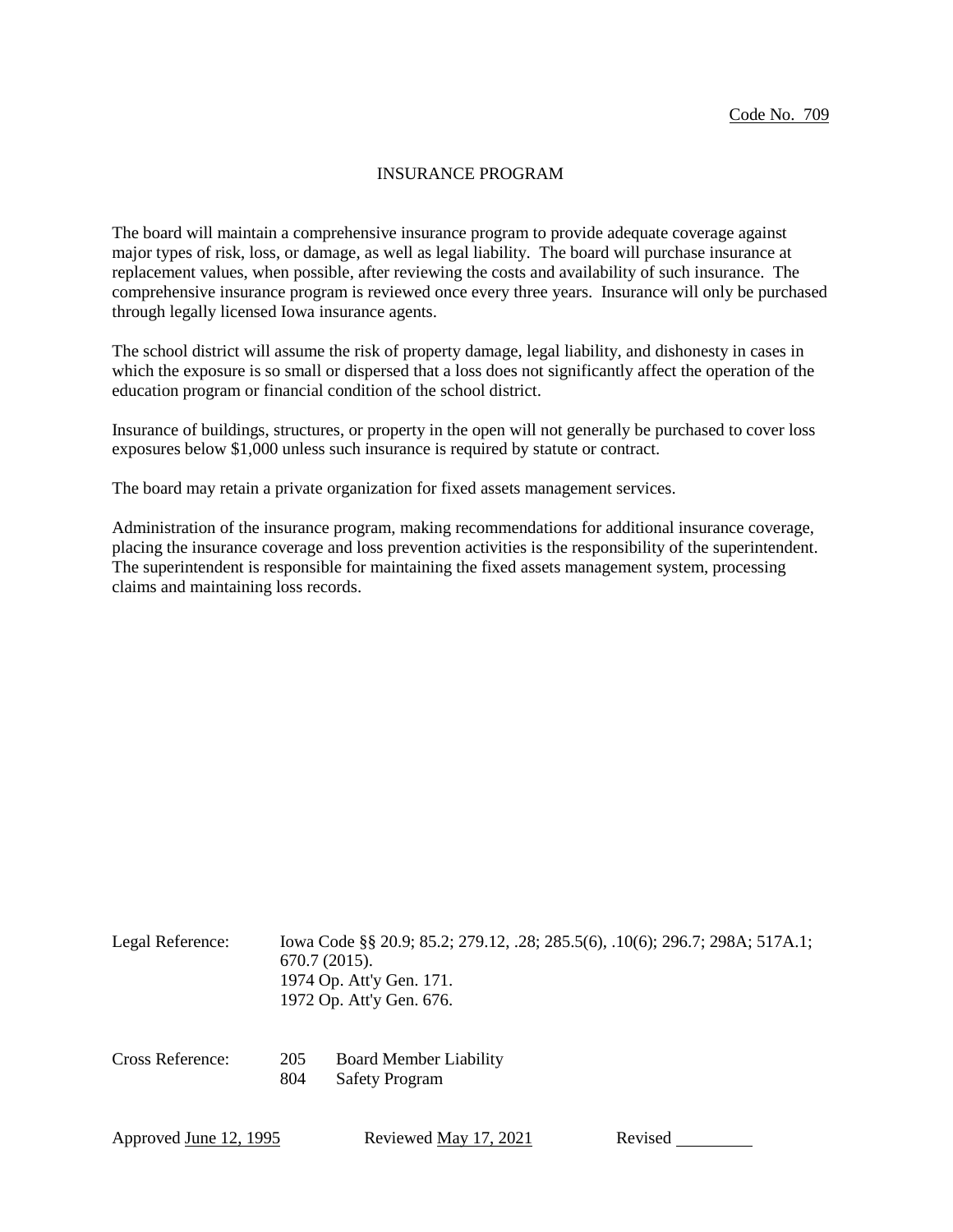#### SCHOOL NUTRITION PROGRAM

The school district will operate a school nutrition program. The school nutrition program services will include meals through participation in the National School Lunch Program. Students may bring their lunches from home and purchase milk or juice and other incidental items.

School nutrition program facilities are provided to serve students and employees when school is in session and during school-related activities. They may also be used under the supervision of the director of food service for food service to employee groups, parent-teacher meetings, civic organizations meeting for the purpose of better understanding the schools, and senior citizens in accordance with law and board policy.

The school nutrition program is operated on a nonprofit basis. The revenues of the school food-nutrition program will be used only for the operation or improvement of such programs. Supplies of the school nutrition program will only be used for the school food program.

The board will set, and annually review, the prices for school nutrition programs. It is the responsibility of the superintendent to make a recommendation regarding the prices of school nutrition programs, in accordance with federal and state law.

It is the responsibility of the director of food service to administer the program and to cooperate with the superintendent and appropriate personnel for the proper functioning of the school nutrition program.

The district shall comply with all federal and state laws and regulations required for procurement, including the selection and evaluation of contractors. The superintendent or designee is responsible for developing an administrative process to implement this policy, including, but not limited to, procedures related to suspension and debarment for transactions subject to those requirements.

| Legal Reference: | 42 U.S.C. §§ 1751 et seq.<br>7 C.F.R. 210 et seq<br>Iowa Code283A<br>281 I.A.C. 58.                                                                          |
|------------------|--------------------------------------------------------------------------------------------------------------------------------------------------------------|
| Cross Reference: | 710.2 Free or Reduced Cost Meals Eligibility<br>710.3 Vending Machines<br>710.5 Meal Charge Policy<br>Use of School District Facilities and Equipment<br>905 |

Approved June 12, 1995 Reviewed May 17, 2021 Revised June 20, 2022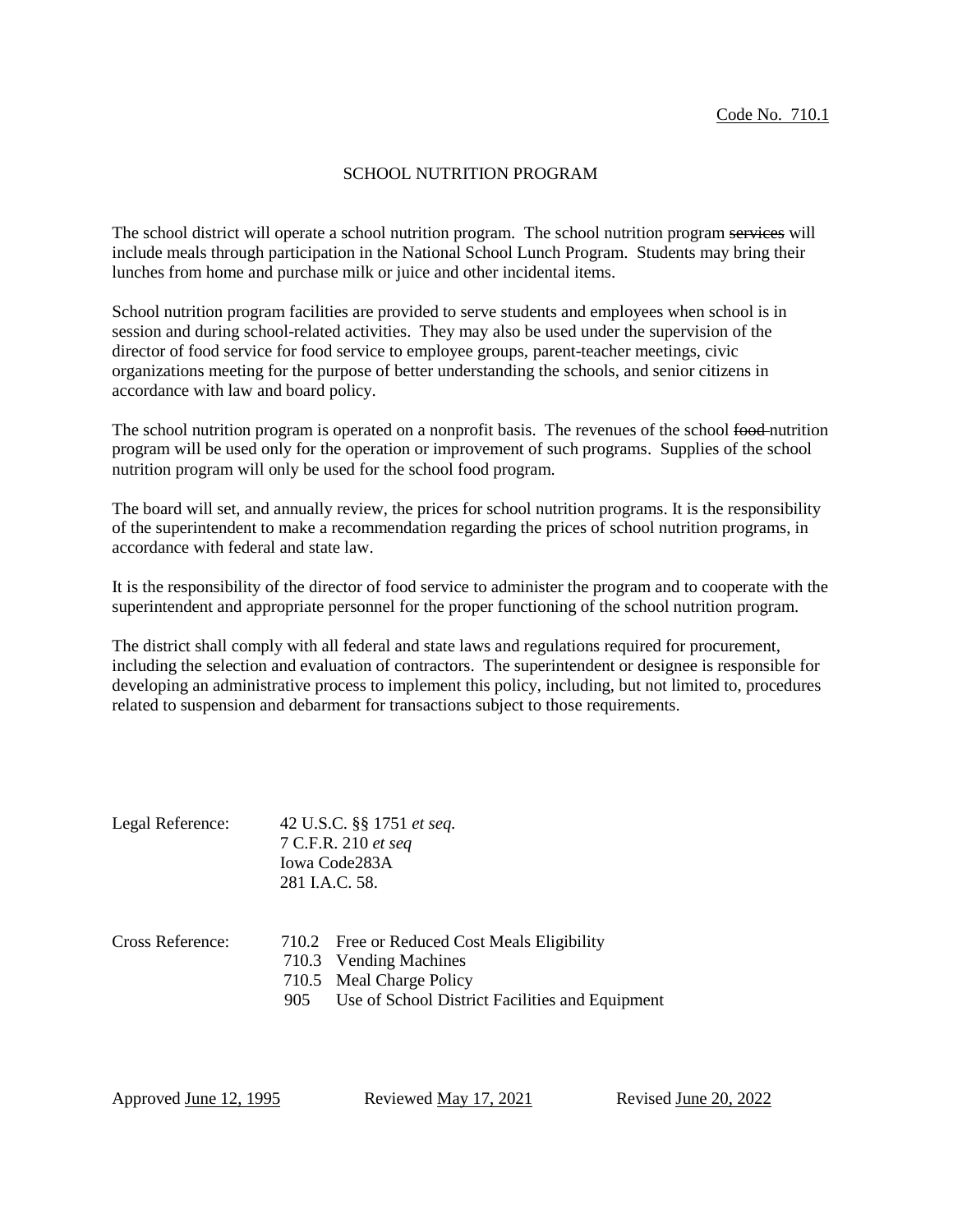## SCHOOL NUTRITION PROGRAM NOTICES OF NONDISCRIMINATION

#### USDA Nondiscrimination Statement

In accordance with Federal civil rights law and U.S. Department of Agriculture (USDA) civil rights regulations and policies, the USDA, its Agencies, offices, and employees, and institutions participating in or administering USDA programs are prohibited from discriminating based on race, color, national origin, sex, disability, age, or reprisal or retaliation for prior civil rights activity in any program or activity conducted or funded by USDA.

Persons with disabilities who require alternative means of communication for program information (e.g. Braille, large print, audiotape, American Sign Language, etc.), should contact the Agency (State or local) where they applied for benefits. Individuals who are deaf, hard of hearing or have speech disabilities may contact USDA through the Federal Relay Service at 800-877-8339. Additionally, program information may be made available in languages other than English.

To file a program complaint of discrimination, complete the USDA Program [Discrimination](https://www.usda.gov/sites/default/files/documents/USDA-OASCR%20P-Complaint-Form-0508-0002-508-11-28-17Fax2Mail.pdf) Complaint [Form,](https://www.usda.gov/sites/default/files/documents/USDA-OASCR%20P-Complaint-Form-0508-0002-508-11-28-17Fax2Mail.pdf) (AD-3027) found online at: [https://www.usda.gov/oascr/how-to-file-a-program-discrimination](https://www.usda.gov/oascr/how-to-file-a-program-discrimination-complaint)[complaint,](https://www.usda.gov/oascr/how-to-file-a-program-discrimination-complaint) any USDA office, or write a letter addressed to USDA and provide in the letter all of the information requested in the form. To request a copy of the complaint form, call 866-632-9992. Submit your completed form or letter to USDA by:

- 1. Mail: U.S. Department of Agriculture Office of the Assistant Secretary for Civil Rights 1400 Independence Avenue, SW Washington, D.C. 20250-9410
- 2. Fax: 202-690-7442
- 3. Email: [program.intake@usda.gov](mailto:program.intake@usda.gov)

This institution is an equal opportunity provider.

## Iowa Nondiscrimination Statement

It is the policy of this CNP provider not to discriminate on the basis of race, creed, color, sex, sexual orientation, gender identity, national origin, disability, age, or religion in its programs, activities, or employment practices as required by the Iowa Code section 216.6, 216.7, and 216.9. If you have questions or grievances related to compliance with this policy by this CNP Provider, please contact the Iowa Civil Rights Commission, Grimes State Office Building, 400 E 14th St, Des Moines, IA 50319- 1004; phone number 515-281-4121 or 800-457-4416; website: <https://icrc.iowa.gov/>.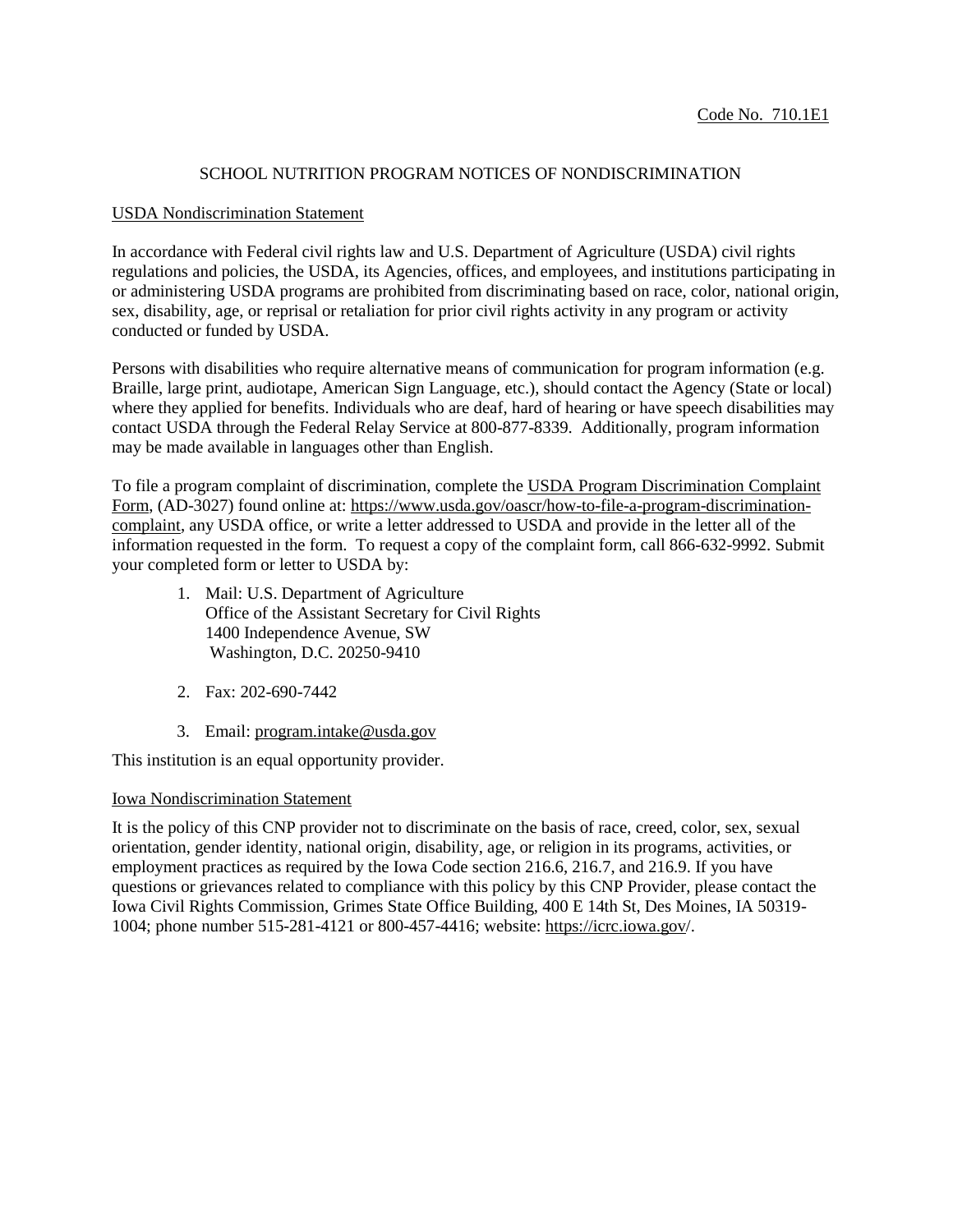# **CHILD NUTRITION PROGRAMS CIVIL RIGHTS COMPLAINT FORM**

|    | <b>Complaint Contact Information:</b>                                                                                                                                                                                                                         |
|----|---------------------------------------------------------------------------------------------------------------------------------------------------------------------------------------------------------------------------------------------------------------|
|    | Name: Name and the second contract of the second contract of the second contract of the second contract of the second contract of the second contract of the second contract of the second contract of the second contract of                                 |
|    |                                                                                                                                                                                                                                                               |
|    | County: <u>County:</u> County: County: County: County: County: County: County: County: County: County: County: County: County: County: County: County: County: County: County: County: County: County: County: County: County: Coun                           |
|    |                                                                                                                                                                                                                                                               |
|    | <b>Complaint information:</b>                                                                                                                                                                                                                                 |
|    | 1. Specific name and location of the entity and individual delivering the service or benefit:                                                                                                                                                                 |
| 2. | Describe the incident or action of the alleged discrimination or give an example of the situation that has a<br>discriminatory effect on the public, potential program participants, or current participants:                                                 |
| 3. | On what basis does the complainant feel discrimination exists (race, color, national origin, sex, age,<br>disability, creed, sexual orientation, religion, gender identity, political party affiliation, actual/potential<br>parental/family/marital status)? |
| 4. | List the names, titles, and business addresses of persons who may have knowledge of the alleged<br>discriminatory action:                                                                                                                                     |
| 5. | List the date(s) during which the alleged discriminatory actions occurred, or if continuing, the duration of<br>such actions:                                                                                                                                 |
| 6. | <u>Date</u> and the contract of the contract of the contract of the contract of the contract of the contract of the contract of the contract of the contract of the contract of the contract of the contract of the contract of the                           |
|    |                                                                                                                                                                                                                                                               |
| 7. |                                                                                                                                                                                                                                                               |

8. Action(s) taken:

USDA is the cognizant agency for the Child Nutrition Programs listed and therefore is the first contact for the six protected classes of race, color, national origin, sex, age, and disability for complaints received within 180 days. Civil rights complaints must be submitted to the USDA Office of Civil Rights within five calendar days of receipt and no later than 180 days of the discriminatory act. The link for submission of a complaint is: [program.intake@usda.gov.](mailto:program.intake@usda.gov)

In Iowa, protected classes also include sexual orientation, gender identity, religion or creed and complaints can be filed up to 300 days of occurrence. The address for Iowa complaints is: Iowa Civil Rights Commission, Grimes State Office building, 400 E. 14th St. Des Moines, IA 50319-1004; phone number 515-281-4121, 800-457-4416; website: https://icrc.iowa.gov/.

This institution is an equal opportunity provider.12/2021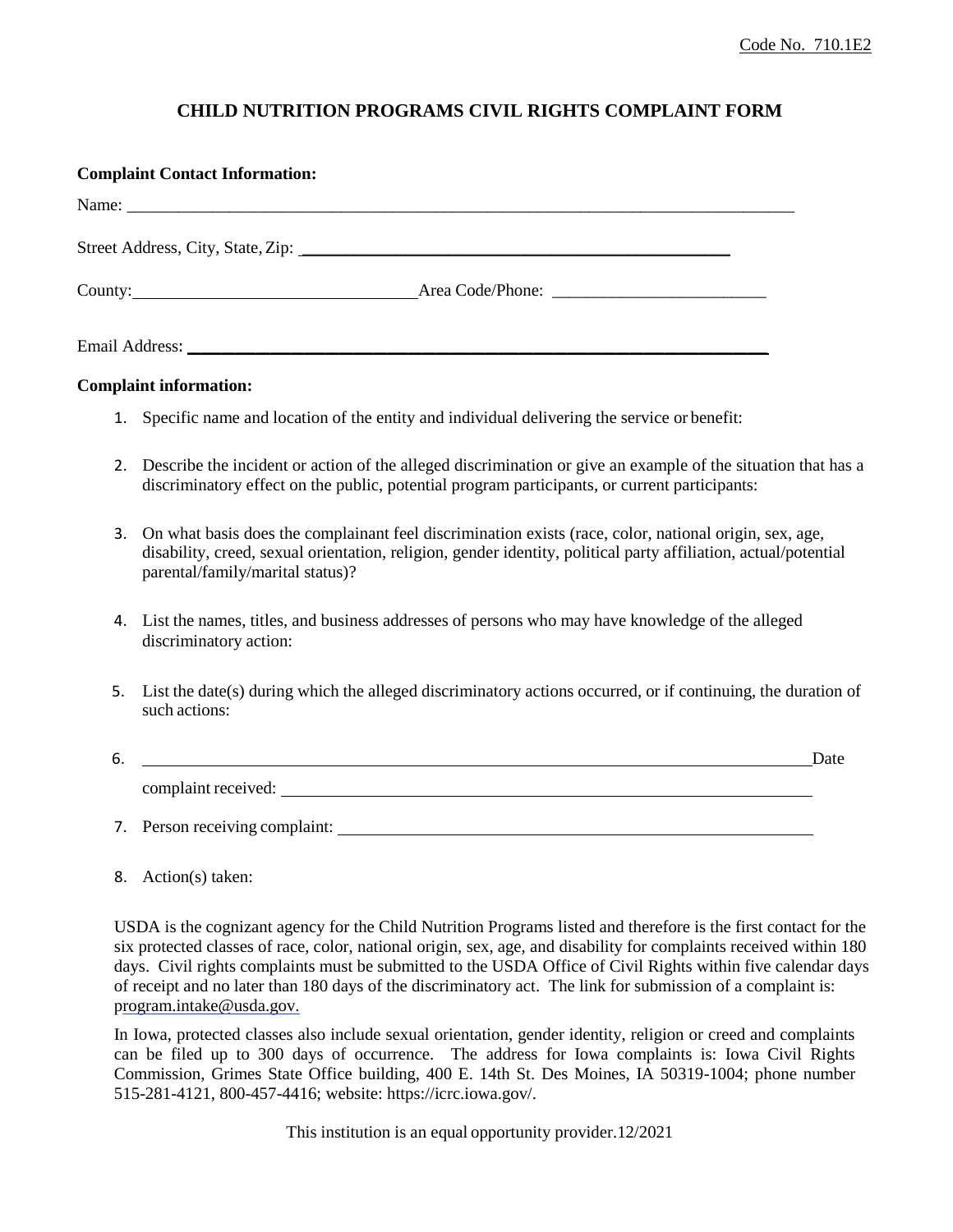# SCHOOL NUTRITION PROGRAM CIVIL RIGHTS COMPLAINT PROCEDURE

# **USDA Child Nutrition Programs in Iowa**

#### Procedures for Handling a Civil Rights Complaint

1. Civil rights complaints related to the National School Lunch Program, School Breakfast Program, Afterschool Care Snack Program, Summer Food Service Program, Seamless Summer Option, or Child and Adult Care Food Program are written or verbal allegations of discrimination based on USDA protected classes of race, color, national origin, sex, age, and disability.

2. Any person claiming discrimination has a right to file a complaint within 180 days of the alleged discrimination. See below for additional Iowa Civil Rights information. A civil rights complaint based on the protected classes listed in #1 above must be forwarded to the address on the nondiscrimination statement.

3. All complaints, whether written or verbal, must be accepted by the School Food Authority (SFA)/Sponsor/Organization and forwarded to USDA at the address or link on the nondiscrimination statement within 5 calendar days of receipt. An anonymous complaint should be handled the same way as any other. Complaint forms may be developed, but their use cannot be required. If the complainant makes the allegations verbally or in a telephone conversation and is reluctant or refuses to put them in writing, the person who handles the complaint must document the description of the complaint.

- 4. There must be enough information to identify the agency or individual toward which the complaint is directed and indicate the possibility of a violation. Every effort should be made to obtain at least the following information:
	- Name, address and telephone number or other means of contacting the complainant;
	- The specific location and name of the organization delivering the program service orbenefit;
	- The nature of the incident(s) or action(s) that led the complainant to feel there was discrimination;
	- The basis on which the complainant feels discrimination occurred (race, color, national origin, sex, age, or disability);
	- The names, titles, and addresses of people who may have knowledge of the discriminatory action(s); and
	- The date(s) when the alleged discriminatory action(s) occurred or, if continuing, the duration of such action(s).
- *5.* USDA is the cognizant agency for the Child Nutrition Programs listed and therefore is the first contact for the six protected classes listed in #1 above, for complaints received within 180 days. Civil rights complaints must be submitted to the USDA Office of Civil Rights within five calendar days of receipt and no later than 180 days of the discriminatory act. The link for submission of a complaint is: *[program.intake@usda.gov](mailto:program.intake@usda.gov)*
- 6. In Iowa, protected classes also include sexual orientation, gender identity, religion or creed and complaints can be filed up to 300 days of occurrence. The address for Iowa complaints is: Iowa Civil Rights Commission, Grimes State Office building, 400 E. 14th St. Des Moines, IA 50319- 1004; phone number 515-281-4121, 800-457-4416; website: https://icrc.iowa.gov/.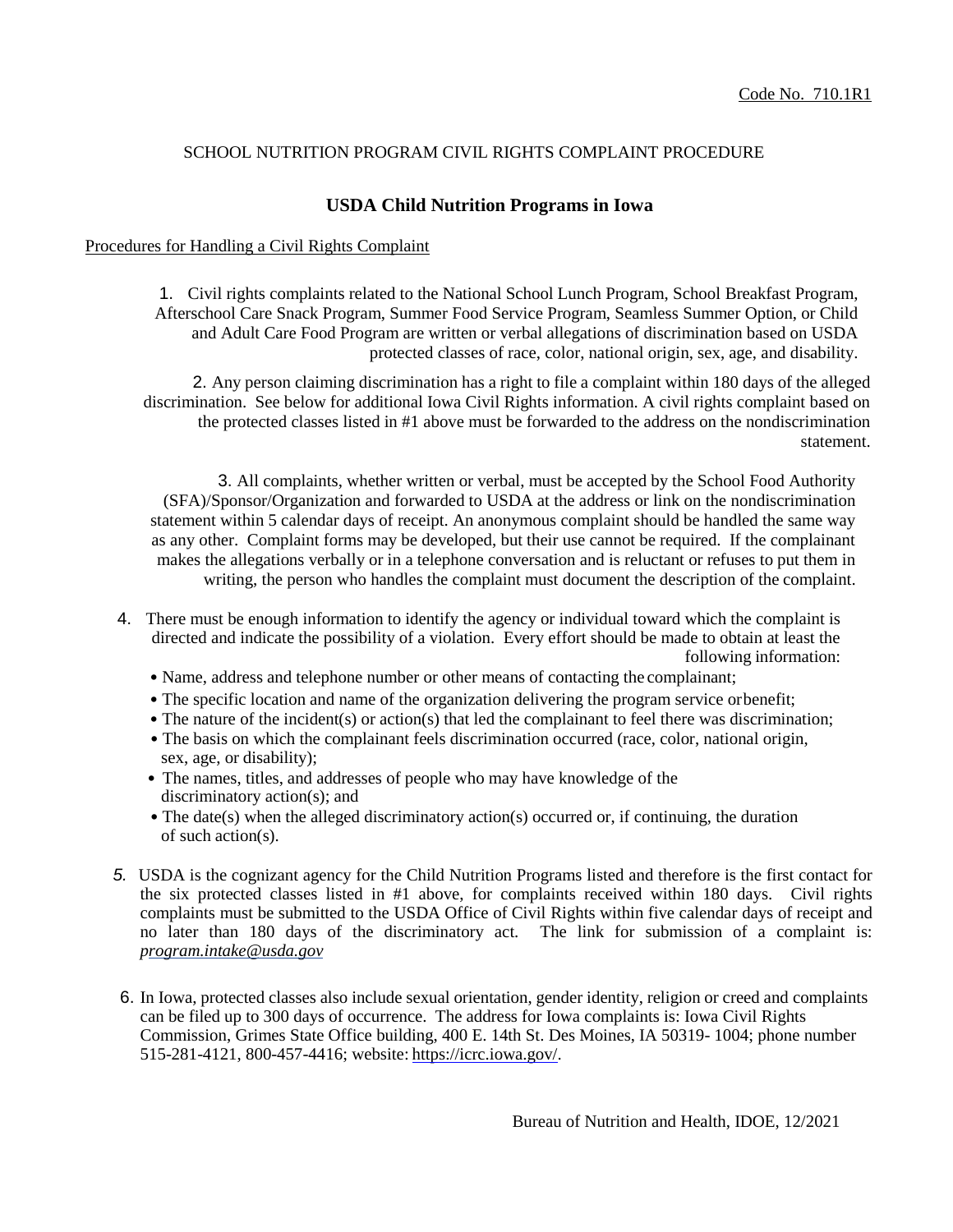#### FREE OR REDUCED COST MEALS ELIGIBILITY

Students enrolled and attending school in the school district who meet the United States Department of Agriculture (USDA) eligibility guidelines will be provided the school nutrition program services at no cost or at a reduced price. The school district will make reasonable efforts to prevent the overt identification of students who are eligible for free and reduced price meals.

The district shall at least twice annually notify all families of the availability, eligibility criteria, and application procedures for free or reduced price meals in accordance with state and federal law.

It is the responsibility of the superintendent to determine the eligibility of students for free or reduced price school nutrition programs, in accordance with criteria established by state and federal law. If school personnel have knowledge of a student who is in need of free or reduced-price meals, school personnel shall contact the superintendent.

If a student owes money for five or more meals, the building secretary may contact the student's parent or guardian to provide information regarding the application for free or reduced price meals. The school is encouraged to provide reimbursable meals to students who request reimbursable meals unless the students' parent or guardian has specifically provided written direction to the school to withhold a meal from the student.

Employees will be required to pay for meals consumed.

It is the responsibility of the superintendent to develop administrative regulations for implementing this policy.

| Legal Reference: | 42 U.S.C. §§ 1751 et seq. |  |
|------------------|---------------------------|--|
|                  | 7 C.F.R. 210 et seq.      |  |
|                  | Iowa Code 283A            |  |
|                  | 281 I.A.C. 58.            |  |
|                  |                           |  |
| Cross Reference: |                           |  |

| 710.1 School Nutrition Program Services |
|-----------------------------------------|
| 710.3 Vending Machines                  |
| 710.5 Meal Charge Policy                |

Approved June 12, 1995 Reviewed May 17, 2021 Revised November 19, 2018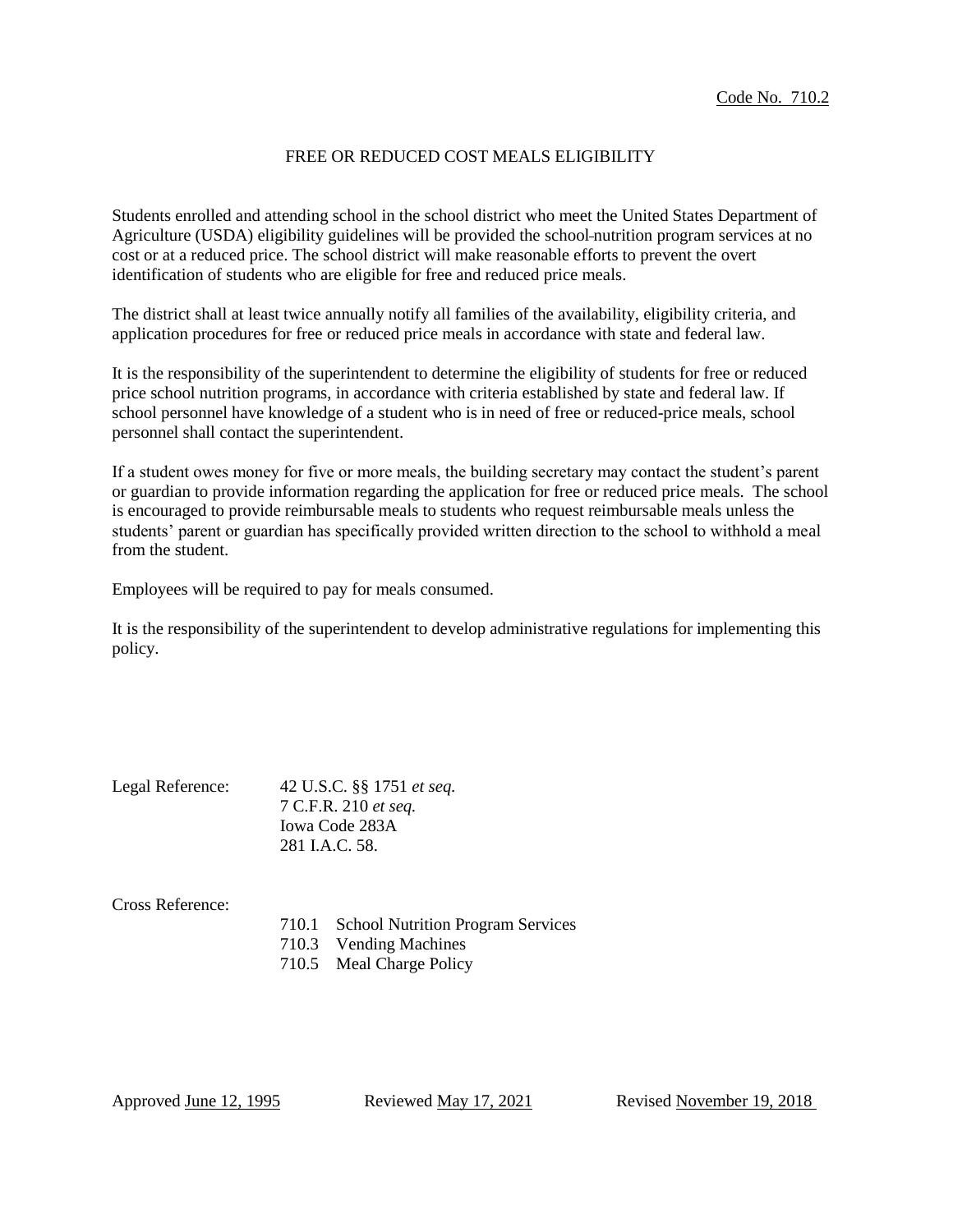# VENDING MACHINES

Food served or purchased by students during the school day and food served or purchased for other than special circumstances is approved by the superintendent. Vending machines in the school building are the responsibility of the building principal. Purchases from the vending machines will not be made during the lunch periods.

It is the responsibility of the superintendent to develop administrative regulations for the use of vending machines and other sales of food to students.

| 42 U.S.C. §§ 1751 <i>et seq.</i> (2004). |
|------------------------------------------|
| 7 C.F.R. Pt. 210 et seq. (2004).         |
| Iowa Code ch. 283A (2015).               |
| 281 I.A.C. 58.                           |
|                                          |

Cross Reference: 504.5 Student Fund Raising 710.1 School Nutrition Program Services

Approved June 12, 1995 Reviewed May 17, 2021 Revised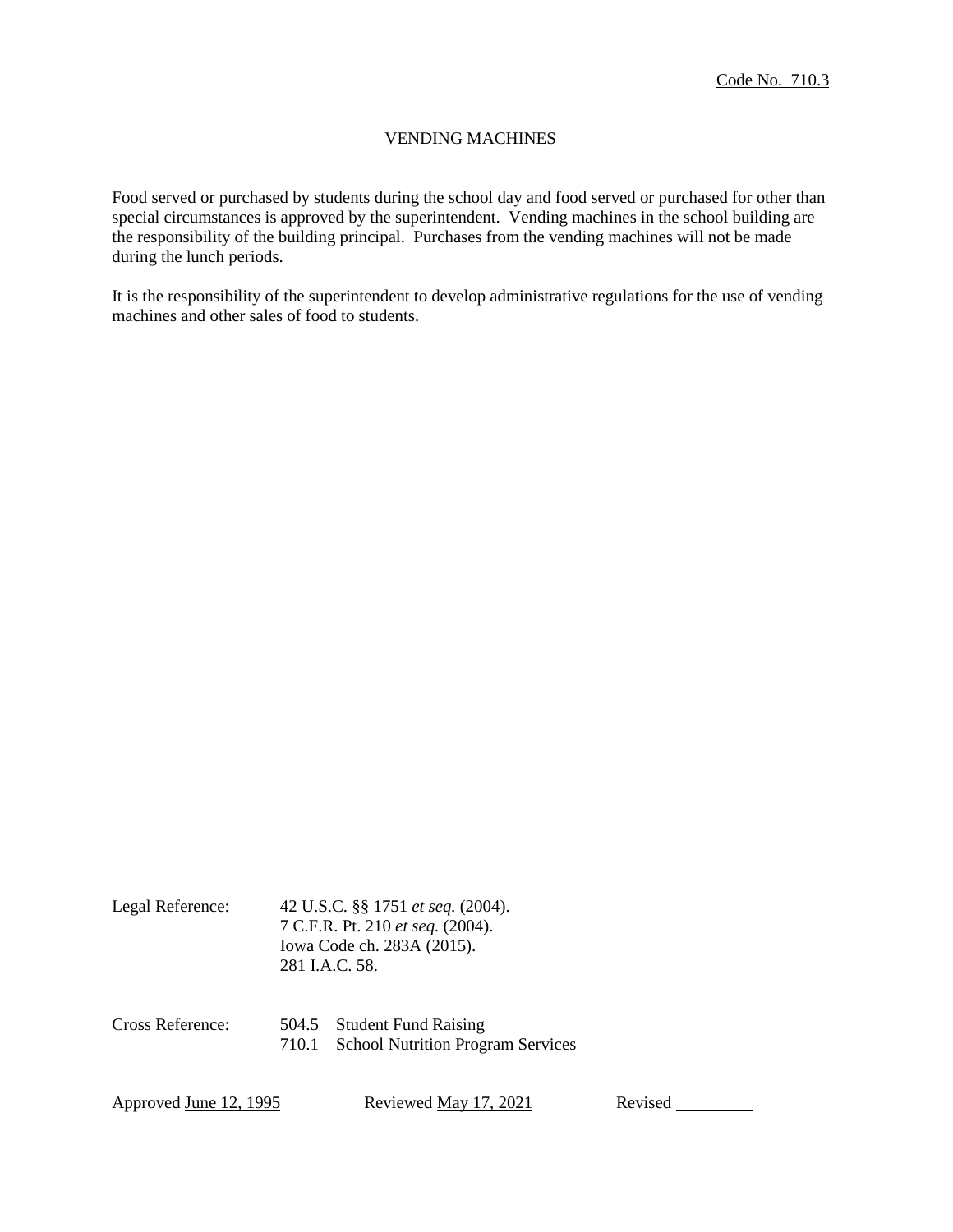# RECORDS AND REPORTS

The records of the school nutrition program shall be accurate and up-to-date. It shall be the responsibility of the director of food services and the board secretary to maintain the records of the program in compliance with this policy and the accounting system of the school district.

| Legal Reference: | 42 U.S.C. §§ 1751 <i>et seq.</i> (2004). |
|------------------|------------------------------------------|
|                  | Iowa Code ch. 283A (2015).               |
|                  | 281 I.A.C. 58.                           |

Cross Reference: 504.5 Student Fund Raising 710.1 School Nutrition Program Services

Approved <u>June 12, 1995</u> Reviewed <u>May 17, 2021</u> Revised <u>June 6, 2017</u>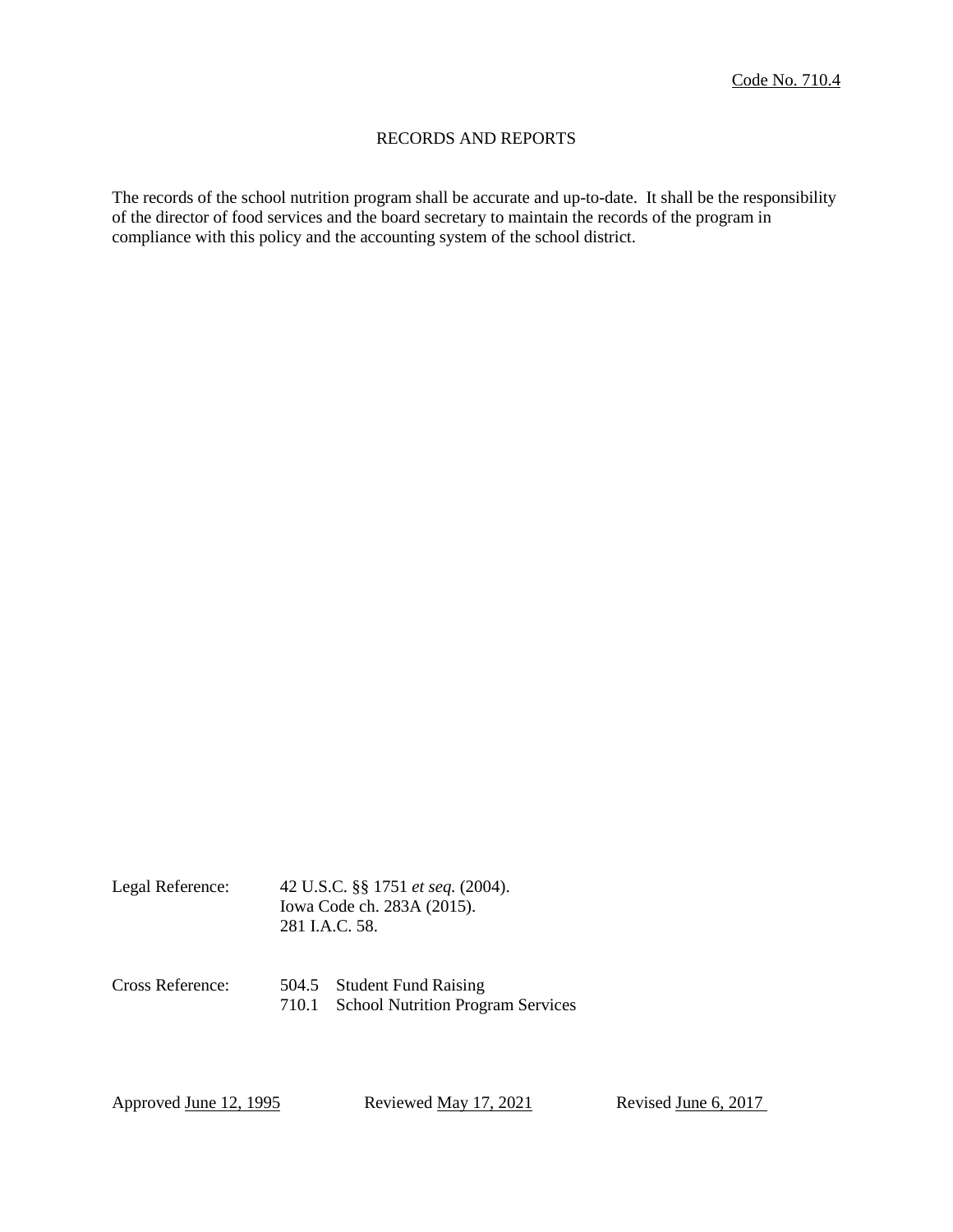## MEAL CHARGES

In accordance with state and federal law, the West Hancock CSD adopts the following policy to ensure school district employees, families, and students have a shared understanding of expectations regarding meal charges. The policy seeks to allow students to receive the nutrition they need to stay focused during the school day, prevent the overt identification of students with insufficient funds to pay for school meals, and maintain the financial integrity of the nonprofit school nutrition program.

#### **Payment of Meals**

Students have use of a meal account. Families will be informed as to the balance remaining in their accounts so they will know when to bring more money to the office. Meal account balance may also be accessed through the school's web site. Set up a password through the office. Payment can be made through this Payschool account or at each school building office.

Students who qualify for free meals shall never be denied a reimbursable meal, even if they have accrued a negative balance from previous purchases. Students with outstanding meal charge debt shall be allowed to purchase a meal if the student pays for the meal when it is received. *The school district may provide an alternate meal that meets federal and state requirements to students who have charged the maximum allowance to the student account and cannot pay out of pocket for a meal.*

Employees may use a charge account for meals, but may charge no more than \$-5.00 to this account. When an account reaches this limit, an employee shall not be allowed to charge further meals or a la carte items until the negative account balance is paid.

#### **Negative Account Balances**

The school district will make reasonable efforts to notify families when meal account balances are low. Additionally, the school district will make reasonable efforts to collect unpaid meal charges classified as delinquent debt. The school district will coordinate communications with the student's parent or guardian to resolve the matter of unpaid charges. Parents or guardians will be notified of an outstanding negative balance once the student owes five meals or more. Parents or guardians will be notified by *automated email system, and/or letters sent home.* Negative balances of more than \$*-5.00* not paid prior to *end of the school year* will be turned over to the superintendent or superintendent's designee for collection. Options for collection may include: collection agencies, small claims court, or any other legal method permitted by law.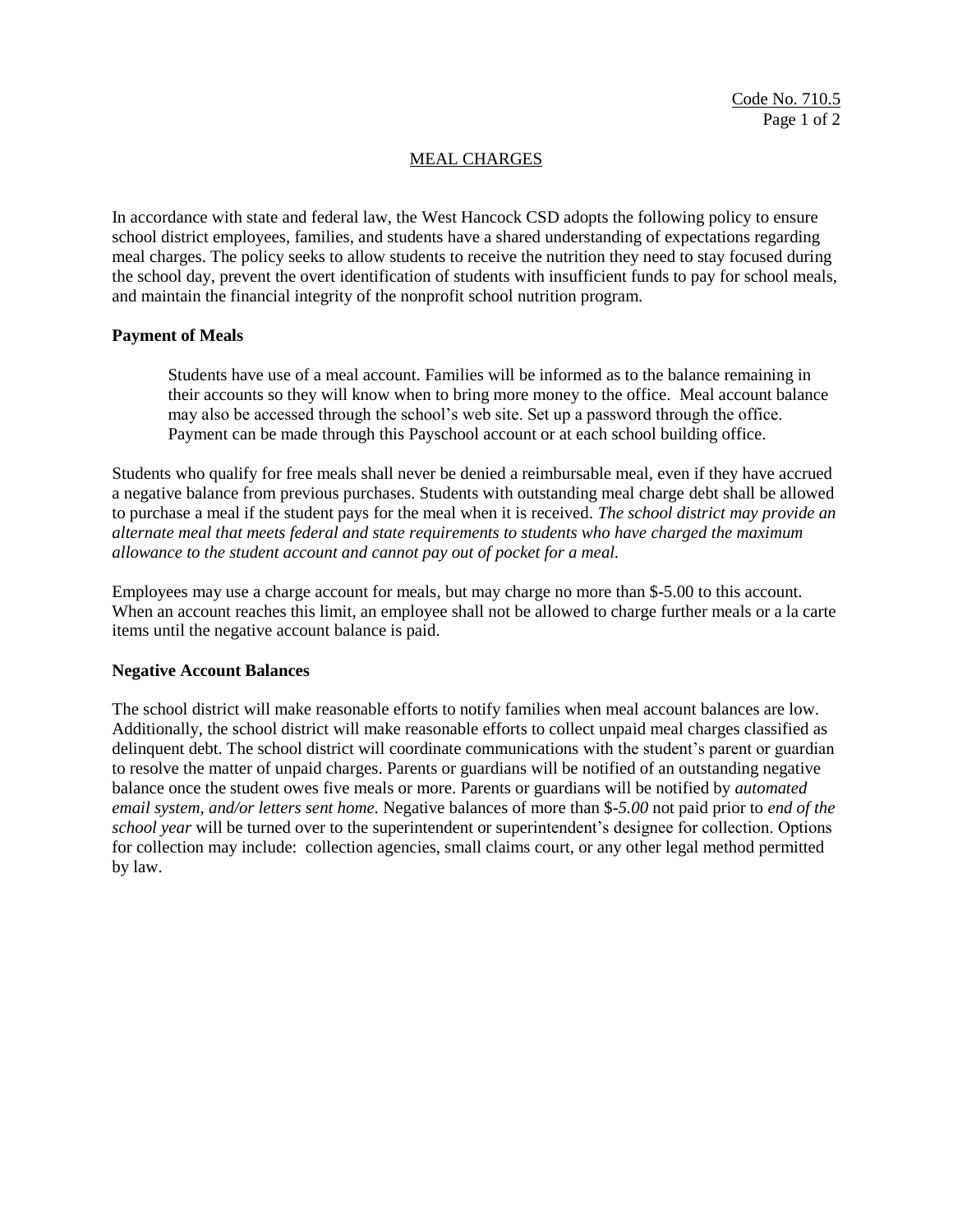# MEAL CHARGES

#### **Unpaid Student Meals Account**

The district will establish an unpaid student meals account in a school nutrition fund. Funds from private sources and funds from the district flexibility account may be deposited into the unpaid school meals account in accordance with law. Funds deposited into this account shall be used only to pay individual student meal debt. Communication of the Policy

The policy and supporting information regarding meal charges shall be provided in writing to:

- All households at or before the start of each school year;
- Students and families who transfer into the district, at time of transfer; and
- All staff responsible for enforcing any aspect of the policy.

Records of how and when the policy and supporting information were communicated to households and staff will be retained.

It is the responsibility of the superintendent to develop administrative regulations for implementing this policy.

| Legal Reference:      | 42 U.S.C. §§ 1751 et seq.                                                                                                                            |                                              |                           |  |  |  |  |
|-----------------------|------------------------------------------------------------------------------------------------------------------------------------------------------|----------------------------------------------|---------------------------|--|--|--|--|
|                       | 7 C.F.R. §§ 210 et seq.                                                                                                                              |                                              |                           |  |  |  |  |
|                       | U.S. DEP'T OF AGRIC., SP 46-2016, UNPAID MEAL CHARGES: LOCAL MEAL                                                                                    |                                              |                           |  |  |  |  |
|                       | CHARGE POLICIES (2016).<br>U.S. DEP'T OF AGRIC., SP 47-2016, UNPAID MEAL CHARGES: CLARIFICATION<br>ON COLLECTION OF DELINQUENT MEAL PAYMENTS (2016). |                                              |                           |  |  |  |  |
|                       |                                                                                                                                                      |                                              |                           |  |  |  |  |
|                       |                                                                                                                                                      |                                              |                           |  |  |  |  |
|                       | U.S. DEP'T OF AGRIC., SP 57-2016, UNPAID MEAL CHARGES: GUIDANCE AND                                                                                  |                                              |                           |  |  |  |  |
|                       | $Q&A(2016)$ .                                                                                                                                        |                                              |                           |  |  |  |  |
|                       | Iowa Code 283A.                                                                                                                                      |                                              |                           |  |  |  |  |
|                       | 281 I.A.C. 58.                                                                                                                                       |                                              |                           |  |  |  |  |
| Cross Reference:      | 710.1                                                                                                                                                | School Food Program                          |                           |  |  |  |  |
|                       |                                                                                                                                                      | 710.2 Free or Reduced Cost Meals Eligibility |                           |  |  |  |  |
|                       | 710.3                                                                                                                                                | Vending Machine                              |                           |  |  |  |  |
|                       |                                                                                                                                                      |                                              |                           |  |  |  |  |
| Approved June 6, 2017 |                                                                                                                                                      | Reviewed May 17, 2021                        | Revised November 19, 2018 |  |  |  |  |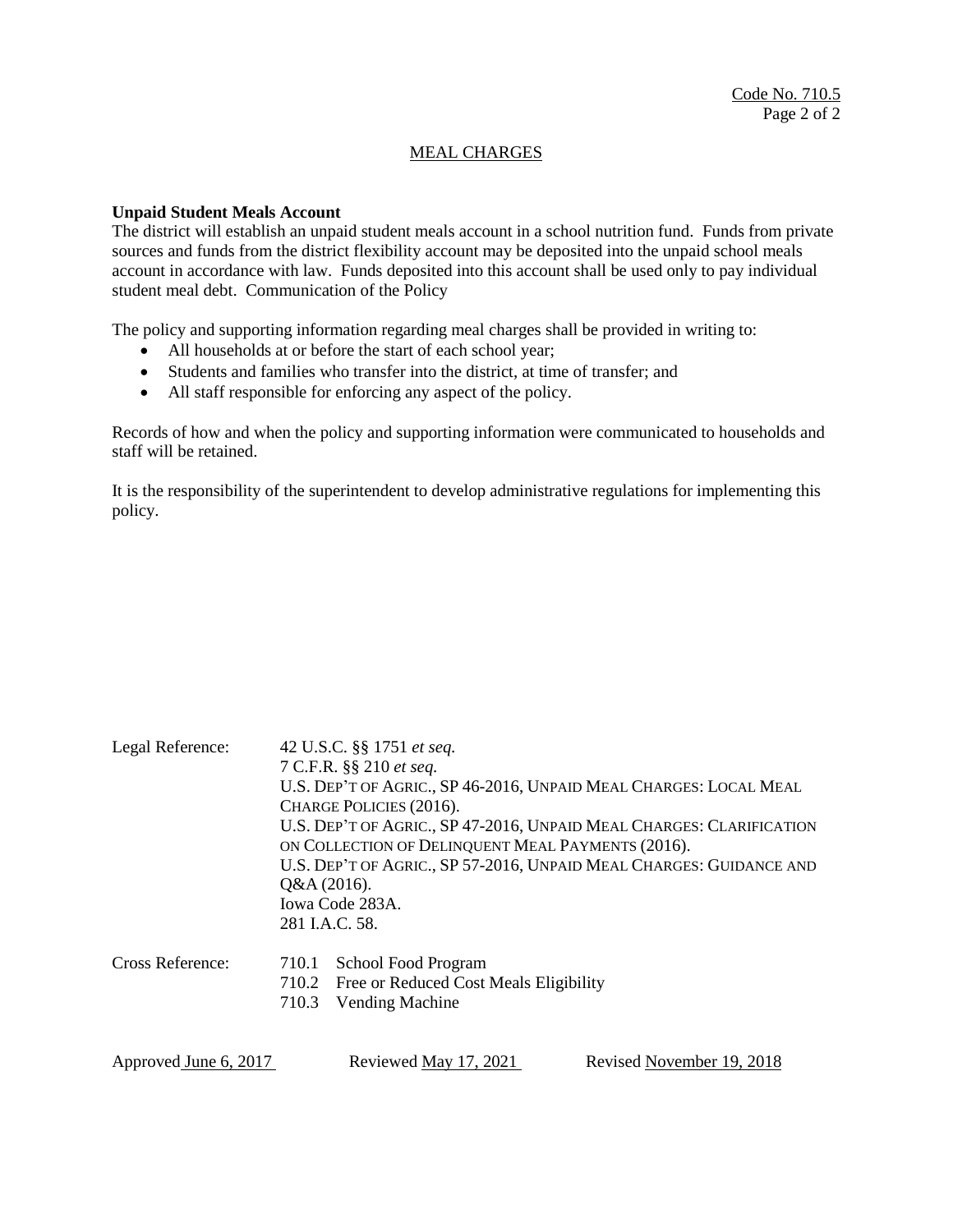## STUDENT SCHOOL TRANSPORTATION ELIGIBILITY

Elementary and middle school students living more than two miles from their designated school attendance centers and high school students living more than three miles from their designated attendance centers are entitled to transportation to and from their attendance center at the expense of the school district. Students who go to day care providers, music teachers, etc. will be accommodated by being dropped off or picked up at places other than the students' residences as long as the bus stops are on an established bus routes, and no increased safety hazard is created.

Transportation of students who require special education services will generally be provided as for other students, when appropriate. Specialized transportation of a student to and from a special education instructional service is a function of that service and, therefore, an appropriate expenditure of special education instructional funds generated through the weighting plan.

Transportation of a student to and from a special education support service is a function of that service, and is specified in the individualized education program (IEP) or the individualized family service plan (IFSP). When the IEP or IFSP team determines that unique transportation arrangements are required and the arrangements are specified in the IEP or IFSP, the school district will provide one or more of the following transportation arrangements for instructional services and the AEA for support services:

- Transportation from the student's residence to the location of the special education and back to the student's residence, or child care placement for students below the age of six.
- Special assistance or adaptations in getting the student to and from and on and off the vehicle, en route to and from the special education.
- Reimbursement of the actual costs of transportation when by mutual agreement the parents provide transportation for the student to and from the special education.

The school district is not required to provide reimbursement to parents who elect to provide transportation in lieu of agency-provided transportation.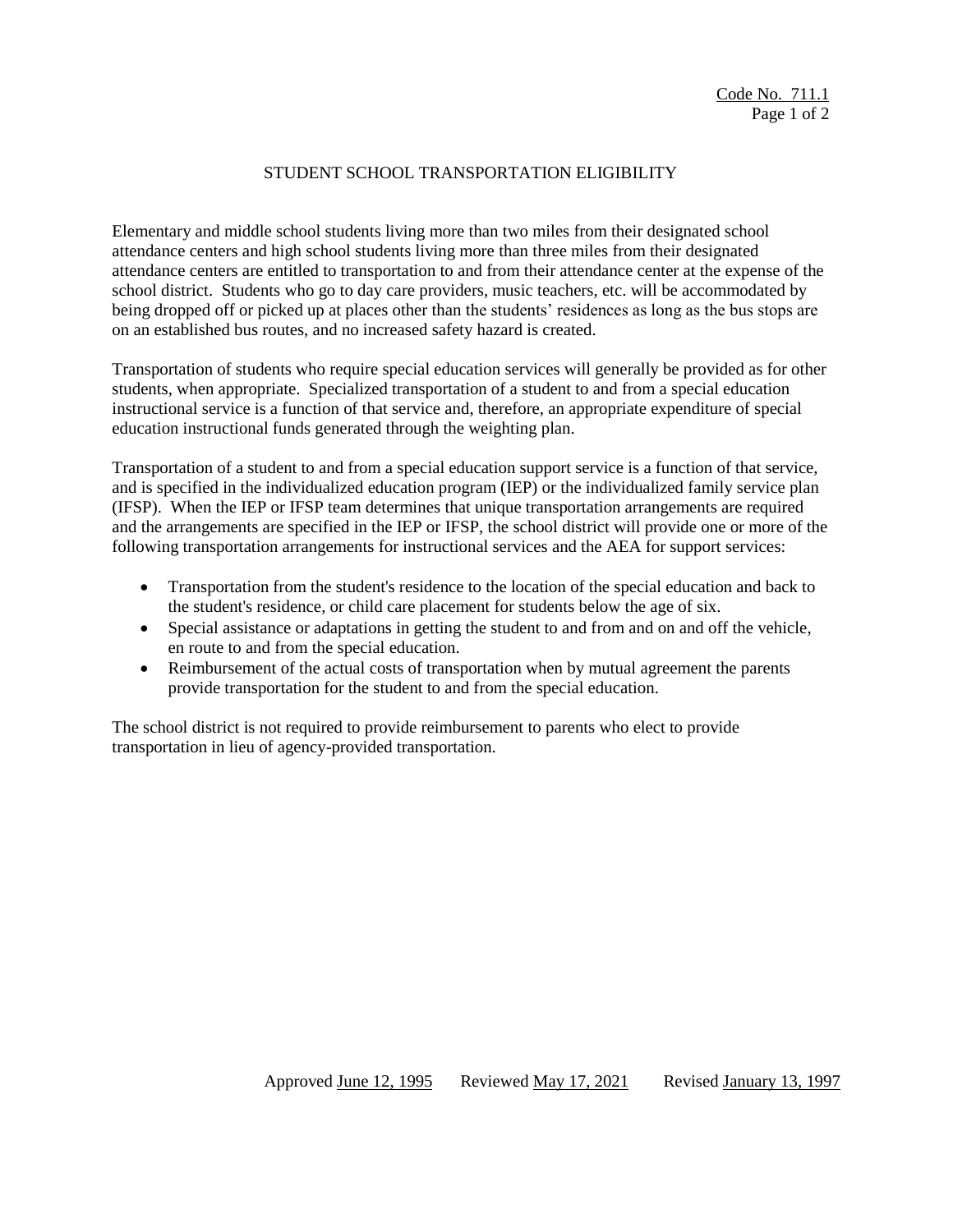#### STUDENT SCHOOL TRANSPORTATION ELIGIBILITY

A student may be required, at the board's discretion, to meet a school vehicle without reimbursement up to three-fourths of a mile. The board may require the parent to transport their children up to two miles to connect with school bus vehicles at the expense of the school district when conditions deem it advisable. It is within the discretion of the board to determine such conditions. Parents of students who live where transportation by bus is impracticable or unavailable may be required to furnish transportation to and from the designated attendance center at the expense of the school district. Parents, who transport their children at the expense of the school district, are reimbursed at the rate per mile set by the state.

Transportation arrangements made by agreement with a neighboring school district will follow the terms of the agreement. Students, who choose to attend a school in a school district other than their resident school district, will provide transportation to and from the school at their own expense. The school district will not transport nonresident students attending a nonpublic school.

| Legal Reference: |              | 20 U.S.C. §§ 1401, 1701 et seq. (2004).<br>34 C.F.R. Pt. 300 et seq. (2004).<br>Iowa Code §§ 256B.4; 285; 321 (2015).<br>281 I.A.C. 41.98; 43. |
|------------------|--------------|------------------------------------------------------------------------------------------------------------------------------------------------|
| Cross Reference: | 507.8<br>711 | 501.16 Homeless Children and Youth<br><b>Student Special Health Services</b><br>603.3 Special Education<br>Transportation                      |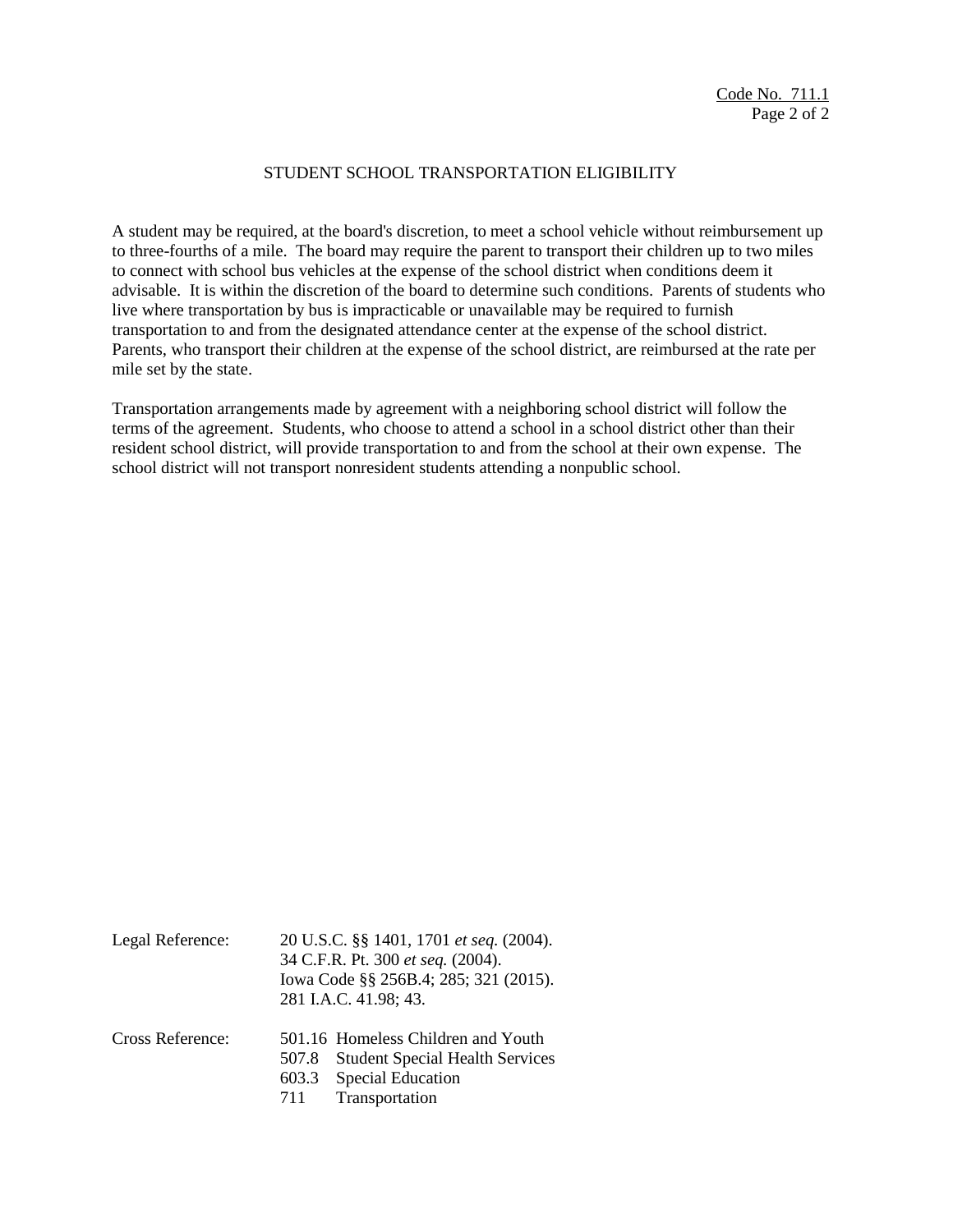## STUDENT CONDUCT ON SCHOOL TRANSPORTATION

Students utilizing school transportation will conduct themselves in an orderly manner fitting to their age level and maturity with mutual respect and consideration for the rights of the school vehicle driver and the other passengers. Students who fail to behave in an orderly manner will be subject to disciplinary measures.

The driver and/or assistant will have the authority to maintain order on the school vehicle. It is the responsibility of the driver and/or assistant to report misconduct to the building administrator.

The board supports the use of recording devices on school buses used for transportation to and from school as well as for field trips, curricular or extracurricular events. The recording devices will be used to monitor student behavior and may be used as evidence in a student disciplinary proceeding. The recordings are student records subject to school district confidentiality, board policy and administrative regulations.

The principal shall have the authority to suspend transportation privileges of the student or other appropriate discipline. Students disciplined for misconduct on the school bus or other school transportation shall be accorded appropriate due process.

It is the responsibility of the superintendent, in conjunction with the building principal, to develop administrative regulations regarding student conduct and discipline when utilizing school district transportation.

Legal Reference: Iowa Code §§ 279.8; 285; 321 (2015).

Cross Reference: 503 Student Discipline 804.6 Use of Recording Devices on School Property

Approved June 12, 1995 Reviewed August 16, 2021 Revised Augsut 16, 2021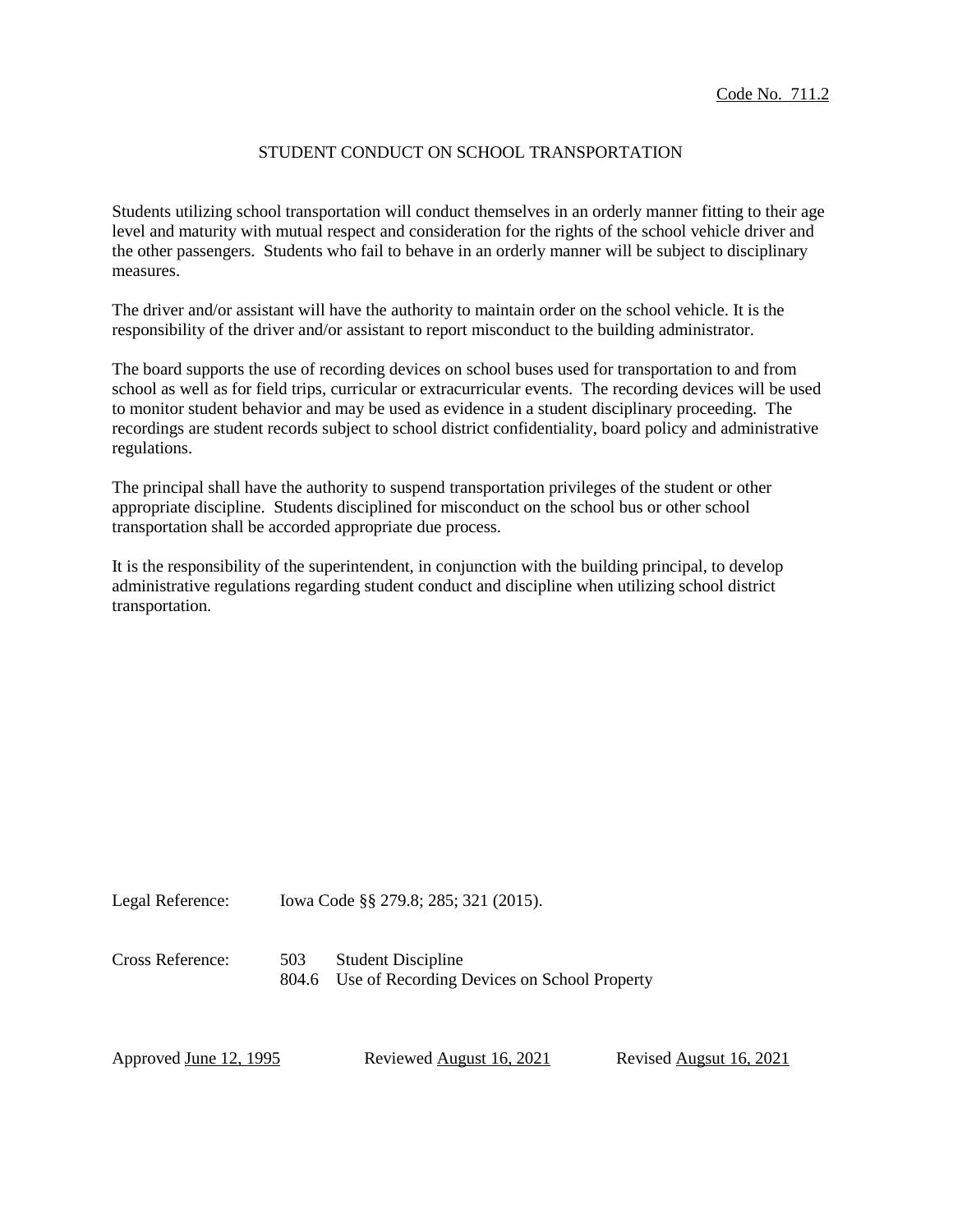# STUDENT CONDUCT ON SCHOOL TRANSPORTATION REGULATION

All persons riding in school district vehicles will adhere to the following rules. The driver, sponsor or chaperones are to follow the school bus discipline procedure for student violations of this policy. Video cameras may be in operation on the school buses.

- 1. Bus riders will be at the designated loading point before the bus arrival time.
- 2. Bus riders will wait until the bus comes to a complete stop before attempting to enter.
- 3. Riders must not extend arms or heads out of the windows at any time.
- 4. Aisles must be kept cleared at all times.
- 5. All bus riders will load and unload through the right front door. The emergency door is for emergencies only.
- 6. A bus rider will depart from the bus at the designated point unless written permission to get off at a different location is given to the driver.
- 7. A rider may be assigned a seat by the driver.
- 8. Riders who damage seats or other equipment will reimburse the district for the cost of the repair or replacement.
- 9. Riders are not permitted to leave their seats while the vehicle is in motion.
- 10. Waste containers are provided on all buses for bus riders' use.
- 11. Permission to open windows must be obtained from the driver.
- 12. Classroom conduct is to be observed by students while riding the bus except for ordinary conversation.
- 13. The driver is in charge of the students and the vehicle, and the driver is to be obeyed promptly and cheerfully.
- 14. Students will assist in looking after the safety and comfort of younger students.
- 15. A bus rider who must cross the roadway to board or depart from the bus will pass in front of the bus (no closer than 10 feet), look in both directions and proceed to cross the road or highway only on signal from the driver.
- 16. Students will not throw objects about the vehicle nor out through the windows.
- 17. Shooting paper wads, squirt guns or other material in the vehicle is not permitted.
- 18. Students will keep feet off the seats.
- 19. Rough housing in the vehicle is prohibited.
- 20. Students will refrain from crowding or pushing.
- 21. The use or possession of alcohol, tobacco or look-alike substances is prohibited in the vehicle.
- 22. The Good Conduct Rule is in effect.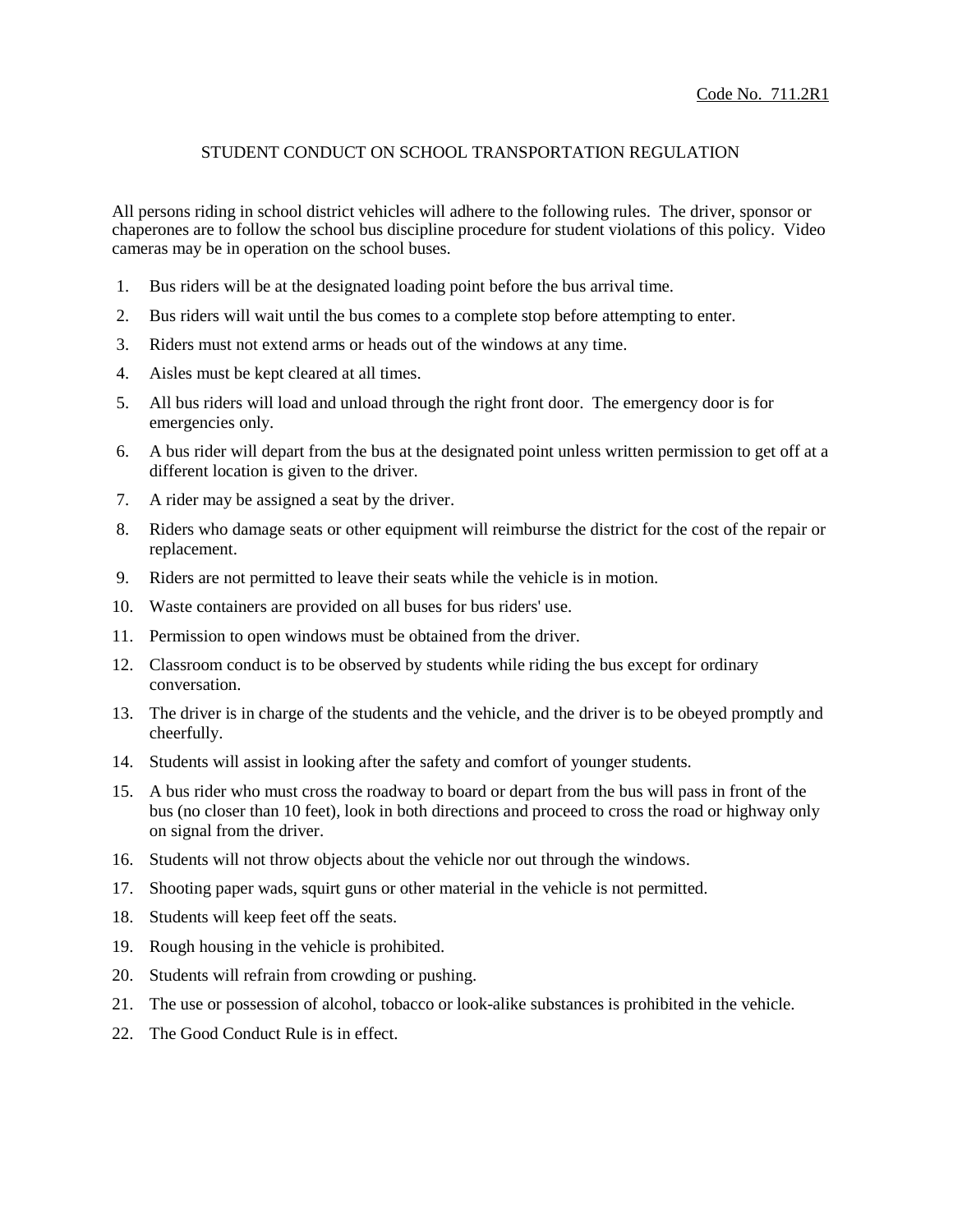# STUDENT TRANSPORTATION FOR EXTRACURRICULAR ACTIVITIES

The board in its discretion may provide school district transportation for extracurricular activities including, but not limited to, transporting student participants and other students to and from extracurricular events.

Students participating or attending extracurricular events, other than those held at the school district facilities, may be transported to the extracurricular event by school district transportation vehicles or by another means approved by the superintendent. Students attending extracurricular events, other than those held at the school district facilities may be transported to the extracurricular event by school district transportation vehicles.

Students, who are provided transportation in school district transportation vehicles for extracurricular events, will ride both to and from the event in the school vehicle unless arrangements have been made with the building principal prior to the event. A student's parent may personally appear and request to transport the student home from a school-sponsored event in which the student traveled to the event on a school district transportation vehicle.

It is the responsibility of the superintendent to make a recommendation to the board annually as to whether the school district will provide the transportation authorized in this policy. In making the recommendation to the board, the superintendent will consider the financial condition of the school district, the number of students who would qualify for such transportation, and other factors the board or superintendent deem relevant.

Legal Reference: Iowa Code §§ 256B.4; 285.1-.4; 321 (2015). 281 I.A.C. 41.98; 43.

Cross Reference: 504 Student Activities 711 Transportation

Approved <u>June 12, 1995</u> Reviewed <u>May 17, 2021</u> Revised September 9, 1996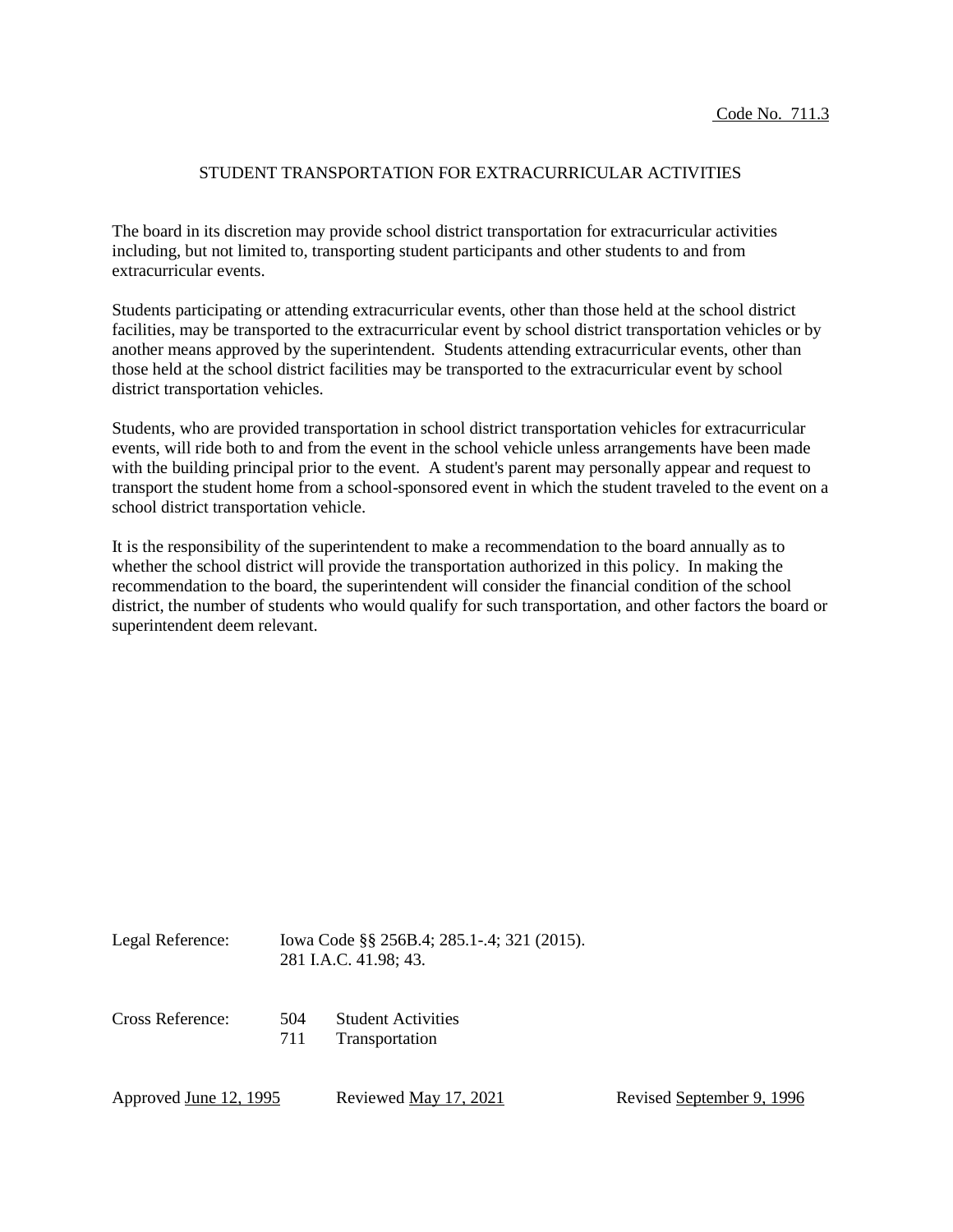## SUMMER SCHOOL PROGRAM TRANSPORTATION SERVICE

The school district may use school vehicles for transportation to and from summer extracurricular activities. The superintendent will make a recommendation to the board annually regarding their use.

Transportation to and from the student's attendance center for summer school instructional programs is within the discretion of the board. It is the responsibility of the superintendent to make a recommendation regarding transportation of students in summer school instructional programs at the expense of the school district. In making the recommendation to the board, the superintendent will consider the financial condition of the school district, the number of students involved in summer school programs, and other factors deemed relevant by the board or the superintendent.

Legal Reference: Iowa Code § 285.10 (2015). 281 I.A.C. 43.10. Cross Reference: 603.2 Summer School Instruction 711 Transportation

Approved June 12, 1995 Reviewed May 17, 2021 Revised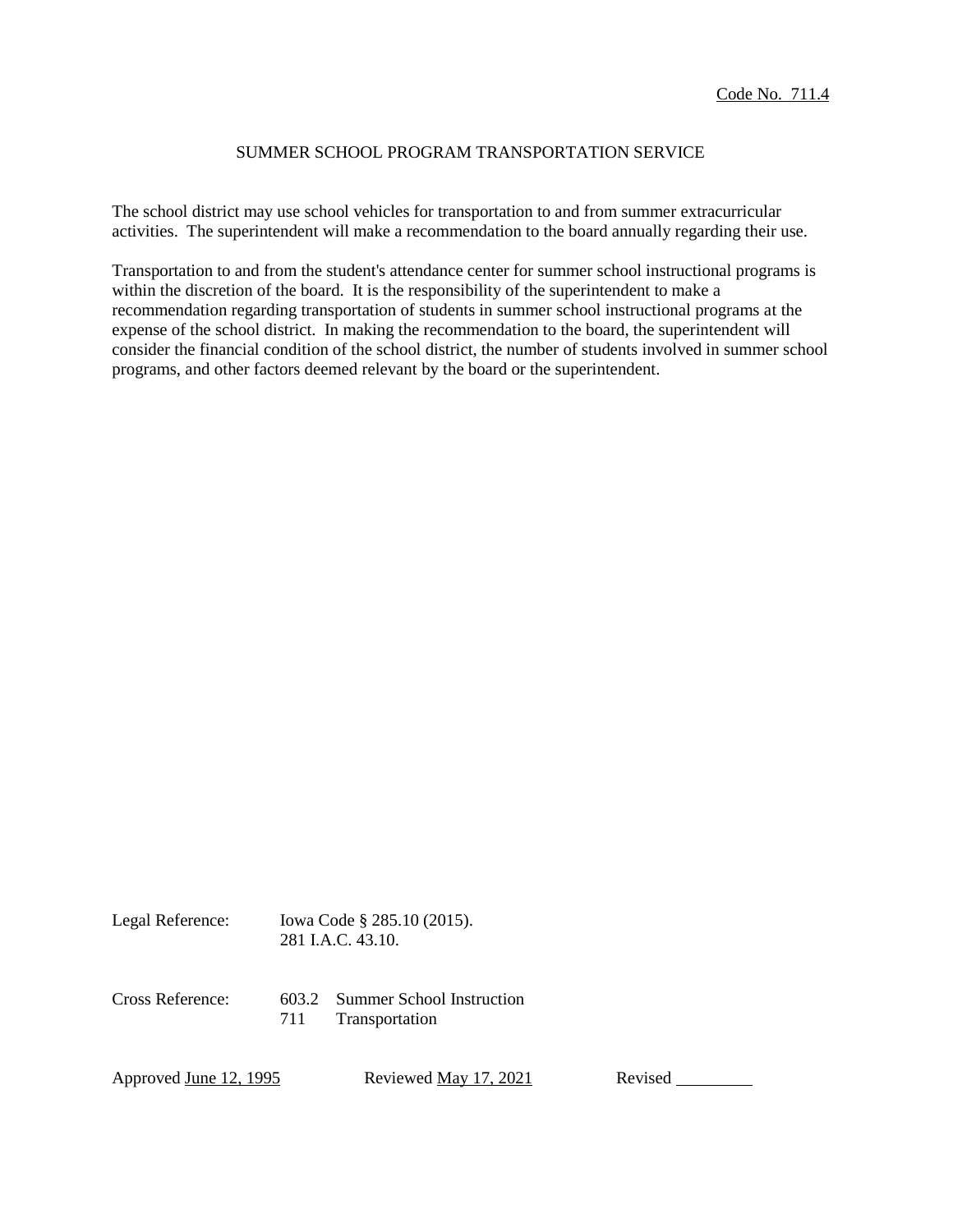## TRANSPORTATION OF NONRESIDENT AND NONPUBLIC SCHOOL STUDENTS

The board has sole discretion to determine the method to be utilized for transporting nonresident and nonpublic students. Nonresident students paying tuition may be, and resident students attending a nonpublic school accredited by the State Department of Education, will be transported on an established public school vehicle route as long as such transportation does not interfere with resident public students' transportation. Nonresident and nonpublic school students will obtain the permission of the superintendent prior to being transported by the school district.

Parents of resident students who provide transportation for their children attending a nonpublic school accredited by the Iowa Department of Education will be reimbursed at the established state rate. This reimbursement is paid only if the school district receives the funds from the state. If less than the amount of funds necessary to fully reimburse parents of the nonpublic students is received by the school district, the funds will be prorated.

The charge to the nonresident students is determined based on the students' pro rata share of the actual costs for transportation. The parents of these students are billed for the student's share of the actual costs of transportation. The billing is according to the schedule developed by the superintendent. It is the responsibility of the superintendent to determine the amount to be charged and report it to the board secretary for billing.

Continued transportation of nonresident and nonpublic school students on a public school vehicle route will be subject to resident public school students' transportation needs. The superintendent will make a recommendation annually to the board regarding the method to be used. In making a recommendation to the board, the superintendent will consider the number of students to be transported, the capacity of the school vehicles, the financial condition of the school district and other factors deemed relevant by the board or the superintendent.

Nonresident and nonpublic school students are subject to the same conduct regulations as resident public students as prescribed by board policy, and to other policies, rules, or regulations developed by the school district regarding transportation of students by the school district.

Legal Reference: Iowa Code §§ 285.1-.2, .10, .16 (2015).

Cross Reference: 711 Transportation

Approved June 12, 1995 Reviewed May 17, 2021 Revised January 13, 1997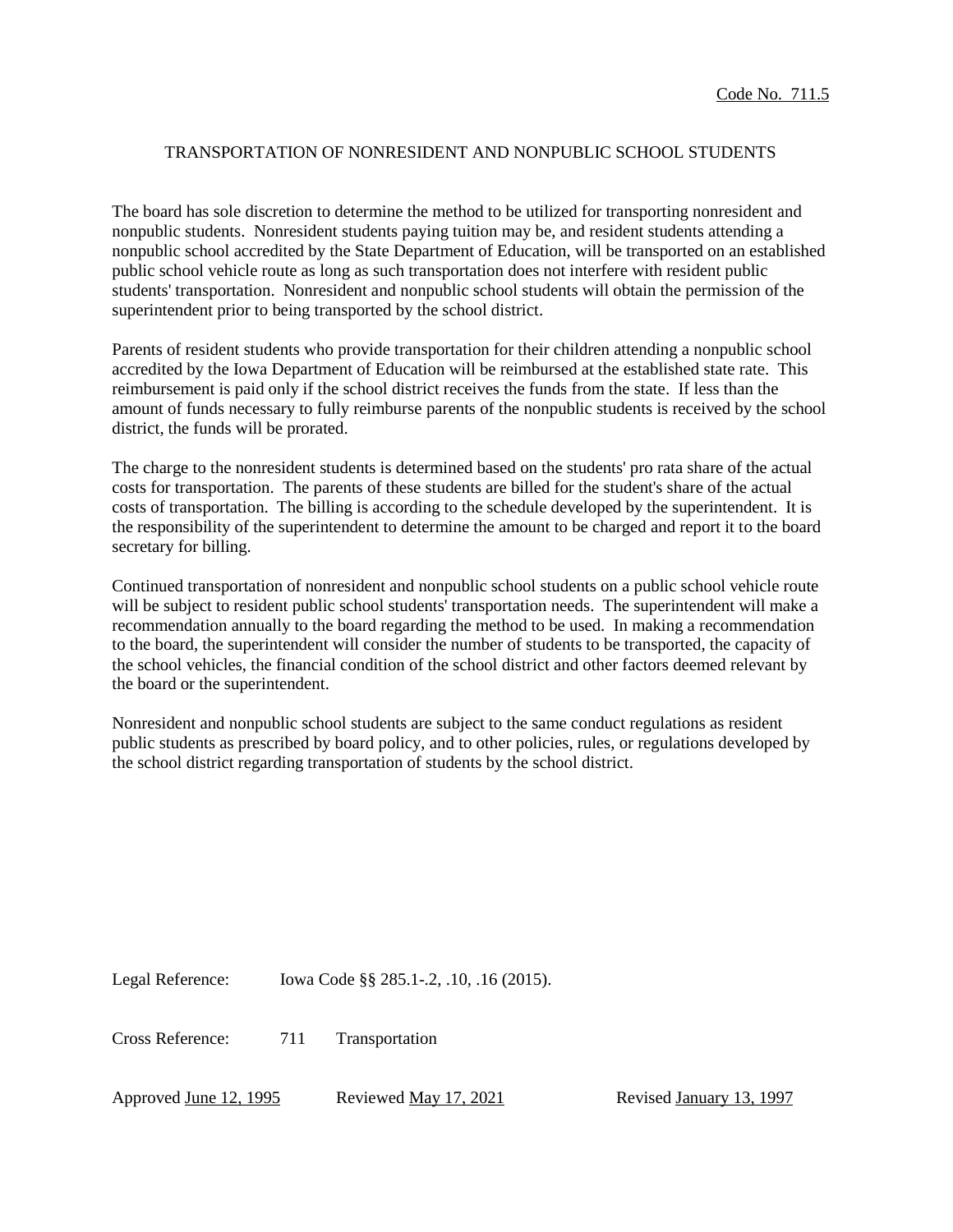# TRANSPORTATION OF NONSCHOOL GROUPS

Only in unusual circumstances will the board make school district transportation vehicles available to local nonprofit entities which promote cultural, educational, civic, community, or recreational activities for transporting to and from non-school-sponsored activities in the state.

In the event school district transportation vehicles are made available to local nonprofit entities, it is the responsibility of the superintendent to develop administrative regulations for application for, use of, and payment for using the school district transportation vehicles.

| Legal Reference:              |            | Iowa Code $\S$ § 285.1(21), .10(9), (10) (2015).<br>281 I.A.C. 43.10. |         |  |
|-------------------------------|------------|-----------------------------------------------------------------------|---------|--|
| Cross Reference:              | 711<br>900 | Transportation<br>Principles and Objectives for Community Relations   |         |  |
| Approved <u>June 12, 1995</u> |            | Reviewed <u>May 17, 2021</u>                                          | Revised |  |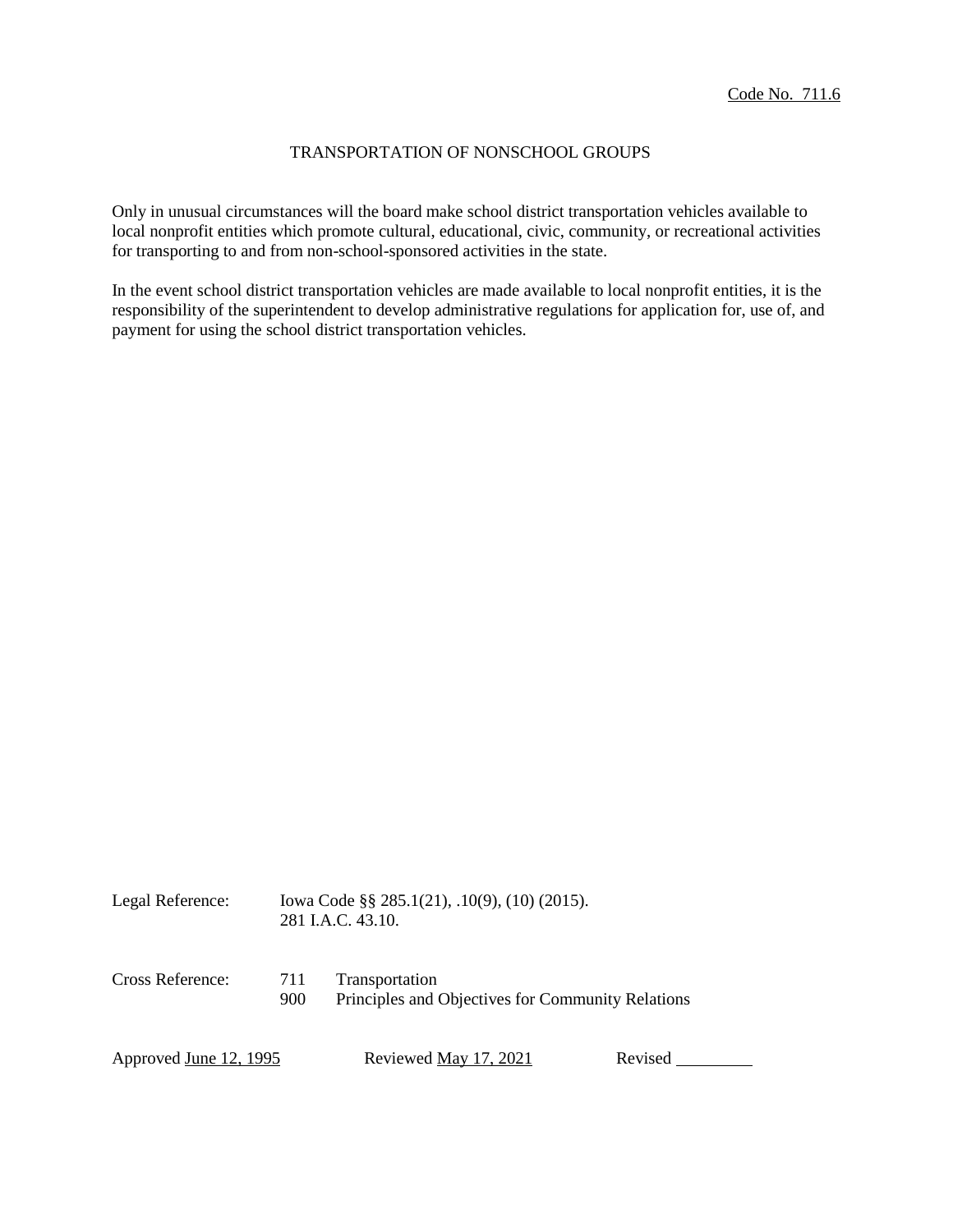# SCHOOL BUS SAFETY INSTRUCTION

The school district will conduct school bus safe riding practices instruction and emergency safety drills at least twice during the school year, once in the fall and once in the spring, for students who utilize school district transportation. Documentation of these safety drills will be maintained by the district for five years and made available upon request.

Each school bus vehicle will have, in addition to the regular emergency safety drill, a plan for helping those students who require special assistance to safety during an emergency. This will include, but not be limited to, students with disabilities.

School district vehicle drivers are required to attend each safety drill.

Employees are responsible for instructing the proper techniques to be followed during an emergency, as well as safe riding practices. It is the responsibility of the superintendent to develop administrative regulations regarding this policy.

| Legal Reference: |                     | Iowa Code §§ 279.8; 321<br>281 I.A.C. 43.40.                                                      |  |
|------------------|---------------------|---------------------------------------------------------------------------------------------------|--|
| Cross Reference: | 503<br>507<br>804.2 | <b>Student Discipline</b><br>Student Health and Well-Being<br>Warning Systems and Emergency Plans |  |

Approved June 12, 1995 Reviewed May 17, 2021 Revised November 18, 2019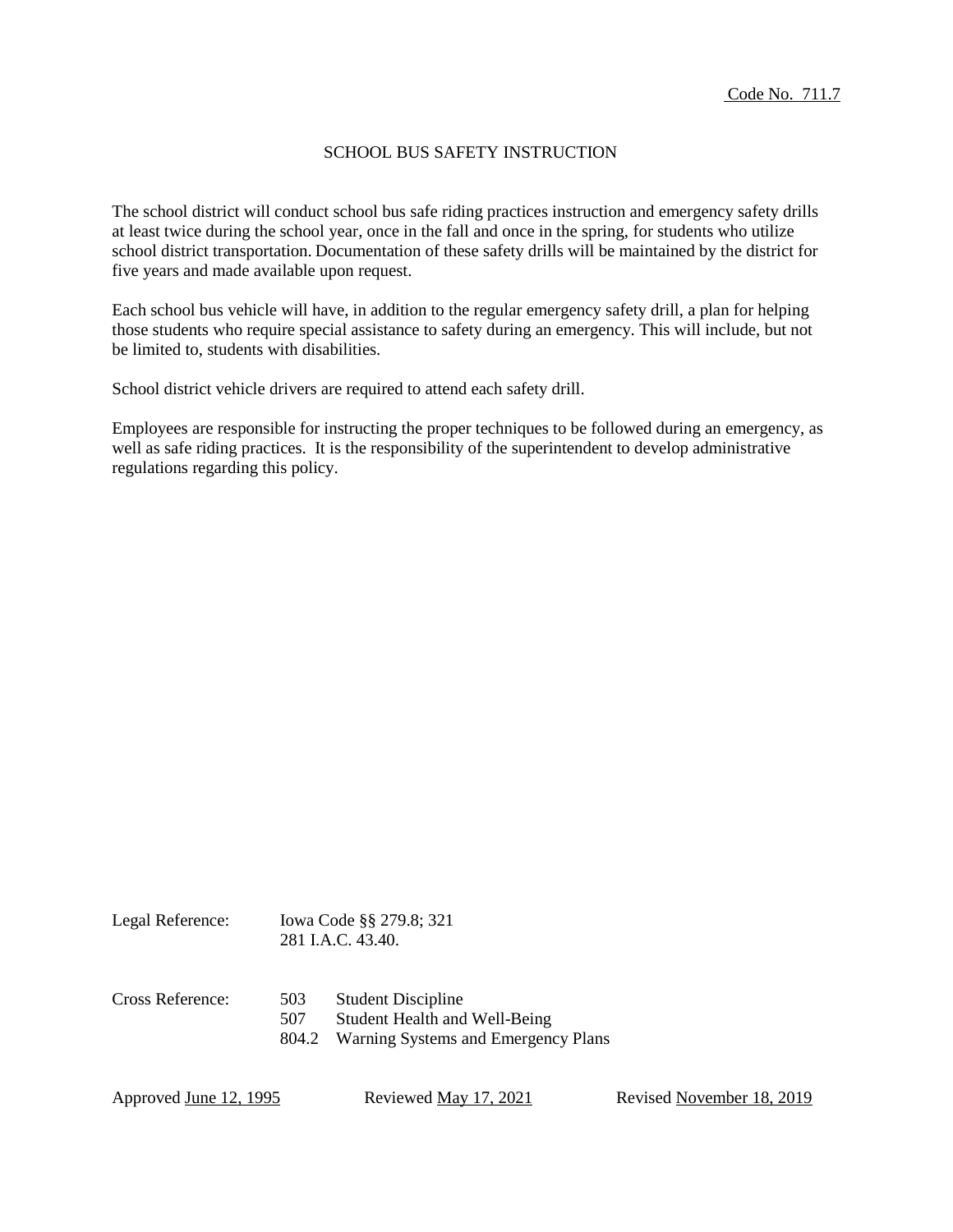# TRANSPORTATION IN INCLEMENT WEATHER

School district buses will not operate when weather conditions due to fog, rain, snow or other natural elements make it unsafe to do so. Because weather conditions may vary around the school district and may change quickly, the best judgment possible will be used with the information available.

The final judgment as to when conditions are unsafe to operate will be made by the superintendent. The superintendent will be assisted by the actual "on location" decisions and reports of the drivers. Drivers will not be required to operate a bus when, in the driver's opinion, it is unsafe to do so.

Several drivers each year will be specially designated to report weather and road conditions by bus radio when requested to do so. Other drivers and students will be notified by commercial radio when school is cancelled or temporarily delayed. It may be possible that on some occasions the entire district may not be affected by the delays, when weather conditions may vary in different locations. Local drivers will then make the decisions on when to begin operating. When school is cancelled because of weather anywhere in the school district, all schools will be closed.

When weather conditions deteriorate during the day after school has begun, students will be returned to prearranged locations in towns around the district. Parents will be asked to choose the designated location or pick up the student at the school where the child attends.

Legal Reference: Iowa Code § 279.8 (2015).

Cross Reference: 601.2 School Day

Approved June 12, 1995 Reviewed May 17, 2021 Revised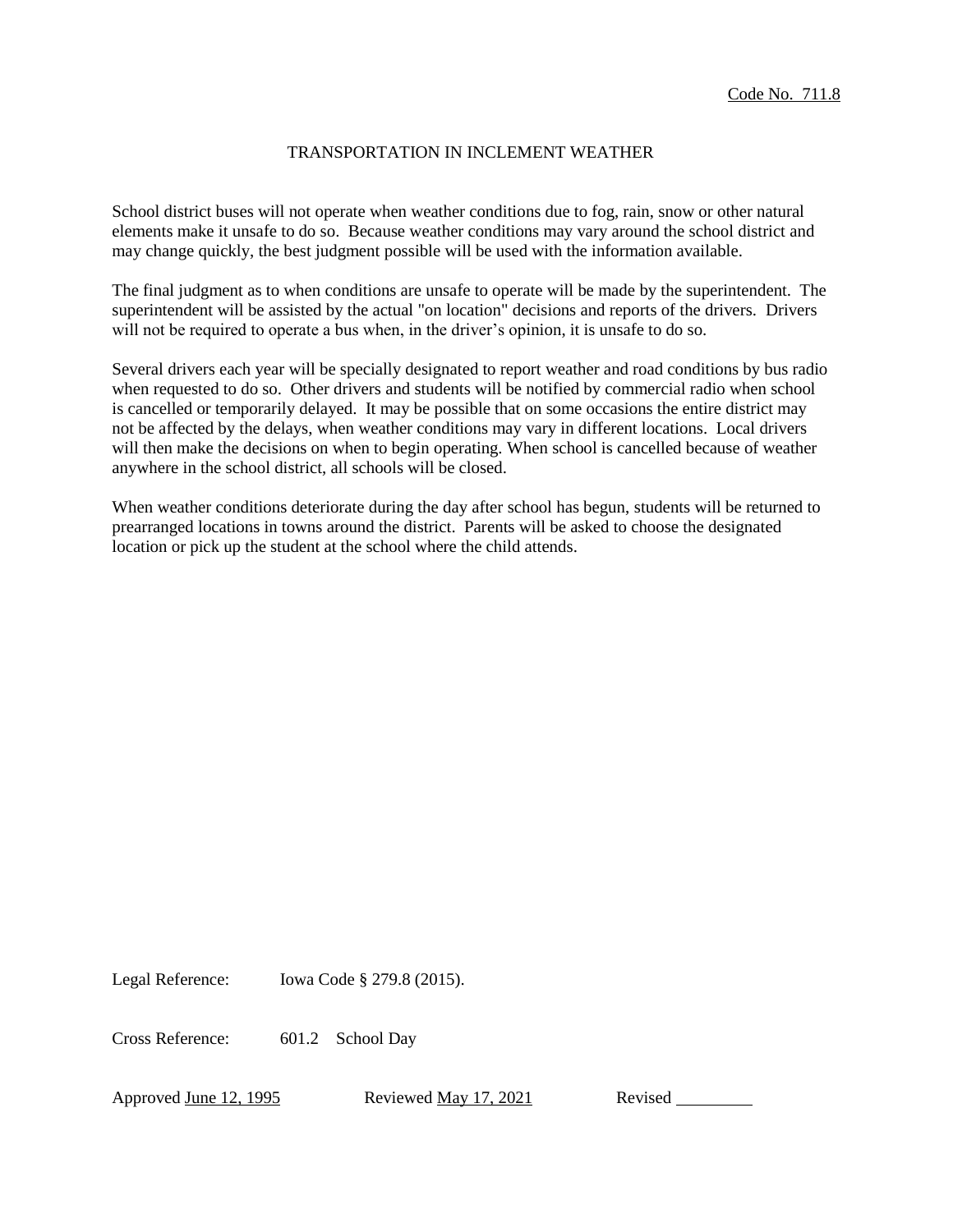# TRANSPORTATION EQUIPMENT

The school district shall purchase transportation vehicles which meet the requirements of the board and the State Department of Education. The purchase of such vehicles shall be in compliance with board policy.

School district student transportation vehicles shall be inspected by the State Department of Education. School district transportation vehicles, used to transport students, shall be routinely maintained according to a maintenance schedule developed by the superintendent.

It shall be the responsibility of the superintendent to arrange for the inspection of the school district transportation vehicles requiring inspection and to develop a program for routine maintenance of school district vehicles.

Legal References: Iowa Code §285.93 (2015). 281 I.A.C. 43.40

Cross References: 711 Transportation

Approved <u>June 12, 1995</u> Reviewed <u>May 17, 2021</u> Revised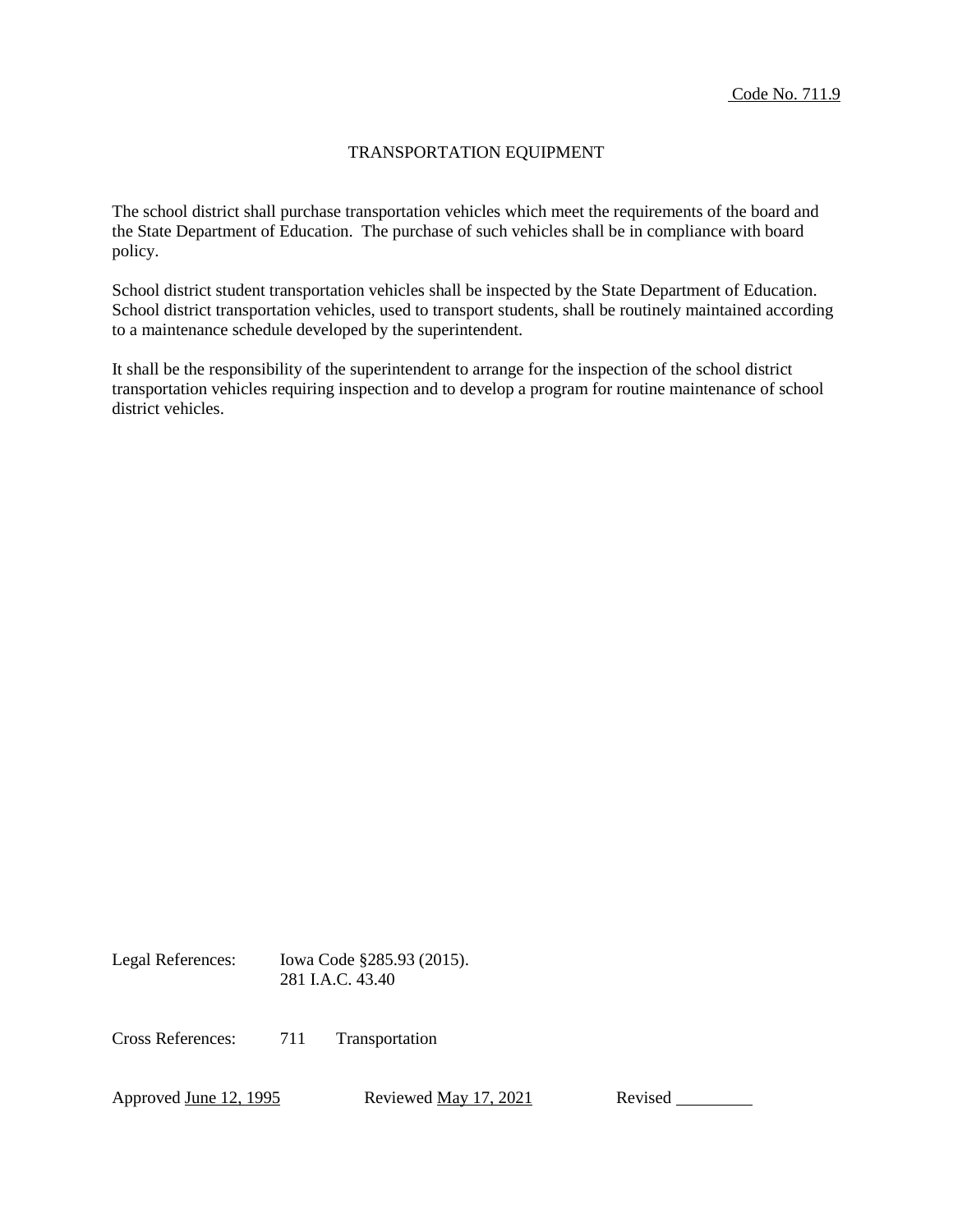# SCHOOL VEHICLE ROUTES

The board has sole discretion to determine the school bus routes for the school district. The board will review the school bus routes annually.

It shall be the responsibility of the superintendent and head bus driver to develop the school bus routes keeping in mind the safety of the students, the size of the school buses, the length of the route, the cost to the school district, and other factors deemed relevant by the board, superintendent or head bus driver. The superintendent and head bus driver shall also develop emergency school bus routes that may be necessary due to weather or other conditions.

Legal References: Iowa Code §285.10(2) (2015). 281 I.A.C. 43.1

Cross References: 711 Transportation

Approved June 12, 1995 Reviewed May 17, 2021 Revised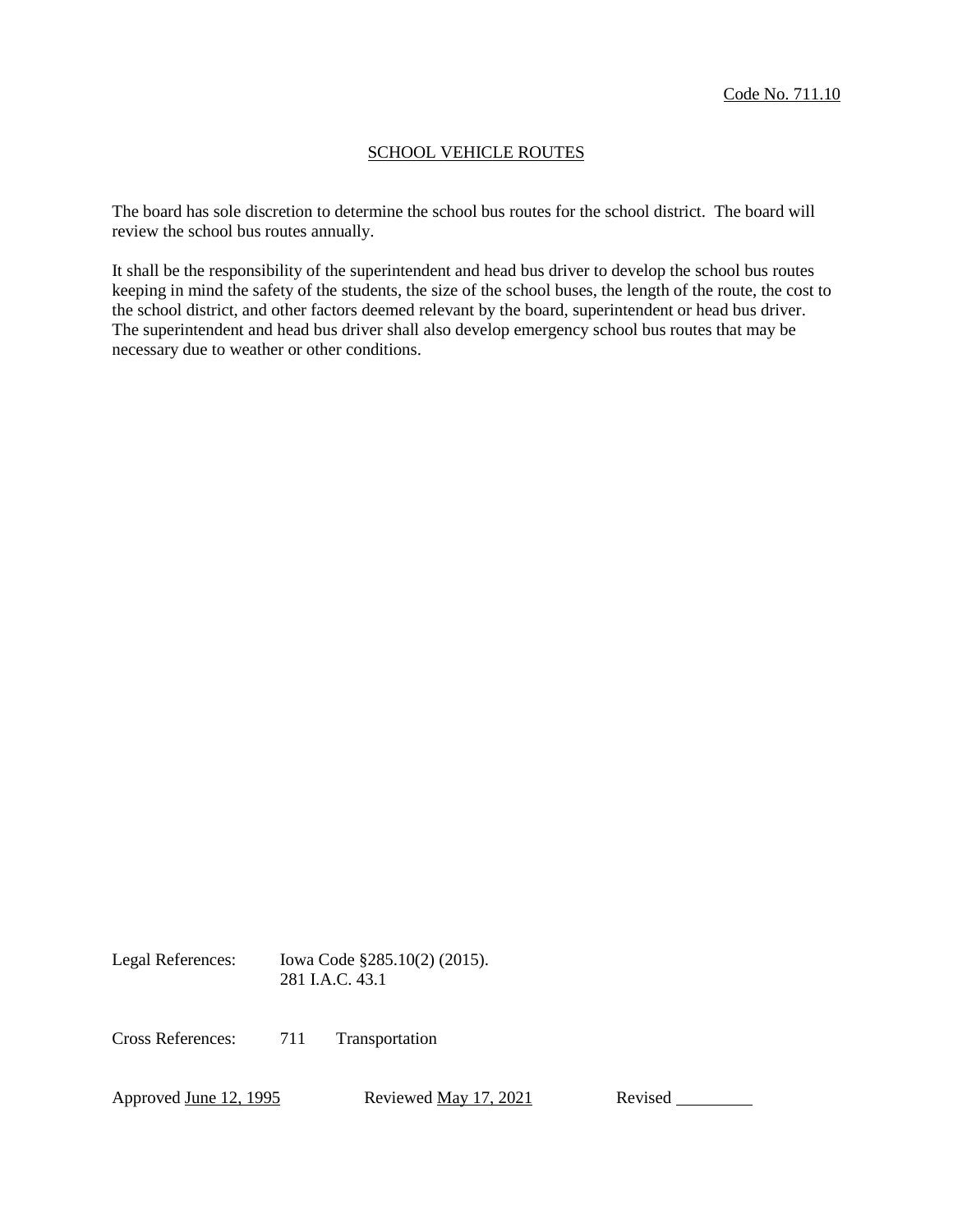# DISCRETIONARY STOPS BY SCHOOL VEHICLES

The school district is required to provide a certain level of transportation service to its resident students. The board has complete discretion to provide additional transportation service to its resident and other students. This school district transportation service may, at the discretion of the superintendent, make special stops on its bus route as a courtesy to the passengers, as long as such stops are consistent with board policies.

It shall be the responsibility of the superintendent to make a recommendation as to whether a school vehicle will make a discretionary stop. In making this recommendation, the superintendent shall consider the safety of the students, the size of the school buses, the length of the route, the cost to the school district, and other factors as deemed relevant by the board or superintendent.

Legal References: Iowa Code §285.10 (2015). 281 I.A.C. 43.10

Cross References: 711 Transportation

Approved June 12, 1995 Reviewed May 17, 2021 Revised January 13, 1997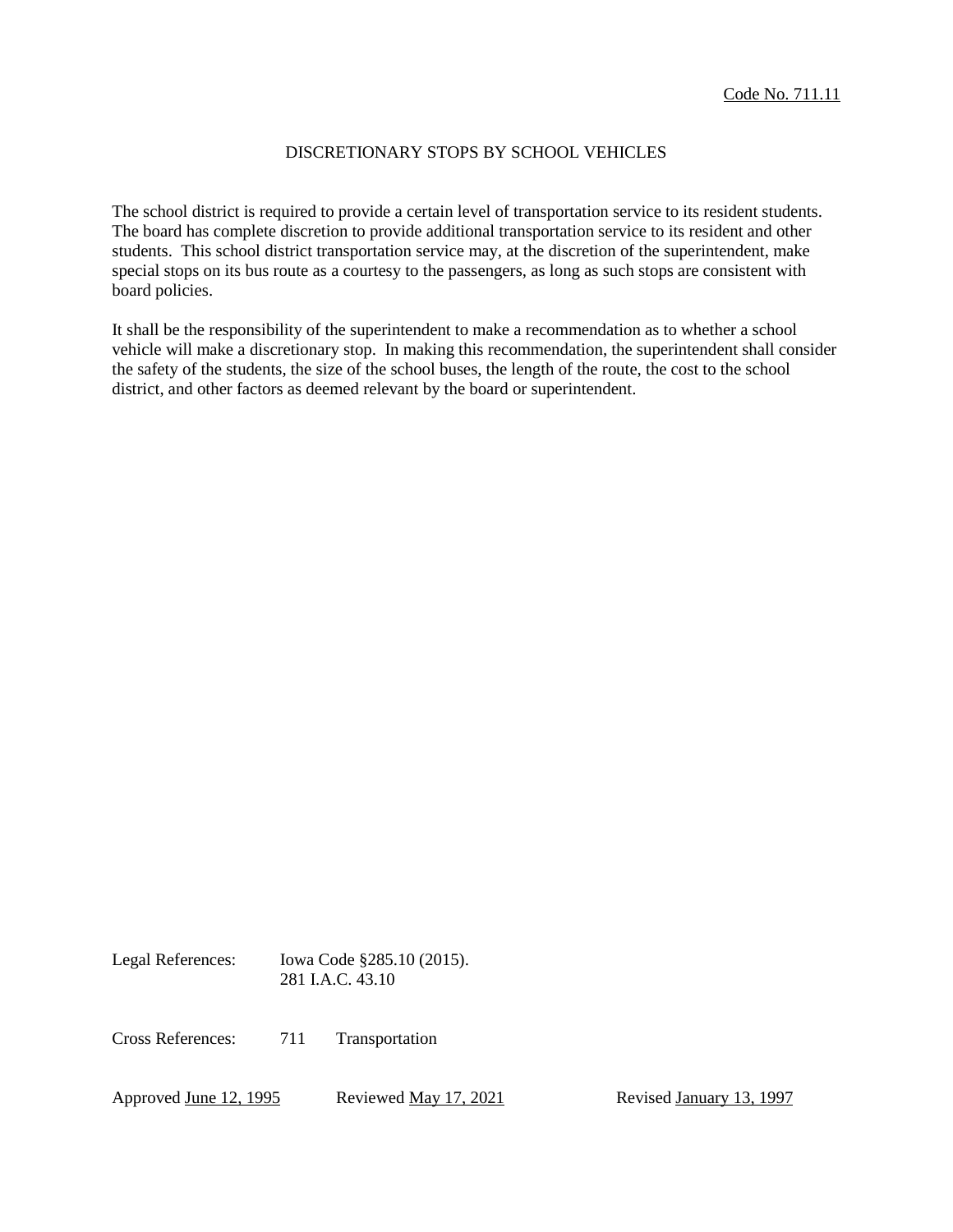# DISTRICT VEHICLE IDLING

The board recognizes that it has a role in reducing environmental pollutants and in assisting students and others be free from pollutants that may impact their respiratory health. Unnecessary vehicle idling emits pollutants and wastes fuel. The board directs the superintendent, in conjunction with the Director of Transportation, to work on administrative regulations to implement this policy and reduce school vehicle idling time.

Legal References: Iowa Code §279.8 (2015).

- Cross References: 403 Employee Health and Well-Being
	- Student Health and Well-Being
	- 711 Transportation

Approved <u>May 19, 2008</u> Reviewed May 17, 2021 Revised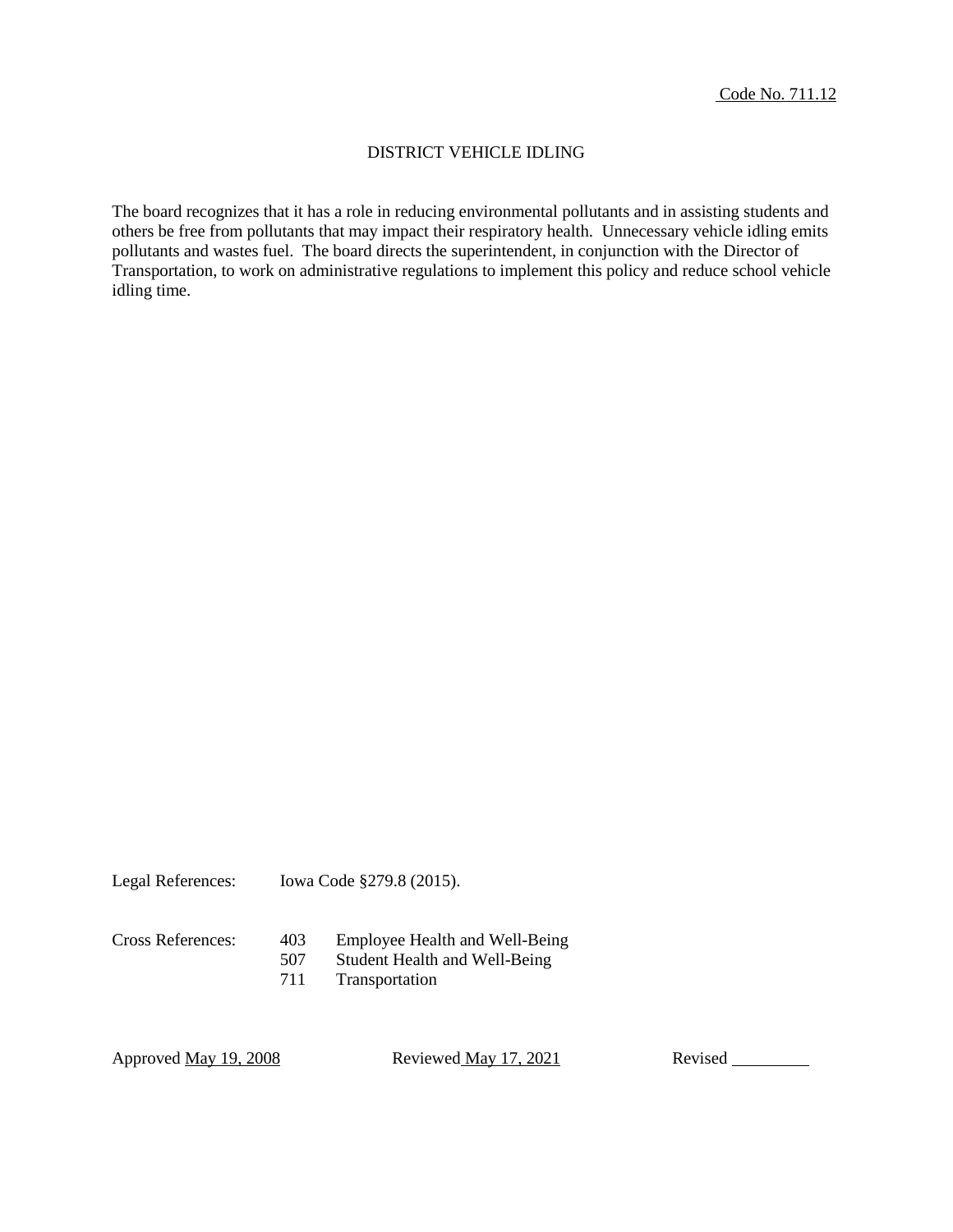# DISTRICT VEHICLE IDLING REGULATION

To save money and reduce pollution, district school busses will minimize idling time in all aspects of school bus operation:

- 1) When school bus drivers arrive at loading or unloading areas to drop off or pick up passengers, they will turn off their busses as soon as possible to eliminate idling time and reduce harmful emissions. The school bus will not be restarted until it is ready to depart and there is a clear path to exit the drop-off or pick-up area. In colder weather, bus drivers who arrive early may wait inside the school. Exceptions include conditions that would compromise passenger safety, such as:
	- A. Extreme weather conditions: In colder weather, if the warmth of the bus is an issue, idling is to be at a very minimum and occur outside the school zone. The "warmed" bus is to enter the school zone as close to pick-up time as possible to maintain warmth and then shut down.
	- B. Idling in traffic
- 2) School bus drivers will limit the idling time during early morning warm-up to what is recommended by the manufacturer (generally 3-5 minutes) in all but the coldest weather.
- 3) Busses will not idle while waiting for students during field trips, extracurricular activities or other events where students are transported off school grounds.
- 4) All service delivery personnel will be asked to turn off their engines while making deliveries to school buildings.
- 5) The Transportation Director will establish bus schedules that assign the cleanest operating busses to the longest routes.
- 6) All school bus drivers will receive a copy of the District Vehicle Idling policy and accompanying regulations annually.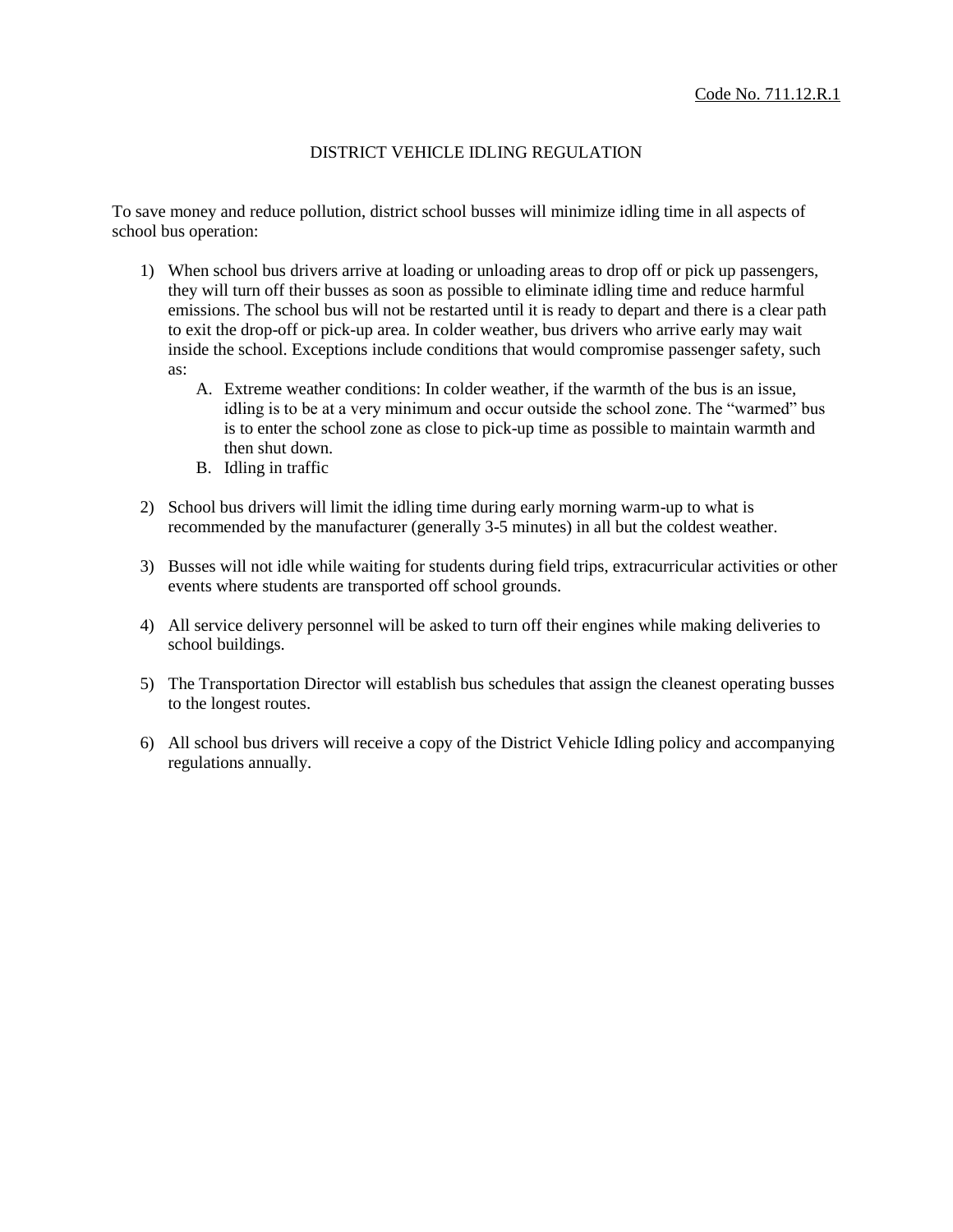#### SCHOOL BUS PASSENGER RESTRAINTS

The district shall utilize three-point lap-shoulder belts on district school buses as required by state law. All three-point lap-shoulder belts available on district buses will be used by passengers when the vehicle is in any non-stationary gear.

Legal Reference: 281 I.A.C. 43.10(6)

Cross Reference: 711.7 School Bus Safety Instruction

Approved November 18, 2019 Reviewed May 17, 2021 Revised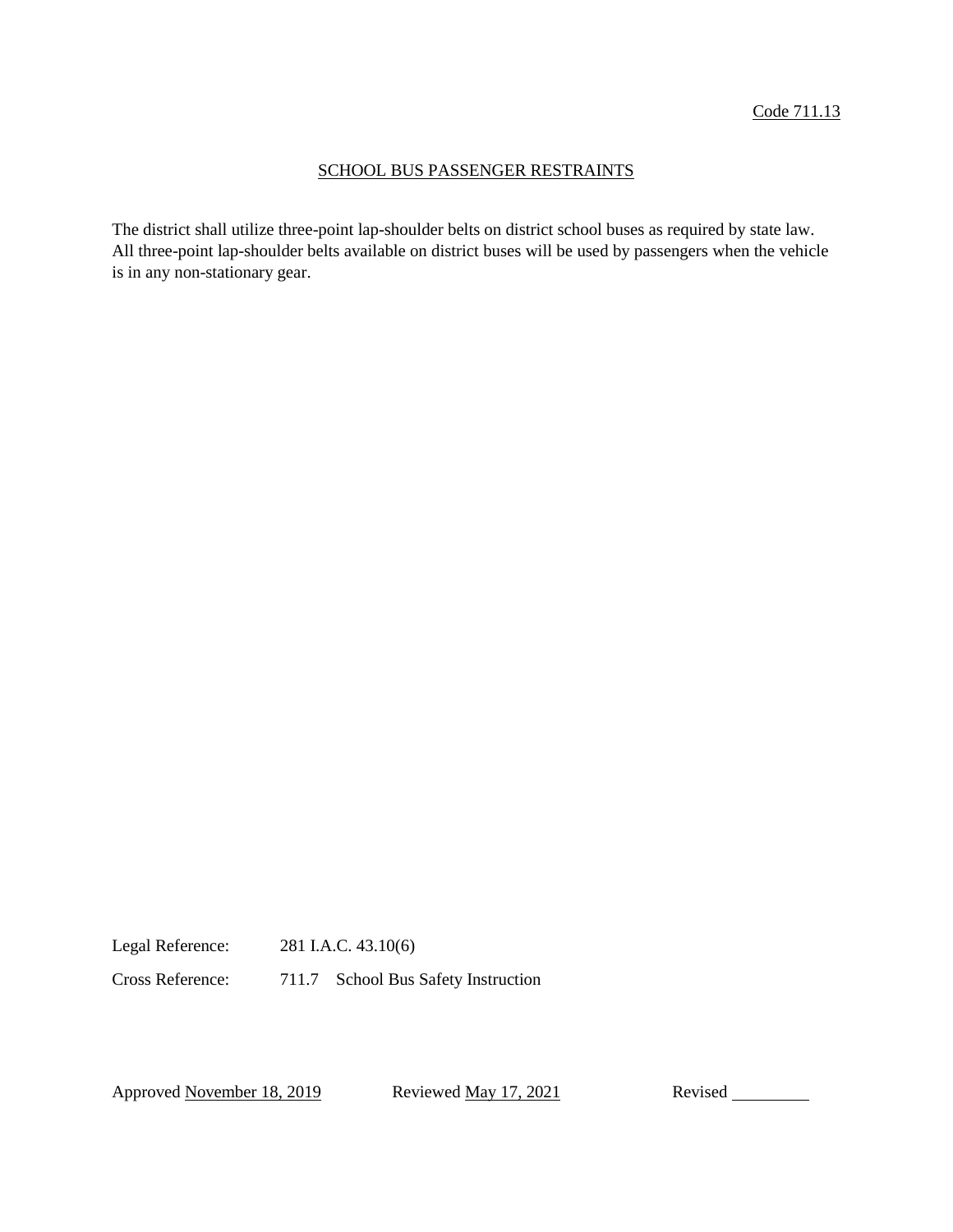# TECHNOLOGY AND DATA SECURITY

The West Hancock CSD recognizes the increasingly vital role technology plays in society. It is the goal of the district to embrace technology as a resource to further educate our students, and better prepare students for the future. It is the intent of the district to support secure data systems in the district, including security for all personally identifiable information (PII) that is stored digitally on districtmaintained devices, computers and networks. Technology also has incredible potential to support increased efficiency, communication and growth through collaboration among administration, students, staff, employees and volunteers.

However, with this growth opportunity comes increased potential for valuable sensitive data to become public. The district takes seriously its responsibility to protect private data. The purpose of this policy is to ensure the secure use and handling of all district data, computer systems, devices and technology equipment by district students, employees, and data users.

The district supports the use of third-party vendors to perform necessary education functions for the district. Utilizing third party vendors to outsource functions the district would traditionally perform provides a cost-effective means to deliver high quality educational opportunities to all students. However, it is paramount that third party vendors with access to sensitive data and PII of district students, employees and data users be held to the highest standards of data privacy and security.

The selection of third-party vendors shall be in accordance with appropriate law and policy. Third-party vendors with access to PII shall meet all qualifications to be designated as a School Official under the Family Educational Rights and Privacy Act (FERPA). The board shall ensure that any approved contract with a third-party vendor will require that the vendor comply with all applicable state and federal laws, rules, or regulations, regarding the privacy of PII.

It is the responsibility of the superintendent to develop procedures for the district to enhance the security of data and the learning environment. The procedures shall address, but not be limited to, the following topics:

**Access Control** –Access control governs who may access what information within the district and the way users may access the information. Increased access to secure networks and data will inevitably increase the risk of security compromise to those networks and data. It is the responsibility of the superintendent to develop procedures for determining which individuals will have access to district networks, devices and data; and to what extent such access will be granted. System and network access will be granted based upon a need-to-have requirement, with the least amount of access to data and programs by the user as possible.

**Security Management** –Security management addresses protections and security measures used to protect digital data. These include measures related to audits and remediation, as well as security plans for responding to, reporting and remediating security incidents. It is the responsibility of the superintendent to develop procedures to govern the secure creation, storage and transmission of any sensitive data and personally identifiable information (PII). The superintendent or designee shall implement network perimeter controls to regulate data moving between trusted internal resources to external entities.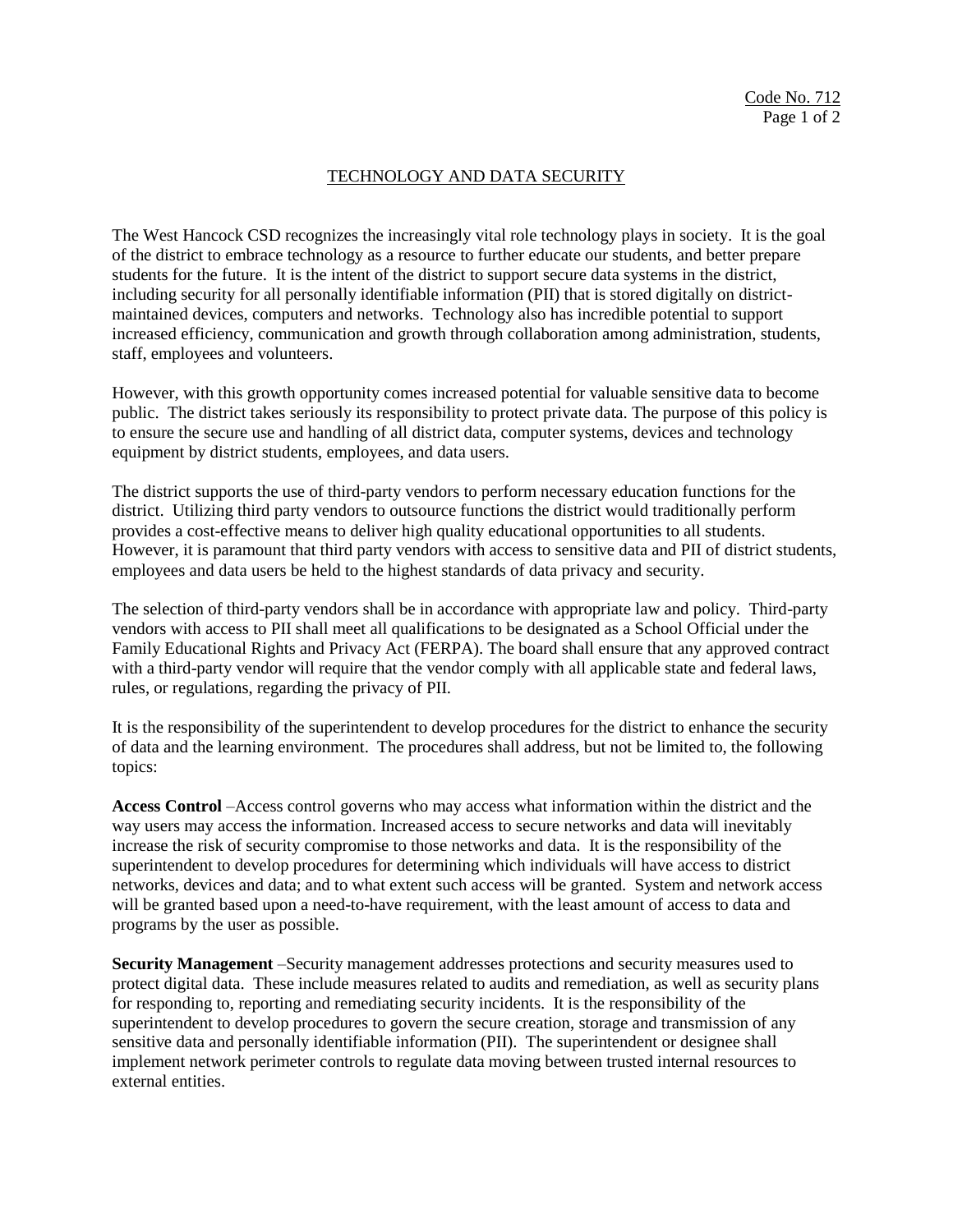**Technology and Data Use Training** –Technology and data use training addresses acceptable use best practices to safeguard data for students, employees and staff. It is the responsibility of the superintendent to develop procedures for creating and administering a training program on proper data and technology use. The training shall address the proper use and security of all district owned or controlled technology, devices, media and data. Training should be administered to all district data users.

In furtherance of this policy, the superintendent or designee shall be responsible for overseeing districtwide data and technology security, to include development of standards and procedures and adherence to the administrative procedures defined in this document.

| Legal References: | 20 U.S.C. §1232g; 34 C.F.R. Part 99<br>47 U.S.C. §254<br>20 U.S.C. §6777<br>Iowa Code §§ 279.70; 715C                    |
|-------------------|--------------------------------------------------------------------------------------------------------------------------|
| Cross References: | 401.13 Staff Technology Use/Social Networking<br><b>Student Records</b><br>506.1<br>Technology in the Classroom<br>605.4 |

Approved January 21, 2019 Reviewed May 17, 2021 Revised